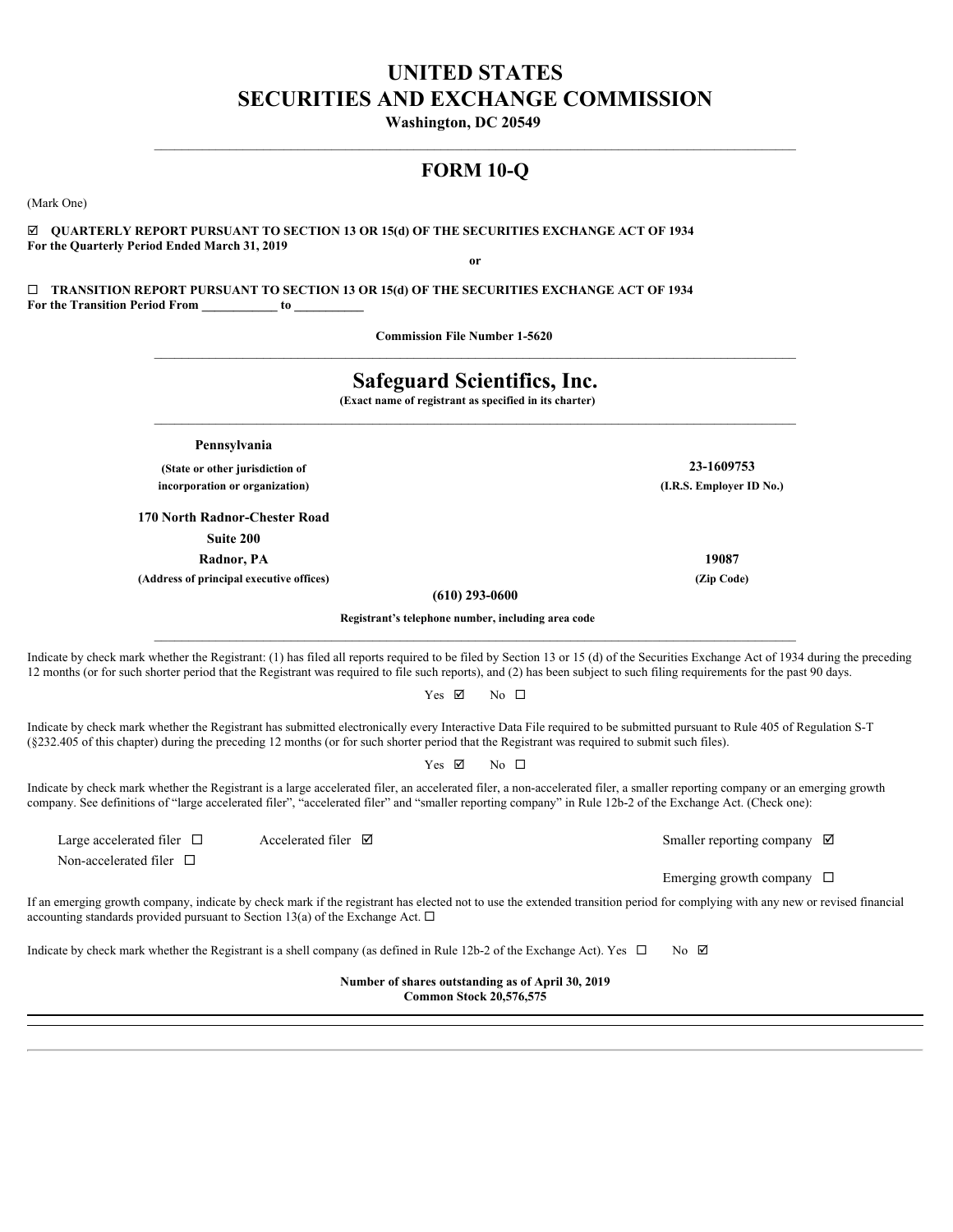## **SAFEGUARD SCIENTIFICS, INC. QUARTERLY REPORT ON FORM 10-Q TABLE OF CONTENTS**

| <b>PART I - FINANCIAL INFORMATION</b>                                                                           | Page             |
|-----------------------------------------------------------------------------------------------------------------|------------------|
| Item 1 - Financial Statements:                                                                                  |                  |
| Consolidated Balance Sheets (unaudited) – March 31, 2019 and December 31, 2018                                  | $\overline{3}$   |
| Consolidated Statements of Operations (unaudited) – Three Months Ended March 31, 2019 and 2018                  | $\overline{4}$   |
| Consolidated Statements of Comprehensive Income (Loss) (unaudited) – Three Months Ended March 31, 2019 and 2018 | $\overline{2}$   |
| Condensed Consolidated Statements of Cash Flows (unaudited) - Three Months Ended March 31, 2019 and 2018        | $6\overline{6}$  |
| Consolidated Statements of Changes in Equity (unaudited) – Three Months Ended March 31, 2019 and 2018           | $\mathbf{Z}$     |
| <b>Notes to Consolidated Financial Statements (unaudited)</b>                                                   | 8                |
| <u>Item 2 – Management's Discussion and Analysis of Financial Condition and Results of Operations</u>           | 18               |
| <u>Item 3 – Quantitative and Qualitative Disclosures About Market Risk</u>                                      | 32               |
| Item 4 – Controls and Procedures                                                                                | 32               |
| <b>PART II - OTHER INFORMATION</b>                                                                              |                  |
| $Item 1 - Legal Proceedings$                                                                                    | 32               |
| Item 1A - Risk Factors                                                                                          | 32               |
| <u>Item 2 – Unregistered Sales of Equity Securities and Use of Proceeds</u>                                     | 33               |
| Item 3 - Defaults Upon Senior Securities                                                                        | 33               |
| Item 4 – Mine Safety Disclosures                                                                                | 33               |
| Item 5 - Other Information                                                                                      | $\underline{33}$ |
| Item $6 -$ Exhibits                                                                                             | $\underline{34}$ |
| <b>Signatures</b>                                                                                               | 35               |
|                                                                                                                 |                  |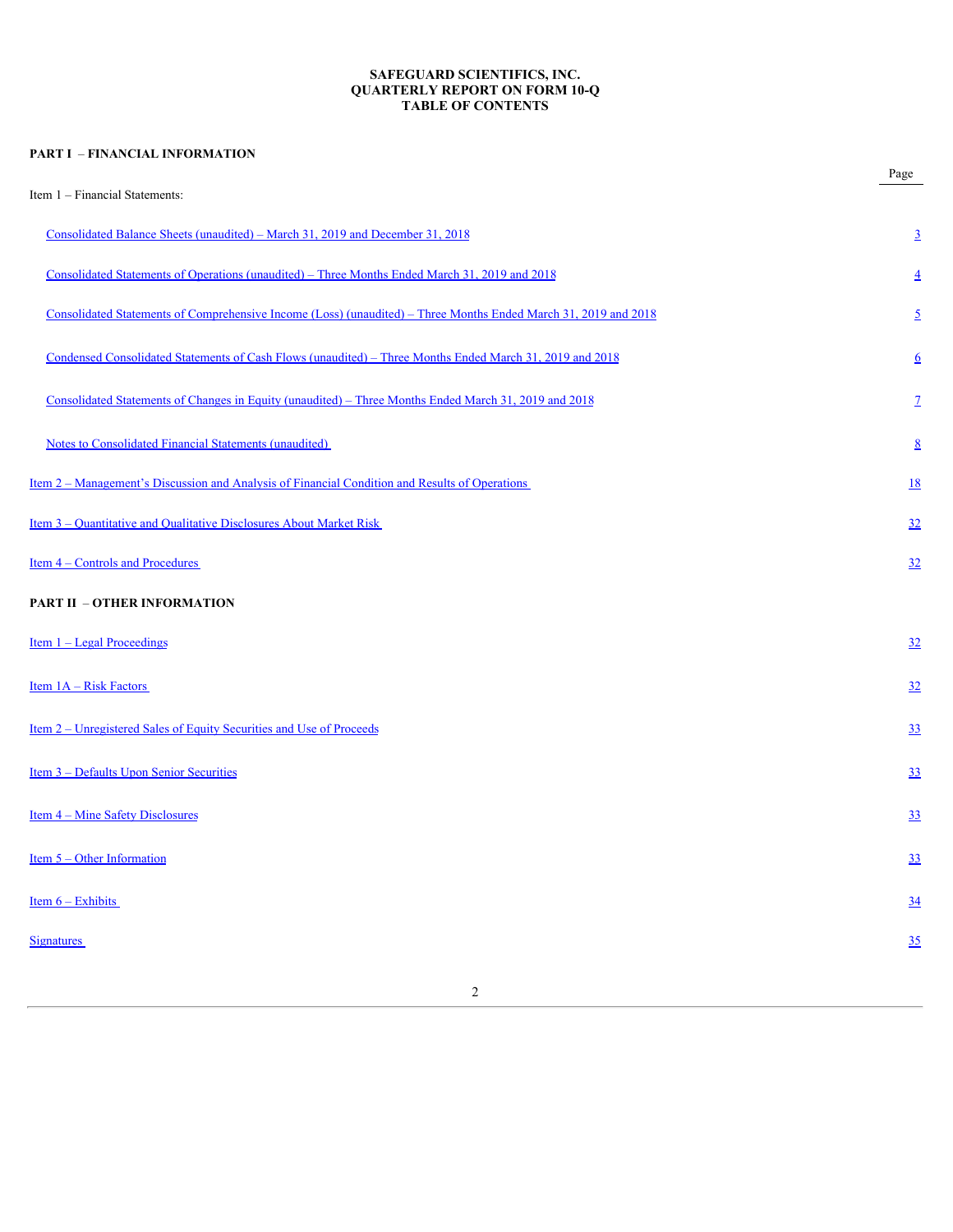#### **SAFEGUARD SCIENTIFICS, INC. CONSOLIDATED BALANCE SHEETS (Unaudited - In thousands, except per share data)**

<span id="page-2-0"></span>

|                                                                                                                   |               | March 31,<br>2019        |              | December 31, 2018               |
|-------------------------------------------------------------------------------------------------------------------|---------------|--------------------------|--------------|---------------------------------|
| <b>ASSETS</b>                                                                                                     |               |                          |              |                                 |
| <b>Current Assets:</b>                                                                                            |               |                          |              |                                 |
| Cash and cash equivalents                                                                                         | $\mathbb S$   | 44,592 \$                |              | 7,703                           |
| Restricted cash                                                                                                   |               | 525                      |              | 500                             |
| Marketable securities                                                                                             |               | 32,905                   |              | 37,955                          |
| Trading securities                                                                                                |               | 306                      |              | $\hspace{0.05cm}$               |
| Prepaid expenses and other current assets                                                                         |               | 3,380                    |              | 2,669                           |
| Total current assets                                                                                              |               | 81,708                   |              | 48,827                          |
| Property and equipment, net                                                                                       |               | 2,430                    |              | 808                             |
| Ownership interests in and advances to partner companies                                                          |               | 85,603                   |              | 95,585                          |
| Other assets                                                                                                      |               | 712                      |              | 517                             |
| <b>Total Assets</b>                                                                                               |               | 170,453                  | $\mathbb{S}$ | 145,737                         |
| <b>LIABILITIES AND EQUITY</b>                                                                                     |               |                          |              |                                 |
| Current Liabilities:                                                                                              |               |                          |              |                                 |
| Accounts payable                                                                                                  | $\mathbb{S}$  | 110S                     |              | 165                             |
| Accrued compensation and benefits                                                                                 |               | 1,652                    |              | 3,433                           |
| Accrued expenses and other current liabilities                                                                    |               | 2,170                    |              | 2,182                           |
| Credit facility - current                                                                                         |               | 65,687                   |              | 22,100                          |
| Credit facility repayment feature                                                                                 |               | 7,069                    |              | 5,060                           |
| Lease liability - current                                                                                         |               | 250                      |              | $\hspace{0.1mm}-\hspace{0.1mm}$ |
| Total current liabilities                                                                                         |               | 76,938                   |              | 32,940                          |
| Credit facility - non-current                                                                                     |               | $\overline{\phantom{m}}$ |              | 43,014                          |
| Lease liability - non-current                                                                                     |               | 2,597                    |              | $\hspace{0.05cm}$               |
| Other long-term liabilities                                                                                       |               | 2,039                    |              | 2,804                           |
| <b>Total Liabilities</b>                                                                                          |               | 81,574                   |              | 78,758                          |
| Commitments and contingencies (Note 10)                                                                           |               |                          |              |                                 |
| Equity:                                                                                                           |               |                          |              |                                 |
| Preferred stock, \$0.10 par value; 1,000 shares authorized                                                        |               |                          |              |                                 |
| Common stock, \$0.10 par value; 83,333 shares authorized; 21,573 shares issued at March 31, 2019 and December 31, |               |                          |              |                                 |
| 2018                                                                                                              |               | 2,157                    |              | 2,157                           |
| Additional paid-in capital                                                                                        |               | 811,352                  |              | 810,928                         |
| Treasury stock, at cost; 998 and 914 shares at March 31, 2019 and December 31, 2018, respectively                 |               | (15, 157)                |              | (15,001)                        |
| Accumulated deficit                                                                                               |               | (709, 442)               |              | (731, 105)                      |
| Accumulated other comprehensive loss                                                                              |               | (31)                     |              |                                 |
| <b>Total Equity</b>                                                                                               |               | 88,879                   |              | 66,979                          |
| Total Liabilities and Equity                                                                                      | <sup>\$</sup> | 170,453 \$               |              | 145,737                         |
|                                                                                                                   |               |                          |              |                                 |

See Notes to Consolidated Financial Statements.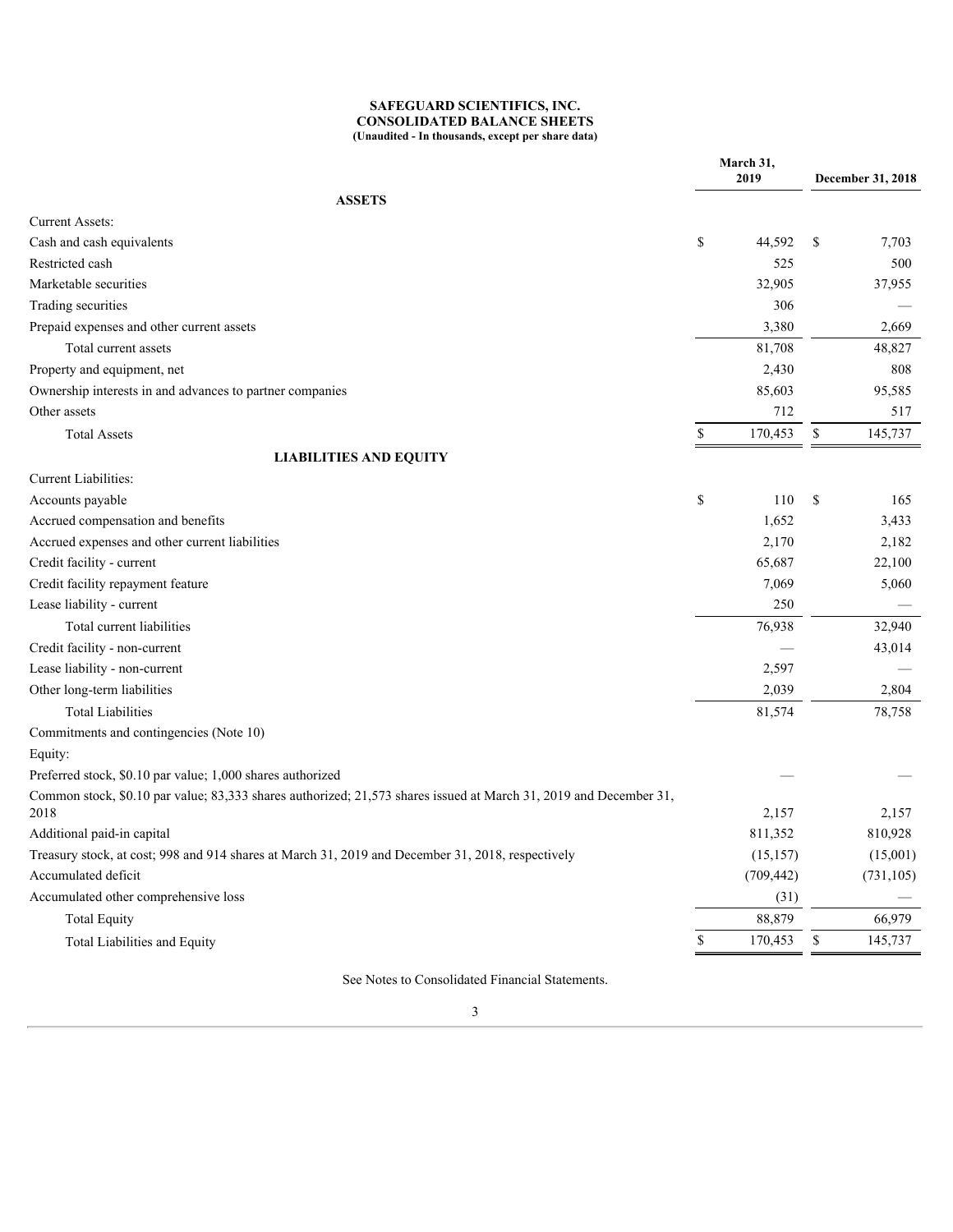#### **SAFEGUARD SCIENTIFICS, INC. CONSOLIDATED STATEMENTS OF OPERATIONS (Unaudited - In thousands, except per share data)**

<span id="page-3-0"></span>

|                                                                    | Three months ended March 31,    |      |                   |
|--------------------------------------------------------------------|---------------------------------|------|-------------------|
|                                                                    | 2019                            | 2018 |                   |
| General and administrative expense                                 | 3,057                           | -S   | 5,589             |
| Operating loss                                                     | (3,057)                         |      | (5, 589)          |
| Other loss, net                                                    | (1,885)                         |      | (1, 435)          |
| Interest income                                                    | 873                             |      | 798               |
| Interest expense                                                   | (2, 535)                        |      | (2,690)           |
| Equity income, net                                                 | 28,267                          |      | 2,746             |
| Net income (loss) before income taxes                              | 21,663                          |      | (6,170)           |
| Income tax benefit (expense)                                       | $\hspace{0.1mm}-\hspace{0.1mm}$ |      | $\hspace{0.05cm}$ |
| Net income (loss)                                                  | 21,663                          | - \$ | (6,170)           |
|                                                                    |                                 |      |                   |
| Net income (loss) per share:                                       |                                 |      |                   |
| Basic                                                              | \$<br>1.05                      | -S   | (0.30)            |
| Diluted                                                            | \$<br>1.05                      | - \$ | (0.30)            |
| Weighted average shares used in computing income (loss) per share: |                                 |      |                   |
| Basic                                                              | 20,585                          |      | 20,506            |
| Diluted                                                            | 20,585                          |      | 20,506            |
|                                                                    |                                 |      |                   |

See Notes to Consolidated Financial Statements.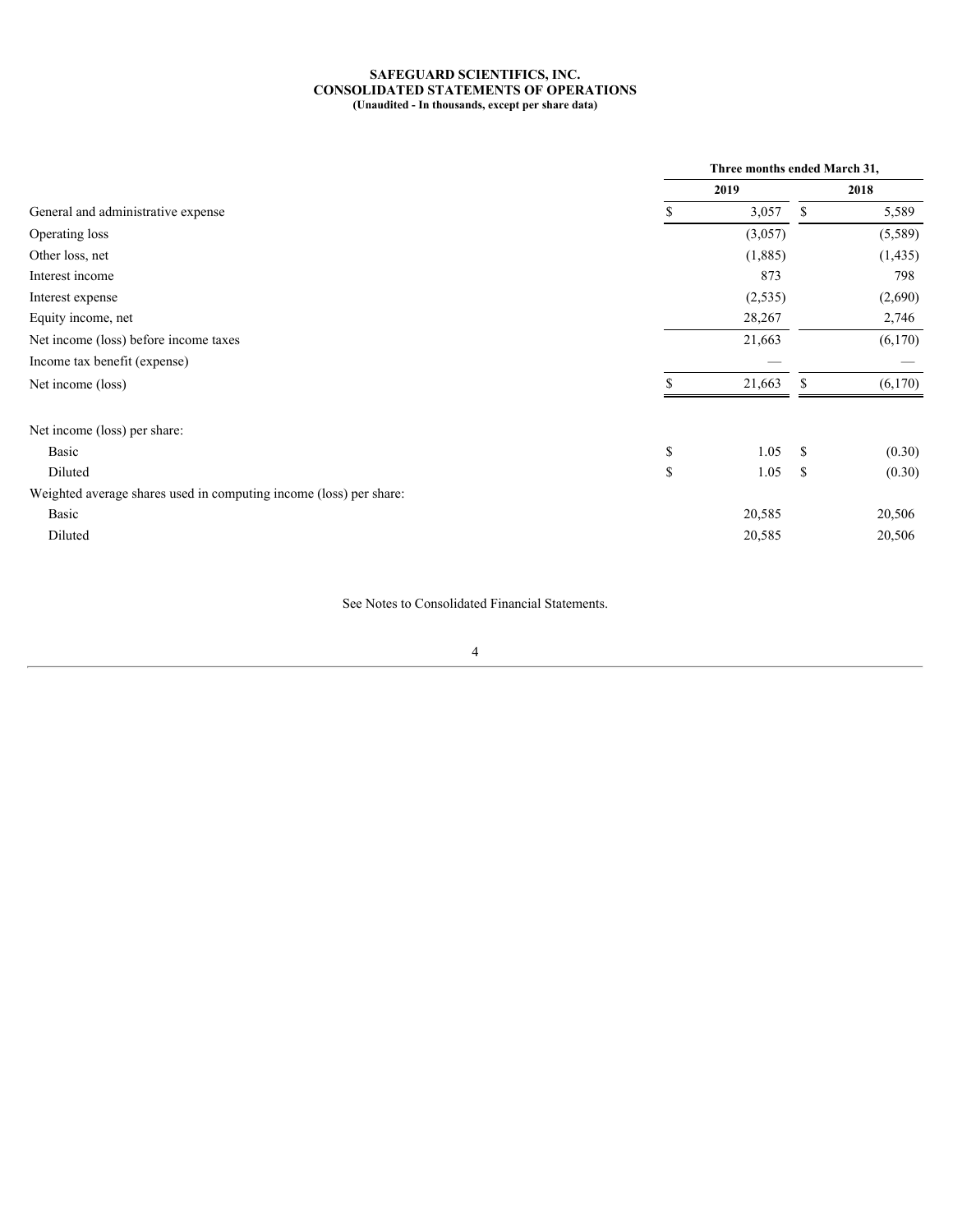#### **SAFEGUARD SCIENTIFICS, INC. CONSOLIDATED STATEMENTS OF COMPREHENSIVE INCOME (LOSS) (Unaudited - In thousands)**

<span id="page-4-0"></span>

|                                                                         | Three months ended March 31,   |      |                                 |
|-------------------------------------------------------------------------|--------------------------------|------|---------------------------------|
|                                                                         | 2019                           | 2018 |                                 |
| Net income (loss)                                                       | $21,663$ \$                    |      | (6,170)                         |
| Other comprehensive income (loss):                                      |                                |      |                                 |
| Share of other comprehensive income (loss) of equity method investments | (31)                           |      | $\hspace{0.1mm}-\hspace{0.1mm}$ |
| Reclassification adjustment for sale of equity method investments       | $\overbrace{\hspace{25mm}}^{}$ |      |                                 |
| Total comprehensive income (loss)                                       | 21,632                         |      | (6,088)                         |
|                                                                         |                                |      |                                 |

See Notes to Consolidated Financial Statements.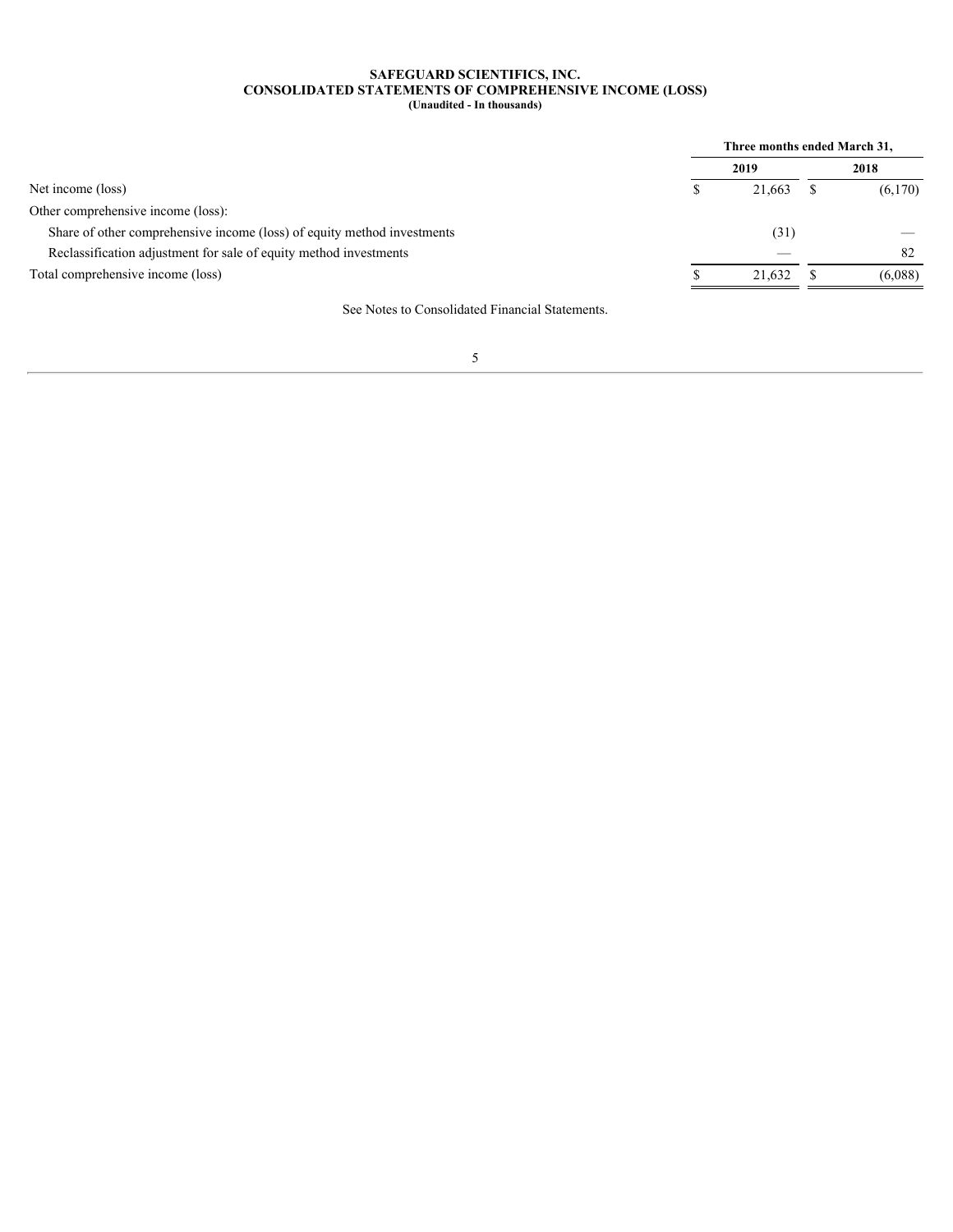#### **SAFEGUARD SCIENTIFICS, INC. CONDENSED CONSOLIDATED STATEMENTS OF CASH FLOWS (Unaudited – In thousands)**

<span id="page-5-0"></span>

|                                                                   | Three months ended March 31, |         |
|-------------------------------------------------------------------|------------------------------|---------|
|                                                                   | 2019                         | 2018    |
| <b>Cash Flows from Operating Activities:</b>                      |                              |         |
| Net cash used in operating activities                             | $(5,782)$ \$                 | (6,774) |
| <b>Cash Flows from Investing Activities:</b>                      |                              |         |
| Proceeds from sales of and distributions from companies           | 41,778                       | 3,257   |
| Advances and loans to companies                                   | (3,925)                      | (4,036) |
| Repayment of advances and loans to companies                      |                              | 10,500  |
| Purchases of marketable securities                                | (57,243)                     |         |
| Proceeds from sales and maturities in marketable securities       | 62,235                       | 1,410   |
| Net cash provided by investing activities                         | 42,845                       | 11,131  |
| <b>Cash Flows from Financing Activities:</b>                      |                              |         |
| Tax withholdings related to equity-based awards                   | (149)                        | (150)   |
| Net cash used in financing activities                             | (149)                        | (150)   |
| Net change in cash, cash equivalents and restricted cash          | 36,914                       | 4,207   |
| Cash, cash equivalents and restricted cash at beginning of period | 8,203                        | 27,087  |
| Cash, cash equivalents and restricted cash at end of period       | 45,117                       | 31,294  |
|                                                                   |                              |         |

See Notes to Consolidated Financial Statements.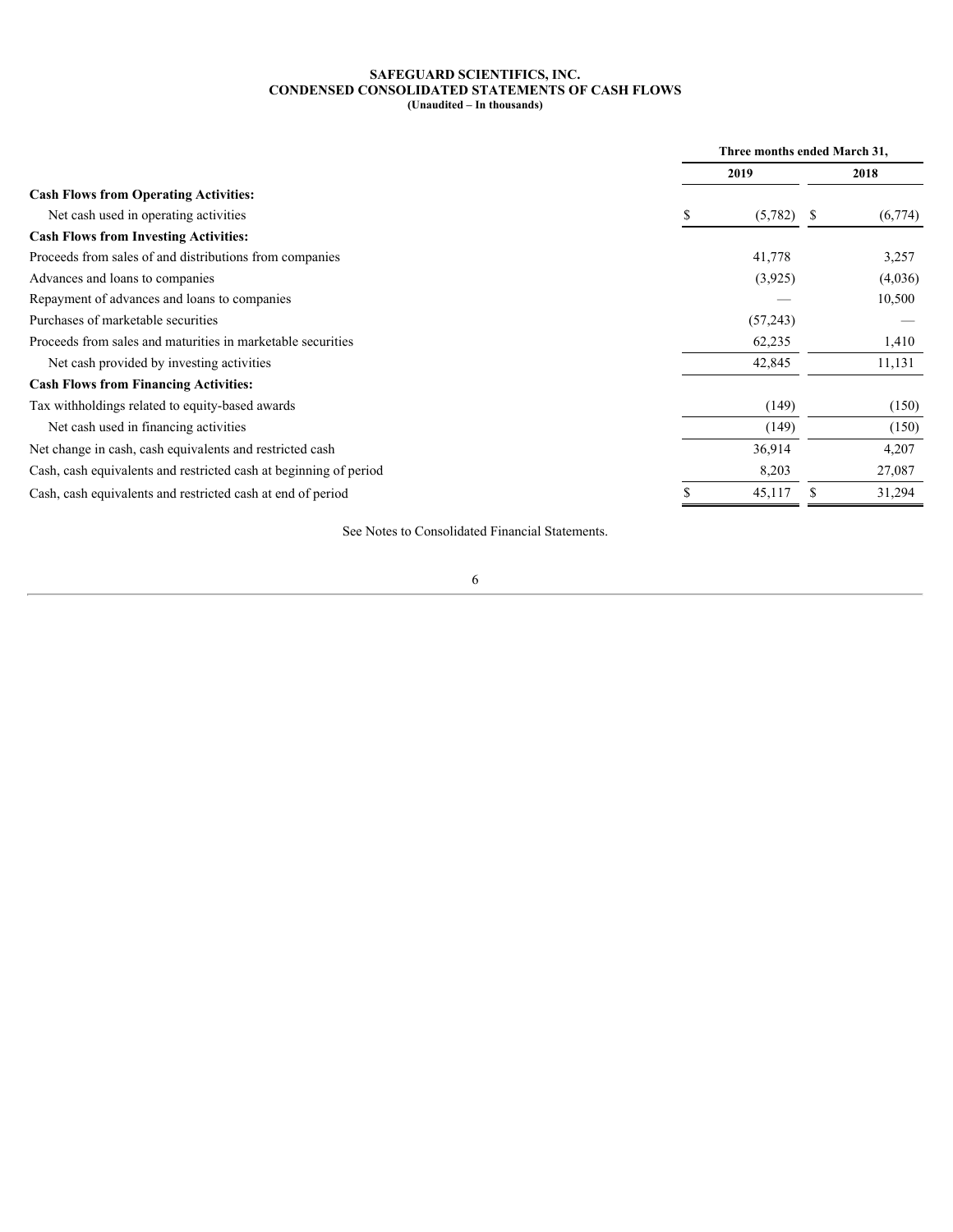#### **SAFEGUARD SCIENTIFICS, INC. CONSOLIDATED STATEMENTS OF CHANGES IN EQUITY (Unaudited – In thousands)**

<span id="page-6-0"></span>

|                                                             |                   |                                 | <b>Accumulated Other</b>        |               | <b>Common Stock</b>             |        | <b>Additional</b><br>Paid-in |                          | <b>Treasury Stock</b>           |
|-------------------------------------------------------------|-------------------|---------------------------------|---------------------------------|---------------|---------------------------------|--------|------------------------------|--------------------------|---------------------------------|
|                                                             | Total             | Accumulated<br>Deficit          | <b>Comprehensive Loss</b>       | <b>Shares</b> |                                 | Amount | Capital                      | <b>Shares</b>            | Amount                          |
| <b>Balance - December 31, 2018</b>                          | 66,979            | $(731, 105)$ \$                 | $\qquad \qquad -$               |               | 21,573                          | 2,157  | 810,928                      | 914                      | (15,001)                        |
| Net income                                                  | 21,663            | 21,663                          |                                 |               | $\overline{\phantom{a}}$        |        |                              |                          |                                 |
| Stock options exercised, net of tax<br>withholdings         | $\hspace{0.05cm}$ | $\hspace{0.1mm}-\hspace{0.1mm}$ |                                 |               | $\overbrace{\hspace{25mm}}^{}$  |        |                              |                          | $\hspace{0.05cm}$               |
| Cancellations of and restricted stock<br>withheld for taxes | (149)             | $\hspace{0.1mm}-\hspace{0.1mm}$ |                                 |               | $\overbrace{\hspace{25mm}}^{}$  |        |                              | 83                       | (156)                           |
| Stock-based compensation expense                            | 417               | $\hspace{0.1mm}-\hspace{0.1mm}$ | $\hspace{0.1mm}-\hspace{0.1mm}$ |               | $\hspace{0.1mm}-\hspace{0.1mm}$ |        | 417                          | $\overline{\phantom{a}}$ | $\hspace{0.1mm}-\hspace{0.1mm}$ |
| Other comprehensive loss                                    | (31)              | $\overline{\phantom{m}}$        | (31)                            |               | $\overline{\phantom{a}}$        |        |                              |                          |                                 |
| <b>Balance - March 31, 2019</b>                             | 88,879            | (709, 442)                      | (31)                            | 21,573        |                                 | 2,157  | 811,352                      | 998                      | \$(15,157)                      |

|                                                                         |         |                               |                                                       |                                 | <b>Common Stock</b>             | Additional<br>Paid-in          |                                 | <b>Treasury Stock</b>           |
|-------------------------------------------------------------------------|---------|-------------------------------|-------------------------------------------------------|---------------------------------|---------------------------------|--------------------------------|---------------------------------|---------------------------------|
|                                                                         | Total   | Accumulated<br>Deficit        | <b>Accumulated Other</b><br><b>Comprehensive Loss</b> | <b>Shares</b>                   | Amount                          | Capital                        | <b>Shares</b>                   | Amount                          |
| <b>Balance - December 31, 2017</b>                                      | 81,796  | $(715, 476)$ \$               | (113)                                                 | 21,573                          | 2,157                           | 812,536                        | 999                             | (17,308)                        |
| Net loss<br>Cancellations of and restricted stock<br>withheld for taxes | (6,170) | (6,170)                       | $\hspace{0.1mm}-\hspace{0.1mm}$                       | $\overbrace{\phantom{13333}}$   |                                 | $\overbrace{\hspace{25mm}}^{}$ |                                 | $\hspace{0.1mm}-\hspace{0.1mm}$ |
|                                                                         | (150)   |                               | $\overbrace{\hspace{25mm}}^{}$                        | $\overbrace{\phantom{aaaaa}}$   | $\hspace{0.1mm}-\hspace{0.1mm}$ | (17)                           | 13                              | (133)                           |
| Stock-based compensation expense                                        | 277     |                               | $\hspace{0.05cm}$                                     | $\hspace{0.05cm}$               | $\hspace{0.05cm}$               | 277                            | $\hspace{0.1mm}-\hspace{0.1mm}$ | $\hspace{0.1mm}-\hspace{0.1mm}$ |
| Other comprehensive income                                              | 82      | $\overbrace{\phantom{12332}}$ | 82                                                    | $\hspace{0.1mm}-\hspace{0.1mm}$ | $\hspace{0.1mm}-\hspace{0.1mm}$ | $\overline{\phantom{a}}$       | $\overbrace{\phantom{12332}}$   | $\overbrace{\hspace{25mm}}^{}$  |
| <b>Balance - March 31, 2018</b>                                         | 75,835  | $(721, 646)$ \$               | (31)                                                  | 21,573                          | 2,157                           | 812,796                        | 1,012                           | (17, 441)                       |

See Notes to Consolidated Financial Statements.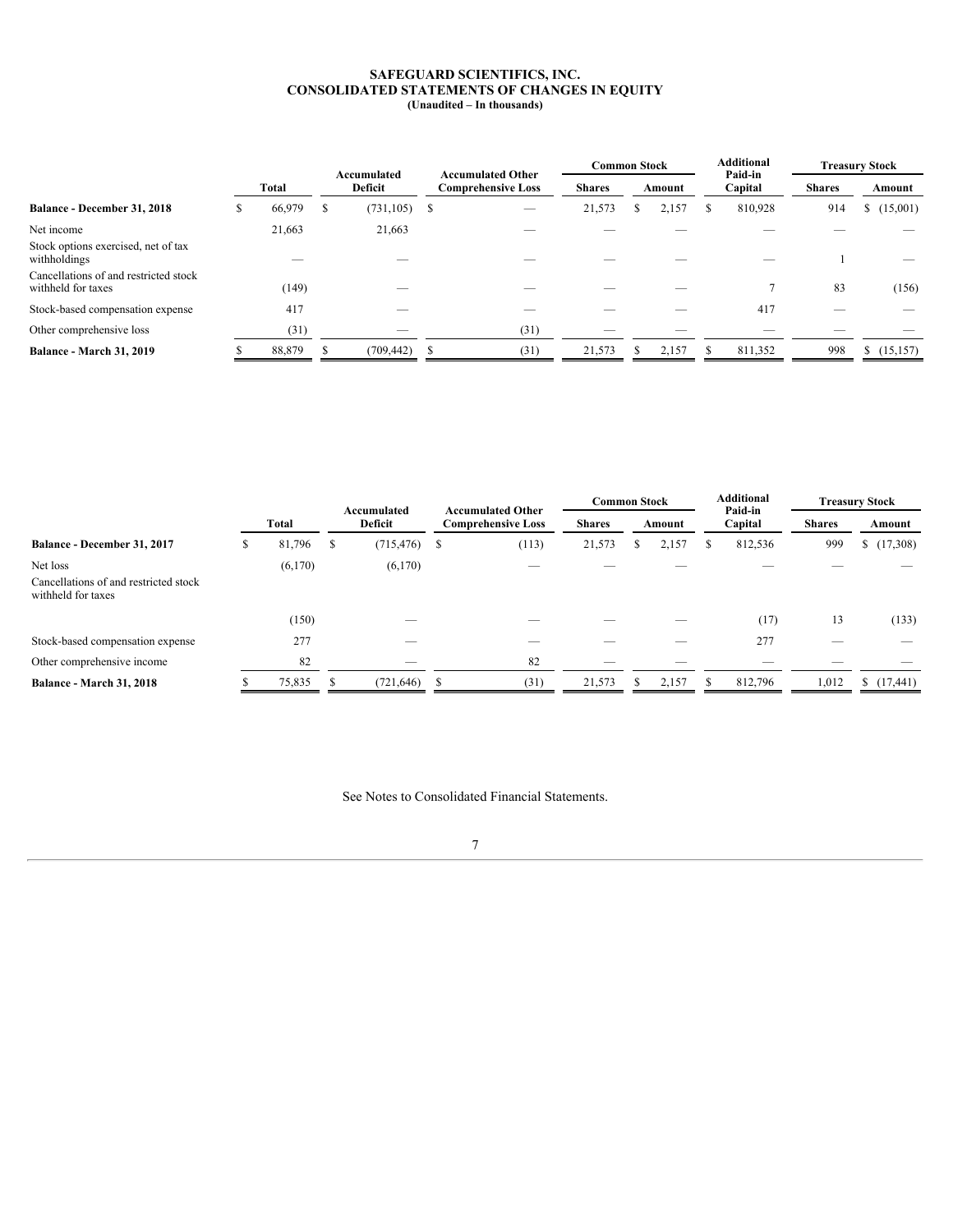#### <span id="page-7-0"></span>**1. General**

The accompanying unaudited interim Consolidated Financial Statements of Safeguard Scientifics, Inc. ("Safeguard" or the "Company") were prepared in accordance with accounting principles generally accepted in the United States of America and the interim financial statement rules and regulations of the SEC. In the opinion of management, these statements include all adjustments (consisting only of normal recurring adjustments) necessary for a fair presentation of the Consolidated Financial Statements. The interim operating results are not necessarily indicative of the results for a full year or for any interim period. Certain information and note disclosures normally included in financial statements prepared in accordance with accounting principles generally accepted in the United States of America have been condensed or omitted pursuant to such rules and regulations relating to interim financial statements. The Consolidated Financial Statements included in this Form 10-Q should be read in conjunction with Management's Discussion and Analysis of Financial Condition and Results of Operations included elsewhere in this Form 10-Q and with the Company's Consolidated Financial Statements and Notes thereto included in the Company's 2018 Annual Report on Form 10-K.

#### *Liquidity*

As of March 31, 2019 , the Company had \$44.6 million of cash and cash equivalents and \$33.2 million of marketable securities and trading securities for a total of \$77.8 million . As of March 31, 2019, the Company had \$68.6 million of debt outstanding, due in May 2020.

In January 2018, Safeguard announced that, from that date forward, the Company will not deploy any capital into new partner company opportunities and will focus on supporting our existing partner companies and maximizing monetization opportunities to return value to shareholders. In that context, we have, are and will consider initiatives including, among others: the sale of individual partner companies, the sale of certain partner company interests in secondary market transactions, or a combination thereof, as well as other opportunities to maximize shareholder value. We anticipate returning value to shareholders after satisfying our debt obligations and providing for working capital needs.

As of March 31, 2019, the Company had \$68.6 million of principal outstanding on the Credit Facility due in May 2020. The Credit Facility requires the Company to maintain (i) a liquidity threshold of at least \$20 million of unrestricted cash; (ii) a minimum aggregate appraised value of ownership interests in its partner companies, plus unrestricted cash in excess of the liquidity threshold, of at least \$350 million less the aggregate amount of all prepayments, and (iii) limit certain expenses (which shall exclude severance payments, interest expense, depreciation and stock-based compensation) incurred or paid to no more than \$11.5 million in any twelve-month period after the date of the amendment (or such shorter period as has elapsed since the date of the amendment). Additionally, the Company is restricted from repurchasing shares of its outstanding common stock and/or issuing dividends until such time as the Credit Facility is repaid in full. As of the date these condensed consolidated financial statements were issued, the Company was in compliance with all of these covenants.

Repayment terms under the Credit Facility include a make-whole interest provision equal to the interest that would have been payable had the principal amount subject to repayment been outstanding through the maturity date. If the aggregated amount of the Company's qualified cash at any quarter end date exceeds \$50.0 million , the Company is required to prepay outstanding principal amounts under the Amended Credit Facility, plus any applicable accrued and make-whole interest, in an amount equal to such excess. The Company exceeded the qualified cash threshold at March 31, 2019 and the Company made the applicable required prepayment, as required, on April 15, 2019.

The Company believes that its cash, cash equivalents and marketable securities at March 31, 2019 will be sufficient to fund operations past one year from the issuance of these financial statements.

## *Significant Accounting Policies*

## **Property and Equipment**

Property and equipment represents a right-of-use asset resulting from the adoption of Accounting Standards Update ("ASU") 2016-02, *Leases* , and other previously existing leasehold improvements. The leasehold improvements are amortized over the shorter of the estimated useful lives or the expected remaining term of the lease. The right-of-use asset is reduced over the remaining term of the lease (April 2026) in a manner that results in a straight-line lease expense, when combined with the interest factor on the lease liability.<br>8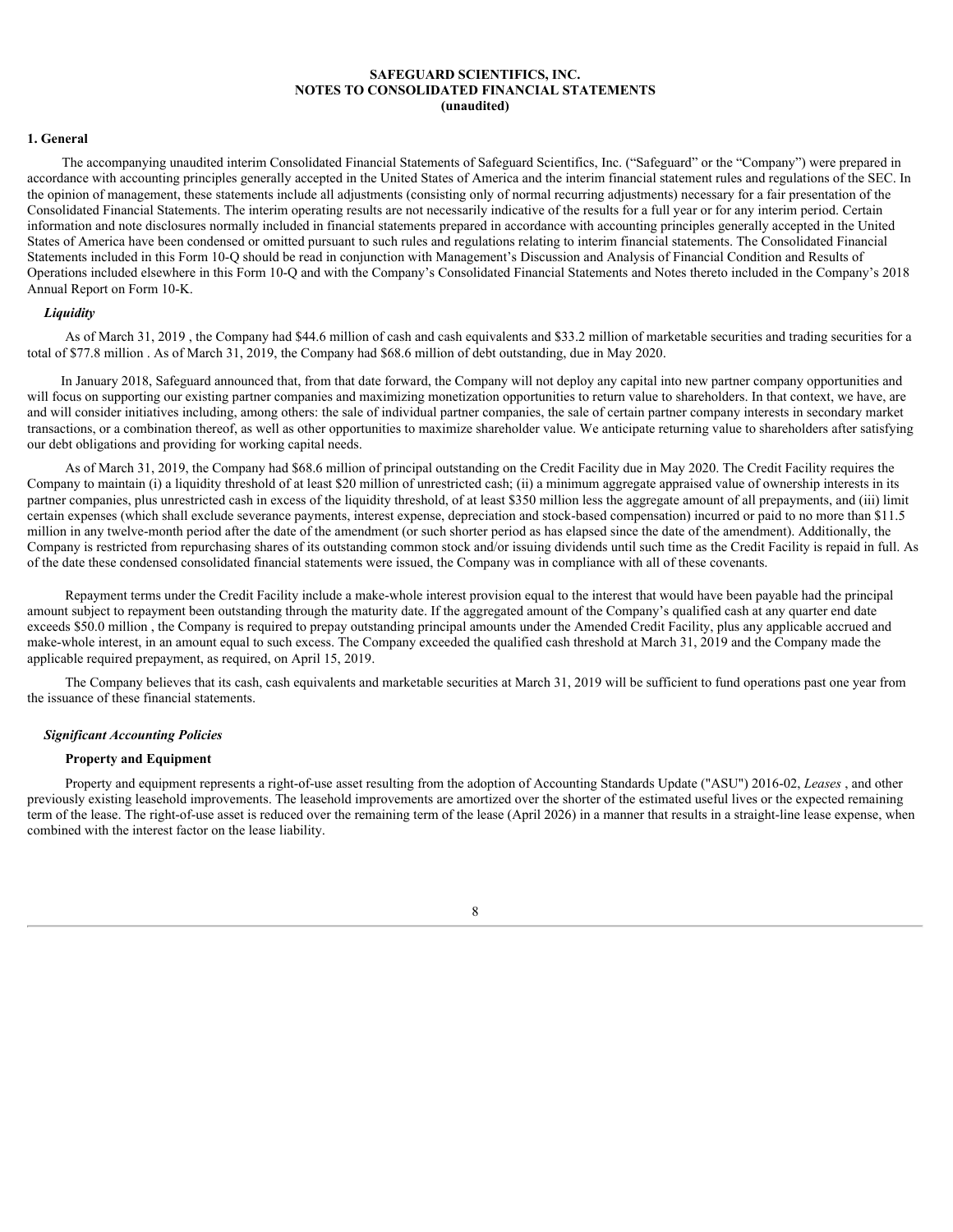#### **Lease liability**

The initial lease liability represents the present value of the fixed escalating lease payments through April 2026 associated with the Company's corporate headquarters operating office lease. The discount rate used to calculate the lease liability is based on the Company's incremental borrowing rate, approximately 12% , at the transition to the guidance of ASU 2016-02, *Leases* . Subsequent values of the lease liability will reflect the reduction in the lease liability for operating lease payments less an amount representing interest, which is included in the straight-line lease expense. There is no residual value guarantee associated with this operating lease arrangement. The Company has incurred operating lease expenses, and operating cash outflows of \$0.1 million and \$0.1 million for the three months ended March 31, 2019 and 2018, respectively.

In March 2019, the Company entered into a sublease of its existing corporate headquarters office space beginning in June 2019. The term of the sublease is through April 2026, the same as the Company's underlying existing lease. Fixed sublease payments to the Company are escalating over the term of the lease and aggregate to \$3.7 million .

A summary of the Company's operating lease at March 31, 2019 follows:

|                                       | <b>Operating lease payments</b> | Sublease income |  |
|---------------------------------------|---------------------------------|-----------------|--|
|                                       | (Unaudited - In thousands)      |                 |  |
| 2019 (nine months ending December 31) | \$<br>434 \$                    | 166             |  |
| 2020                                  | 587                             | 509             |  |
| 2021                                  | 595                             | 525             |  |
| 2022                                  | 601                             | 540             |  |
| 2023                                  | 607                             | 556             |  |
| 2024                                  | 613                             | 573             |  |
| Thereafter                            | 826                             | 789             |  |
| Total future minimum lease payments   | 4,263 \$                        | 3,658           |  |
| Less imputed interest                 | (1, 416)                        |                 |  |
| Total operating lease liabilities     | 2,847                           |                 |  |
|                                       |                                 |                 |  |

#### **Valuation of Credit Facility repayment feature**

The fair value of the Credit Facility repayment feature (a Level 3 measurement) is determined quarterly based on the present value of make-whole interest payments that are expected to be paid based on cash flow estimates that include a probability weighted estimate of exit transactions, estimated follow-on deployments, estimated quarterly operating cash flows and other cash commitments that would result in qualified cash exceeding the \$50 million threshold specified in the Credit facility.

## **Principles of Accounting for Ownership Interests in Companies**

The Company accounts for its interests in its partner companies using one of the following methods: Equity or Other. The accounting method applied is generally determined by the degree of the Company's influence over the entity, primarily determined by our voting interest in the entity.

In addition to holding voting and non-voting equity, the Company also periodically makes advances to its partner companies in the form of promissory notes which are included in the Ownership interests in and advances to partner companies line item in the Consolidated Balance Sheets.

*Equity Method.* The Company accounts for partner companies whose results are not consolidated, but over which it exercises significant influence, under the equity method of accounting. Whether or not the Company exercises significant influence with respect to a partner company depends on an evaluation of several factors including, among others, representation of the Company on the partner company's board of directors and the Company's ownership level, which is generally a 20% to 50% interest in the voting securities of a partner company, including voting rights associated with the Company's holdings in common, preferred and other convertible instruments in the company. Under the equity method of accounting, the Company does not reflect a partner company's financial statements within the Company's Consolidated Financial Statements; however, the Company's share of the income or loss of such partner company is reflected in Equity income (loss) in the Consolidated Statements of Operations. The Company includes the carrying value of equity method partner companies in Ownership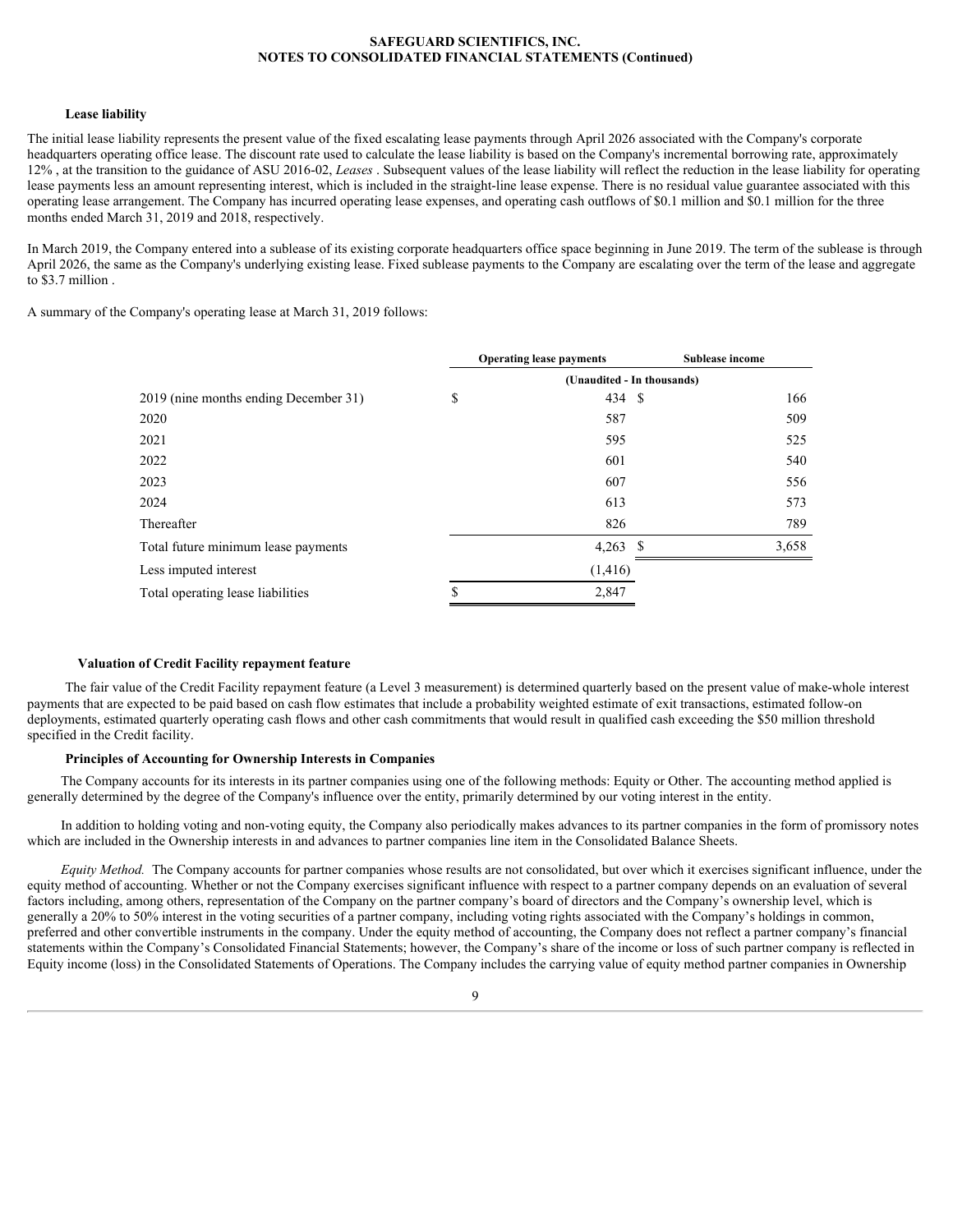interests in and advances to partner companies on the Consolidated Balance Sheets. Any excess of the Company's cost over its underlying interest in the net assets of equity method partner companies that is allocated to intangible assets is amortized over the estimated useful lives of the related intangible assets. The Company reflects its share of the income or loss of the equity method partner companies on a one quarter lag. This reporting lag could result in a delay in recognition of the impact of changes in the business or operations of these partner companies.

When the Company's carrying value in an equity method partner company is reduced to zero, the Company records no further losses in its Consolidated Statements of Operations unless the Company has an outstanding guarantee obligation or has committed additional funding to such equity method partner company. When such equity method partner company subsequently reports income, the Company will not record its share of such income until it exceeds the amount of the Company's share of losses not previously recognized.

*Other Method.* We account for our equity interests in companies which are not accounted for under the equity method as equity securities without readily determinable fair values. We estimate the fair value of these securities based on our original cost less impairments, if any, plus or minus changes resulting from observable price changes in orderly transactions for the identical or a similar investment of the same issuer. Under this method, our share of the income or losses of such companies is not included in our Consolidated Statements of Operations. We include the carrying value of these investments in Ownership interests in and advances to partner companies on the Consolidated Balance Sheets.

## *Recently Adopted Accounting Pronouncements*

In May 2014, the Financial Accounting Standards Board ("FASB") issued ASU No. 2014-09, *Revenue from Contracts with Customers (Topic 606)* ("ASU 2014-09"). ASU 2014-09 and related subsequent amendments outline a single comprehensive model to use to account for revenue arising from contracts with customers and supersede most current revenue recognition guidance. For public companies, the guidance is effective for annual periods beginning after December 15, 2017 and any interim periods that fall within that reporting period. For nonpublic companies, the guidance was effective for annual periods beginning after December 15, 2018 and interim periods within annual periods beginning after December 15, 2019 with early adoption permitted. As the new standard superseded most existing revenue guidance, it could impact revenue and cost recognition for partner companies. Any change in revenue or cost recognition for partner companies could affect the Company's recognition of its share of the results of its equity method partner companies. On July 20, 2017, the SEC staff observer at the FASB's Emerging Issues Task Force ("EITF") meeting announced that the SEC staff will not object if a private company equity method investee meeting the definition of a public business entity that otherwise would not meet the definition of a public business entity except for the inclusion of its financial statements or financial information in another entity's filings with the SEC, uses private company adoption dates for the new revenue standard. As a result, the Company's private, calendar year partner companies will adopt the new revenue standard for the year ending December 31, 2019. The impact of adoption of the new revenue standard will be reflected in the Company's financial results for the interim and annual reporting periods beginning in 2020 on a one quarter-lag basis.

In February 2016, the FASB issued ASU 2016-02, *Leases* . The guidance in ASU 2016-02 requires that a lessee recognize in the statement of financial position a liability to make lease payments (the lease liability) and a right-of-use asset representing its right to use the underlying asset for the lease term. For leases with a term of 12 months or less, a lessee is permitted to make an accounting policy election by class of underlying asset not to recognize lease assets and lease liabilities. As with previous guidance, there continues to be a differentiation between finance leases and operating leases, however this distinction now primarily relates to differences in the manner of expense recognition over time and in the classification of lease payments in the statement of cash flows. Lease assets and liabilities arising from both finance and operating leases will be recognized in the statement of financial position. The transitional guidance for adopting the requirements of ASU 2016-02 calls for a modified retrospective approach that includes a number of optional practical expedients that entities may elect to apply. The guidance in ASU 2016-02 became effective for the Company on January 1, 2019. The Company elected the package of practical expedients permitted under the transition guidance within the new standard, which, among other things, allowed the Company to carry forward its historical lease classification. In addition, the Company has elected to exempt short term leases that qualify from recognizing right of use assets or lease liabilities, and has elected to not separate lease and non-lease components for all leases of which it is the lessee. The Company's non-lease components are primarily related to utility and maintenance costs, which are typically variable in nature and are expensed in the period incurred. As of January 1, 2019, the Company's only material long-term lease was for its corporate headquarters in Radnor, PA under a lease expiring in 2026. The Company also has immaterial office equipment leases expiring at various dates through 2020. The Company recorded an initial lease liability of \$2.9 million , a right-of-use asset of \$2.2 million included in property and equipment and eliminated the deferred rent liability of \$0.7 million that was previously included in other long-term liabilities.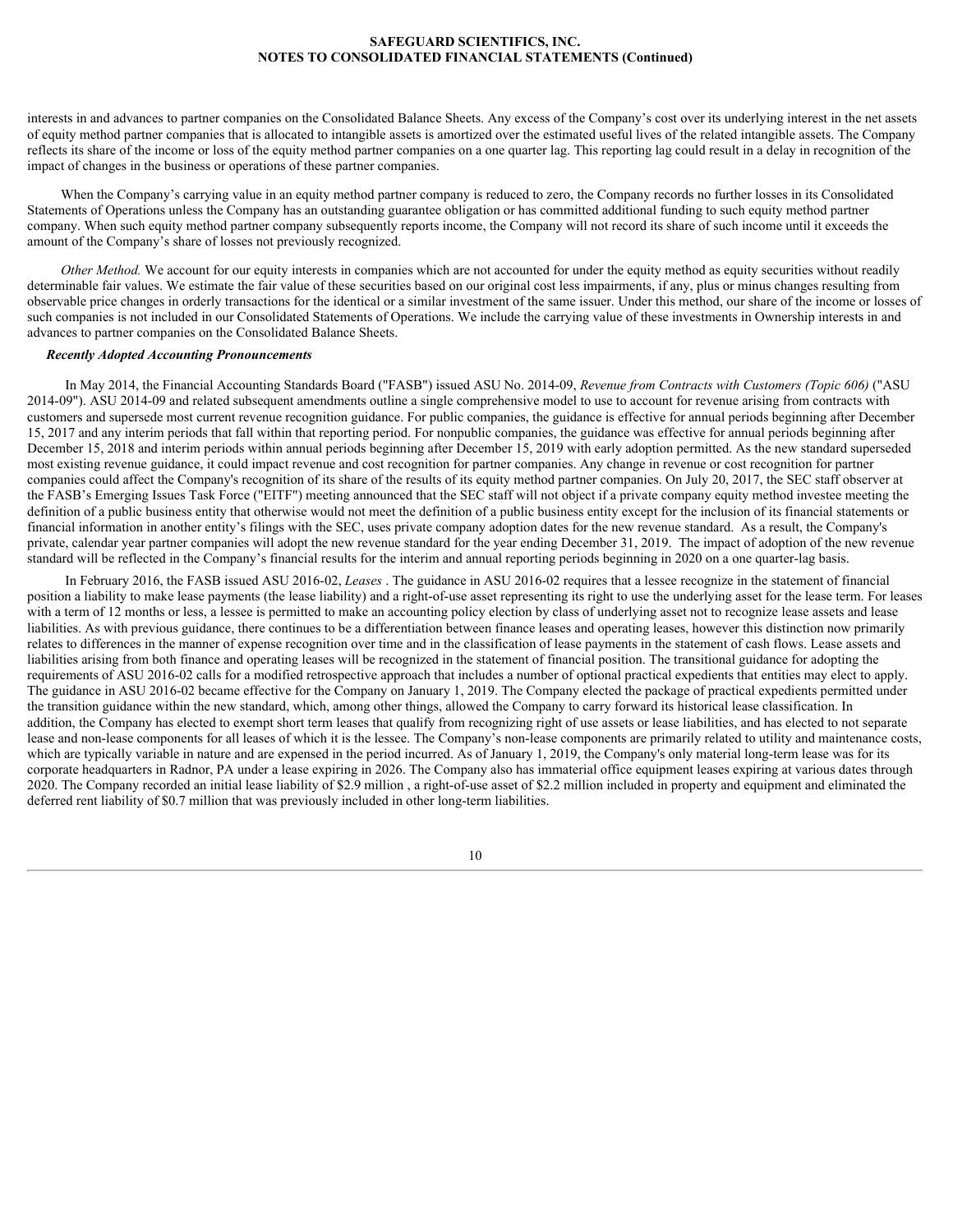## **2. Ownership Interests in and Advances to Partner Companies**

The following summarizes the carrying value of the Company's ownership interests in and advances to partner companies.

|                                      |               | March 31, 2019 | <b>December 31, 2018</b>   |        |  |  |
|--------------------------------------|---------------|----------------|----------------------------|--------|--|--|
|                                      |               |                | (Unaudited - In thousands) |        |  |  |
| <b>Equity Method Companies:</b>      |               |                |                            |        |  |  |
| Partner companies                    | <sup>\$</sup> | 48,342         | - S                        | 64,097 |  |  |
| Private equity funds                 |               | 392            |                            | 392    |  |  |
|                                      |               | 48,734         |                            | 64,489 |  |  |
| Other Companies:                     |               |                |                            |        |  |  |
| Partner companies and other holdings |               | 17,585         |                            | 15,260 |  |  |
| Private equity funds                 |               | 500            |                            | 511    |  |  |
|                                      |               | 18,085         |                            | 15,771 |  |  |
| Advances to partner companies        |               | 18,784         |                            | 15,325 |  |  |
|                                      |               | 85,603         |                            | 95,585 |  |  |

In January 2019, Propeller was acquired by another entity for cash. The Company received \$41.5 million in cash proceeds in connection with the transaction, excluding \$0.8 million of holdbacks and escrows that may be substantially released on various dates on or before January 2020. The Company recognized a gain of \$34.9 million , which is included in Equity income (loss) in the Consolidated Statements of Operations for the three months ended March 31, 2019 .

In January 2019, Brickwork merged into another privately-held company. The Company received a preferred equity interest in the acquiror and accounts for this interest as an equity interest without a readily determinable fair value. The Company did not recognize a gain or loss in 2019 as a result of this transaction.

## *Summarized Financial Information*

The following table summarizes statement of operations for any partner companies accounted for under the equity method for the three months ended March 31, 2019 and 2018, respectively. These results have been compiled from respective company financial statements, reflect certain historical adjustments, and are reported on a one quarter lag basis. Results of operations of the companies are excluded for periods prior to their acquisition, subsequent to their disposition and subsequent to the discontinuation of equity method of accounting. Historical results are not adjusted when the Company exits, writes-off or discontinues the equity method of accounting.

|  | Three months ended March 31, |           |
|--|------------------------------|-----------|
|  | 2019                         | 2018      |
|  | (Unaudited - In thousands)   |           |
|  |                              |           |
|  | 43,868                       | 110,393   |
|  | 24,589                       | 78,071    |
|  | $(33,616)$ \$                | (31, 805) |
|  |                              |           |

## **3. Acquisitions of Ownership Interests in Partner Companies**

The Company deployed an aggregate of \$0.4 million for additional equity interest in Clutch Holdings. The Company had previously deployed an aggregate of \$16.3 million in Clutch. Clutch provides customer intelligence and personalized engagements that empower consumer-focused businesses to identify, understand and motivate each segment of their customer base. The Company accounts for its interest in Clutch Holdings under the equity method.

The Company funded an additional \$2.0 million of convertible bridge loans to Sonobi, Inc. The Company had previously deployed \$11.4 million in Sonobi. Sonobi is an advertising technology developer that designs advertising tools and solutions for the industry's leading media, publishers, brand advertisers, media agencies, DSPs, and media technology providers. The Company accounts for its interest in Sonobi under the equity method.

The Company funded an aggregate of \$0.7 million of convertible loans to NovaSom, Inc. The Company had previously deployed an aggregate of \$26.4 million in NovaSom. NovaSom is a medical device company focused on obstructive sleep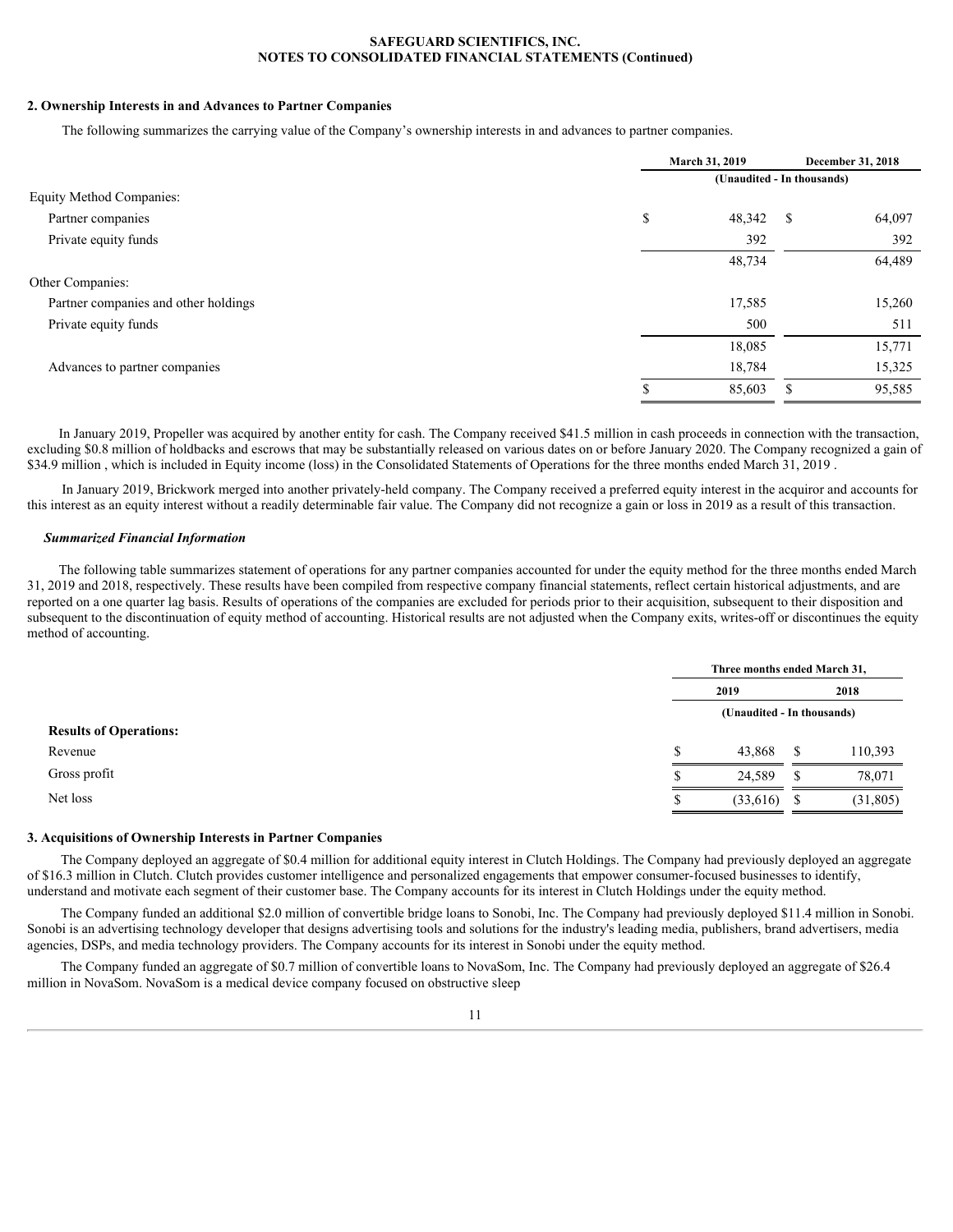apnea, specifically home testing with its FDA-cleared wireless device called AccuSom ® home sleep test. The Company accounts for its interest in NovaSom under the equity method.

The Company funded an aggregate of \$0.9 million of convertible bridge loans to WebLinc, Inc. The Company had previously deployed an aggregate of \$15.0 million in WebLinc. WebLinc is an e-commerce platform and services provider for fast growing online retailers. The Company accounts for its interest in WebLinc under the equity method.

## **4. Fair Value Measurements**

The Company categorizes its financial instruments into a three-level fair value hierarchy that prioritizes the inputs to valuation techniques used to measure fair value. The fair value hierarchy gives the highest priority to quoted prices in active markets for identical assets or liabilities (Level 1) and the lowest priority to unobservable inputs (Level 3). If the inputs used to measure fair value fall within different levels of the hierarchy, the category level is based on the lowest priority level input that is significant to the fair value measurement of the instrument. Financial instruments recorded at fair value on the Company's Consolidated Balance Sheets are categorized as follows:

Level 1—Observable inputs that reflect quoted prices (unadjusted) for identical assets or liabilities in active markets.

Level 2—Include other inputs that are directly or indirectly observable in the marketplace.

Level 3—Unobservable inputs which are supported by little or no market activity.

The fair value hierarchy also requires an entity to maximize the use of observable inputs and minimize the use of unobservable inputs when measuring fair value.

The following table provides the carrying value and fair value of certain financial assets and liabilities of the Company measured at fair value on a recurring basis as of March 31, 2019 and December 31, 2018 :

|                                             |               | Carrying          |      |                            |               | Fair Value Measurement at March 31, 2019    |                                |         |  |  |
|---------------------------------------------|---------------|-------------------|------|----------------------------|---------------|---------------------------------------------|--------------------------------|---------|--|--|
|                                             |               | Value             |      | Level 1                    |               | Level 2                                     |                                | Level 3 |  |  |
|                                             |               |                   |      |                            |               | (Unaudited - In thousands)                  |                                |         |  |  |
| Cash and cash equivalents                   |               | 44,592            | -S   | 44,592 \$                  |               | $\overline{\phantom{m}}$                    | $\mathbf{\hat{s}}$             |         |  |  |
|                                             |               |                   |      |                            |               |                                             |                                |         |  |  |
| Restricted cash                             |               | 525               | -S   | 525 \$                     |               | $\overline{\phantom{m}}$                    | <sup>S</sup>                   |         |  |  |
|                                             |               |                   |      |                            |               |                                             |                                |         |  |  |
| Trading securities                          |               | 306 \$            |      | 306 \$                     |               |                                             | - \$                           |         |  |  |
| Marketable securities-held-to-maturity:     |               |                   |      |                            |               |                                             |                                |         |  |  |
| U.S. Government securities                  |               | 32,905 \$         |      | 32,905 \$                  |               |                                             | $-$ \$                         |         |  |  |
|                                             |               |                   |      |                            |               |                                             |                                |         |  |  |
| Credit facility repayment feature liability |               | 7,069             | - \$ | $\overline{\phantom{0}}$   | $\mathcal{S}$ | $\overline{\phantom{0}}$                    | - \$                           | 7,069   |  |  |
|                                             |               |                   |      |                            |               | Fair Value Measurement at December 31, 2018 |                                |         |  |  |
|                                             |               | Carrying<br>Value |      | Level 1                    |               | Level 2                                     |                                | Level 3 |  |  |
|                                             |               |                   |      | (Unaudited - In thousands) |               |                                             |                                |         |  |  |
| Cash and cash equivalents                   |               | 7,703             | - \$ | $7,703$ \$                 |               |                                             |                                |         |  |  |
|                                             |               |                   |      |                            |               |                                             |                                |         |  |  |
| Restricted cash equivalents                 |               | 500               | -S   | 500 \$                     |               |                                             |                                |         |  |  |
| Marketable securities-held-to-maturity:     |               |                   |      |                            |               |                                             |                                |         |  |  |
| U.S. Government securities                  |               | 37,955 \$         |      | 37,955 \$                  |               |                                             | $\overline{\phantom{m}}$       |         |  |  |
| Credit facility repayment feature liability | <sup>\$</sup> | 5,060             | - \$ | $\overline{\phantom{0}}$   | - S           |                                             | -S<br>$\overline{\phantom{m}}$ | 5,060   |  |  |

As of March 31, 2019 , \$32.9 million of marketable securities had contractual maturities which were less than one year. Held-to-maturity securities are carried at amortized cost, which, due to the short-term maturity of these instruments, approximates fair value using quoted prices in active markets for identical assets or liabilities defined as Level 1 inputs under the fair value hierarchy. As of March 31, 2019 , \$7.1 million is recorded as a credit facility repayment feature liability, an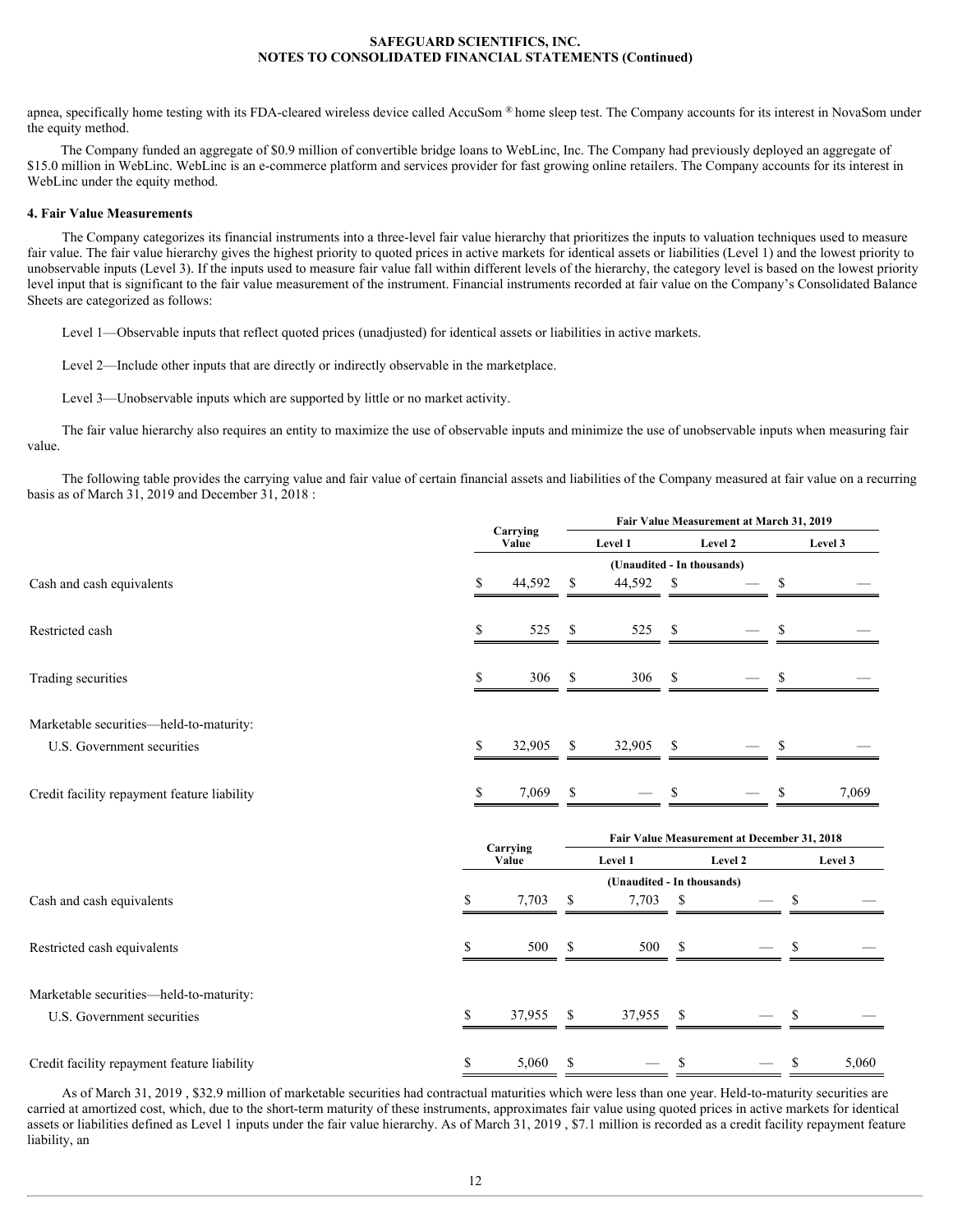increase of \$2.0 million from December 31, 2018, due to the provision in the Credit Facility that requires prepayments of outstanding principal amounts when the Company's qualified cash at any quarter end date exceeds \$50.0 million . The prepayment feature is an embedded derivative that is accounted for as a liability separate from the Credit Facility. The liability is adjusted to the fair value of required projected future debt prepayments. The liability may change materially based upon management's probability weighted cash forecast at each balance sheet date. Management's cash forecasts are defined as Level 3 inputs under the fair value hierarchy.

#### **5. Credit Facility and Convertible Debentures**

## *Credit Facility*

The Company has a credit facility with HPS Investment Partners, LLC ("Lender"), which was amended in May 2018 ("Credit Facility"). The Credit Facility has a scheduled maturity of May 11, 2020 and bears interest at a rate of either: (A) LIBOR plus 8.5% (subject to a LIBOR floor of 1%), payable on the last day of the one, two or three month interest period applicable to the LIBOR rate advance, or (B) 7.5% plus the greater of: 2% ; the Federal Funds Rate plus 0.5% ; LIBOR plus 1% ; or the U.S. Prime Rate, payable monthly in arrears. The Credit Facility is secured by all of the Company's assets in accordance with the terms of the Credit Facility.

The terms of the Credit Facility include a requirement that if the aggregate amount of the Company's qualified cash at any quarter end date exceeds \$50.0 million , the Company will be required to prepay outstanding principal amounts under the Credit Facility, plus any applicable interest and prepayment fees, in an amount equal to such excess. Based on this requirement, the Company made a principal payment of \$24.0 million and a make-whole interest payment of \$2.9 million on April 15, 2019 based on the Company's qualified cash at March 31, 2019.

The Company is subject to certain debt covenants under the Credit Facility which require the Company to (i) maintain a liquidity threshold of at least \$20 million of unrestricted cash; (ii) maintain a minimum aggregate appraised value of the Company's ownership interests in its partner companies, plus unrestricted cash in excess of the liquidity threshold, of at least \$350 million , less the aggregate amount of all prepayments; (iii) limit deployments to only existing partner companies and such deployments may not exceed, when combined with deployments after January 1, 2018, \$40.0 million in the aggregate through the maturity date; and (iv) limit certain expenses (which shall exclude severance payments, interest expense, depreciation and stock-based compensation) incurred or paid to no more than \$11.5 million in any twelve-month period after the date of the amendment (or such shorter period as has elapsed since the date of the amendment). Additionally, the Company is restricted from repurchasing shares of its outstanding common stock and/or issuing dividends until such time as the Credit Facility is repaid in full. As of the date these consolidated financial statements were issued, the Company was in compliance with all applicable covenants.

The Credit Facility provides for customary events of default which include (subject in certain cases to customary grace and cure periods), among others, nonpayment of principal or interest; non-compliance with debt covenants; defaults in, or failure to pay, certain other indebtedness; the rendering of judgments to pay certain amounts of money; and certain events of bankruptcy or insolvency. Generally, if an event of default occurs and is not cured within the time periods specified (if any), the Lender may declare the outstanding amount under the Credit Facility to be immediately due and payable.

At March 31, 2019 , the principal amount outstanding under the Credit Facility was \$68.6 million , the unamortized discount and debt issuance costs were \$2.9 million and the net carrying value of the credit facility was \$65.7 million .

The Credit Facility requires prepayments of outstanding principal amounts when the Company's qualified cash at any quarter end date exceeds \$50.0 million . This provision in the Credit Facility is an embedded derivative that is accounted for separately from the credit facility. A liability of \$0.5 million was recorded on the amendment date for the fair value of potential future prepayments based upon management's probability weighted cash forecast. This amount is also included in debt issuance costs and will be amortized over the remaining term of the credit facility. The liability is adjusted to fair value at each balance sheet date based upon management's updated probability weighted cash forecast. During the three months ended March 31, 2019 , the Company recorded an increase in the liability of \$2.0 million , which is included in Other loss on the Consolidated Statements of Operations. The increase in the fair value of the credit facility repayment feature liability is due to an increase in the probability of debt prepayments based on the Company's current cash position, projected events that will provide cash, and expected uses of cash during 2019.

The Company recorded interest expense under the credit facility of \$2.5 million and \$1.8 million for the three months ended March 31, 2019 and 2018, respectively. The effective interest rate on the Credit Facility is 15.3% . The Company made interest payments under the credit facility of \$1.9 million and \$1.3 million for the three months ended March 31, 2019 and 2018, respectively. During the three months ended March 31, 2018 the Company also recorded \$0.9 million of interest expense and made no interest payments related to convertible debentures that were outstanding during that period.

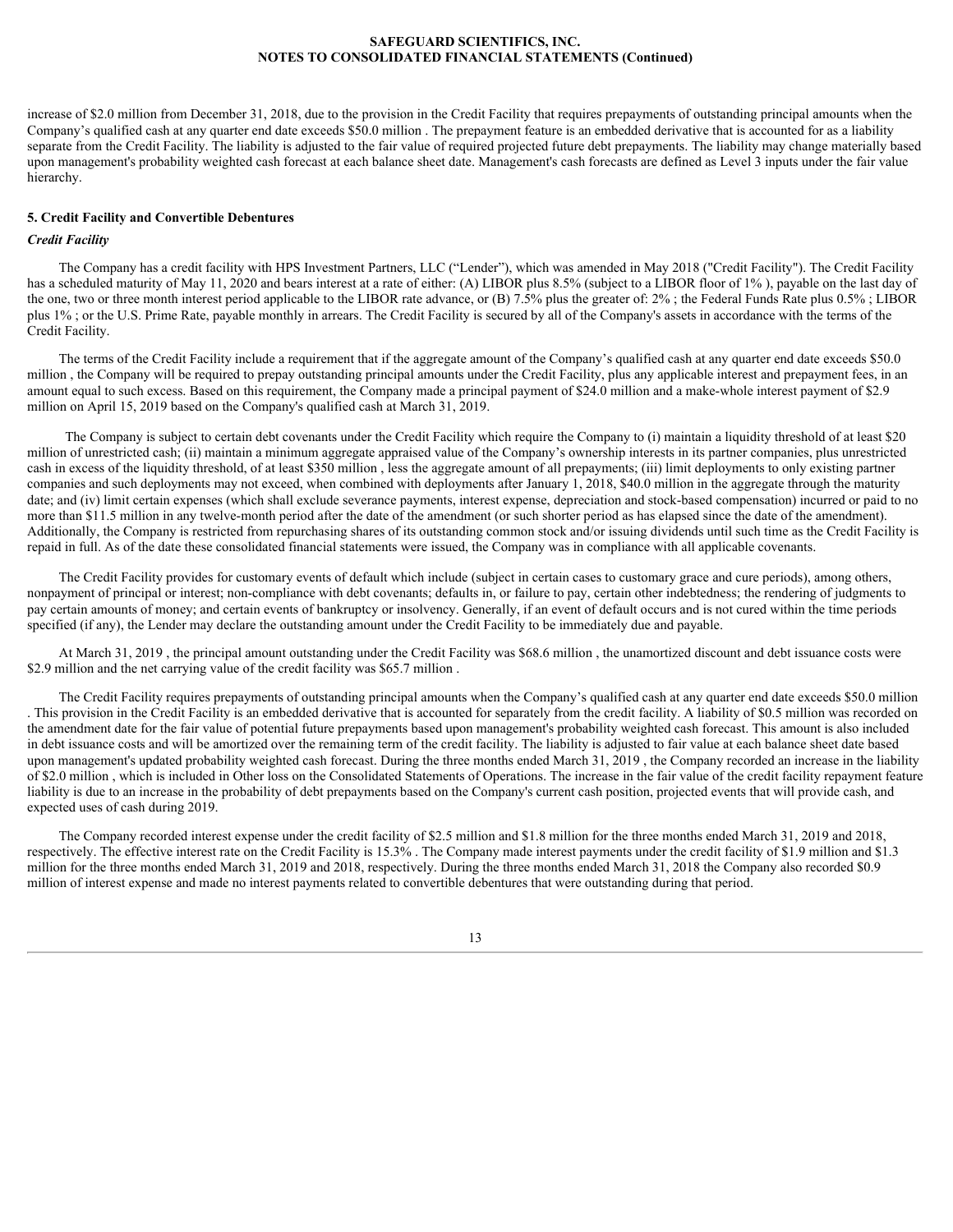#### **6. Stock-Based Compensation**

Stock-based compensation expense was recognized in the Consolidated Statements of Operations as follows:

|                                    |      | Three months ended March 31, |  |      |
|------------------------------------|------|------------------------------|--|------|
|                                    | 2019 |                              |  | 2018 |
|                                    |      | (Unaudited - In thousands)   |  |      |
| General and administrative expense |      | 417                          |  | 277  |
|                                    |      | 417                          |  | 277  |
|                                    |      |                              |  |      |

There were no restricted stock or stock options granted during the three months ended March 31, 2019.

## **7. Income Taxes**

The Company's consolidated income tax benefit (expense) was \$0.0 million for the three months ended March 31, 2019 and 2018, respectively. The Company has recorded a valuation allowance to reduce its net deferred tax asset to an amount that is more likely than not to be realized in future years. Accordingly, the tax provision expense that would have been recognized in the three months ended March 31, 2019 was offset by changes in the valuation allowance. During the three months ended March 31, 2019 , the Company had no material changes in uncertain tax positions.

#### **8. Net Income (Loss) Per Share**

The calculations of net income (loss) per share were as follows:

| Three months ended March 31,                         |      |         |  |
|------------------------------------------------------|------|---------|--|
| 2019                                                 |      |         |  |
| (Unaudited -<br>In thousands, except per share data) |      |         |  |
|                                                      |      |         |  |
| 21,663                                               | - \$ | (6,170) |  |
| 20,585                                               |      | 20,506  |  |
| 1.05                                                 | -S   | (0.30)  |  |
|                                                      |      |         |  |
| 21,663                                               |      | (6,170) |  |
| 20,585                                               |      | 20,506  |  |
| __                                                   |      |         |  |
| $\overbrace{\hspace{25mm}}^{}$                       |      |         |  |
| 20,585                                               |      | 20,506  |  |
| 1.05                                                 | \$   | (0.30)  |  |
|                                                      |      |         |  |

Basic and diluted average common shares outstanding for purposes of computing net income (loss) per share includes outstanding common shares and vested deferred stock units (DSUs).

If a consolidated or equity method partner company has dilutive stock options, unvested restricted stock, DSUs or warrants, diluted net income (loss) per share is computed by first deducting the income attributable to the potential exercise of the dilutive securities of the partner company from net income (loss). Any impact is shown as an adjustment to net income (loss) for purposes of calculating diluted net income (loss) per share.

Diluted earnings per share do not reflect the following potential shares of common stock that would have an anti-dilutive effect or have unsatisfied performance or market conditions: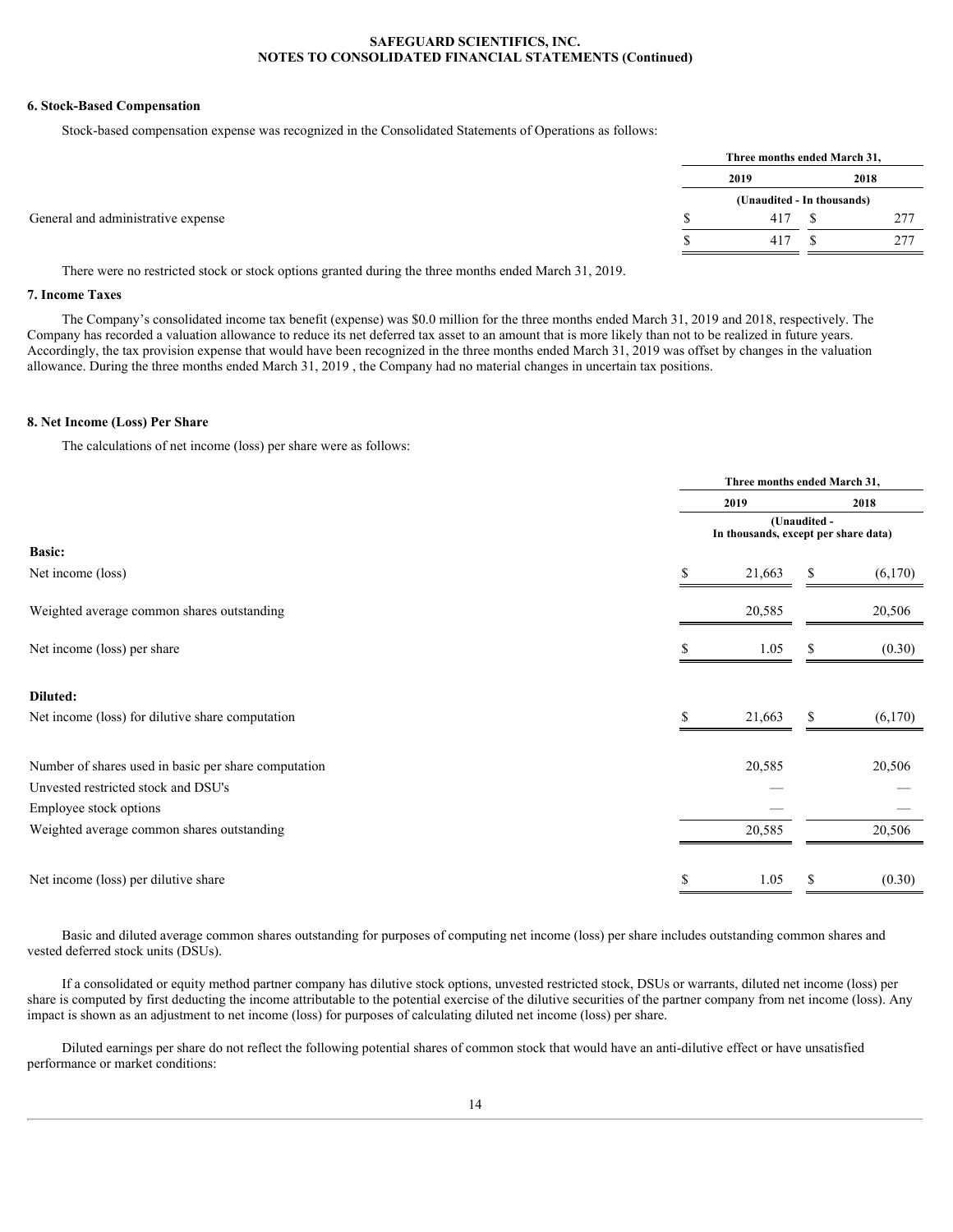- At March 31, 2019 and 2018, options to purchase 0.3 million and 0.6 million shares of common stock, respectively, at prices ranging from \$9.83 to \$19.41 and \$9.83 to \$19.95 , respectively, were excluded from the calculations.
- At March 31, 2019 and 2018, unvested restricted stock, performance-based stock units and DSUs convertible into 0.7 million and 1.0 million shares of stock, respectively, were excluded from the calculations.
- At March 31, 2018, 2.3 million shares of common stock representing the effect of the assumed conversion of the 2018 Debentures, were excluded from the calculations.

## **9. Segment Reporting**

The Company operates as one operating segment based upon the similar nature of its technology-driven partner companies, the functional alignment of the organizational structure, and the reports that are regularly reviewed by the chief operating decision maker for the purpose of assessing performance and allocating resources. As of March 31, 2019 , the Company held interests in 19 non-consolidated partner companies. The Company's active partner companies were as follows as of March 31, 2019 :

|                         | <b>Safeguard Primary Ownership as of</b> |                          |
|-------------------------|------------------------------------------|--------------------------|
| <b>Partner Company</b>  | <b>March 31, 2019</b>                    | <b>Accounting Method</b> |
| Aktana, Inc.            | 18.9%                                    | Equity                   |
| Clutch Holdings, Inc.   | 41.2%                                    | Equity                   |
| Flashtalking            | 10.1%                                    | Other                    |
| Hoopla Software, Inc.   | 25.5%                                    | Equity                   |
| InfoBionic, Inc.        | 25.4%                                    | Equity                   |
| Lumesis, Inc.           | 43.6%                                    | Equity                   |
| MediaMath, Inc.         | 13.4%                                    | Other                    |
| meQuilibrium            | 33.1%                                    | Equity                   |
| Moxe Health Corporation | 32.4%                                    | Equity                   |
| NovaSom, Inc.           | 31.7%                                    | Equity                   |
| Prognos Health Inc.     | 28.7%                                    | Equity                   |
| QuanticMind, Inc.       | 24.2%                                    | Equity                   |
| Sonobi, Inc.            | 21.6%                                    | Equity                   |
| Syapse, Inc.            | 20.0%                                    | Equity                   |
| T-REX Group, Inc.       | 17.8%                                    | Equity                   |
| Transactis, Inc.        | 23.6%                                    | Equity                   |
| Trice Medical, Inc.     | 16.7%                                    | Equity                   |
| WebLinc, Inc.           | 38.5%                                    | Equity                   |
| Zipnosis, Inc.          | 34.7%                                    | Equity                   |
|                         |                                          |                          |

As of March 31, 2019 and December 31, 2018 , all of the Company's assets were located in the United States.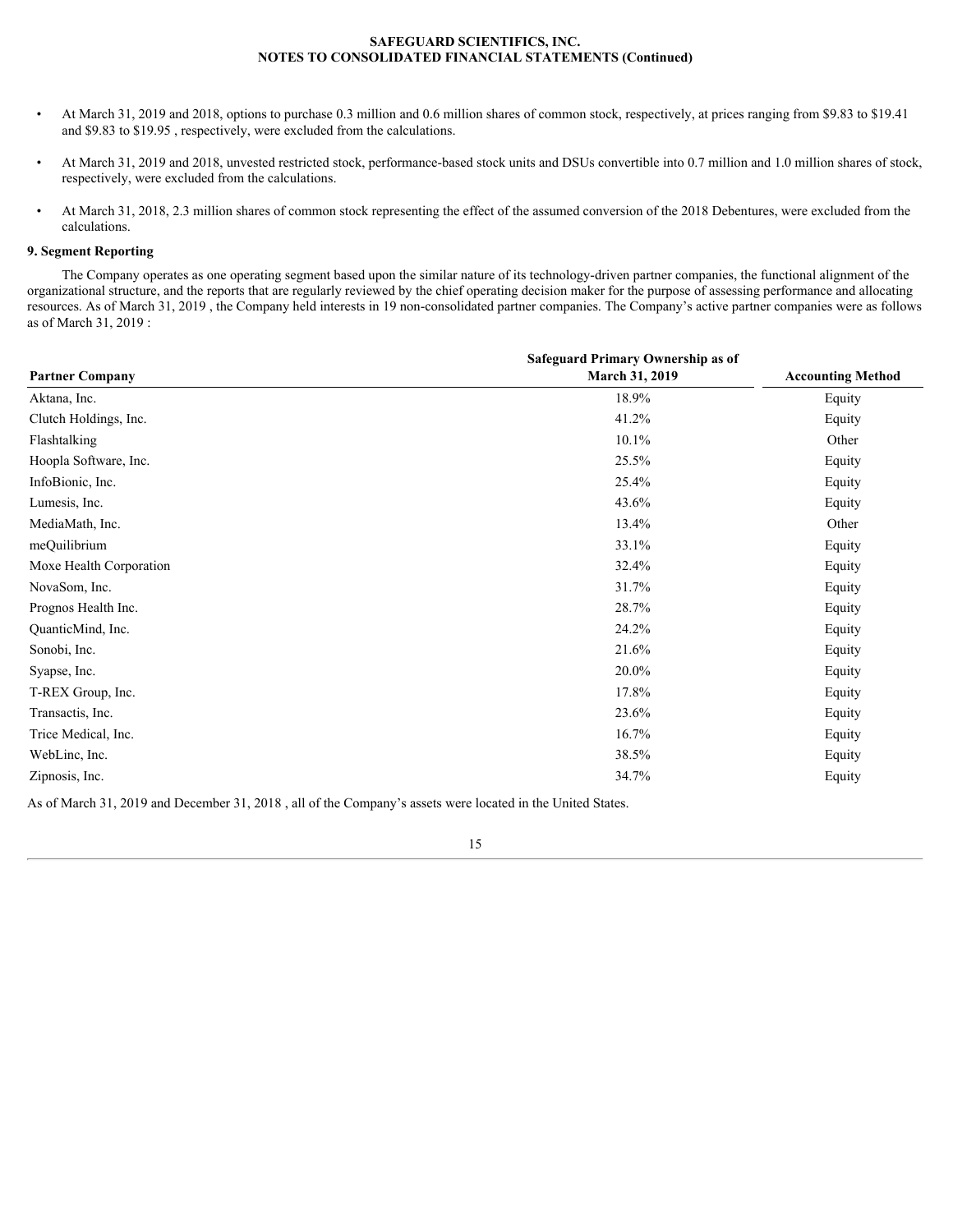#### **10. Commitments and Contingencies**

The Company and its partner companies are involved in various claims and legal actions arising in the ordinary course of business. In the current opinion of the Company, the ultimate disposition of these matters will not have a material adverse effect on the Company's consolidated financial position or results of operations, however, no assurance can be given as to the outcome of these actions, and one or more adverse rulings could have a material adverse effect on the Company's consolidated financial position and results of operations or that of its partner companies. The Company records costs associated with legal fees as such services are rendered.

The Company had outstanding guarantees of \$3.8 million at March 31, 2019 which related to one of the Company's private equity holdings. Escrow funds to satisfy this guarantee are held at the private equity fund.

The Company is required to return a portion or all the distributions it received as a general partner of a private equity fund for further distribution to such fund's limited partners ("clawback"). The Company's ownership in the fund is 19% . The clawback liability is joint and several, such that the Company may be required to fund the clawback for other general partners should they default. The Company was notified by the fund's manager that the fund was being dissolved and \$1.0 million of the Company's clawback liability was paid in the first quarter of 2017. The maximum additional clawback liability is \$0.3 million which was reflected in Other long-term liabilities on the Consolidated Balance Sheet at March 31, 2019 .

In October 2001, the Company entered into an agreement with a former Chairman and Chief Executive Officer of the Company, to provide for annual payments of \$0.65 million per year and certain health care and other benefits for life. The related current liability of \$0.8 million is included in Accrued expenses and other current liabilities and the long-term portion of \$1.2 million is included in Other long-term liabilities on the Consolidated Balance Sheet at March 31, 2019 .<br>In 2018, the Company announced a change in strategy and implemented a series of initiatives to generate annual cost savings. The Company has incurred

\$3.9 million of severance costs to terminated employees, of which \$0.5 million remains to be paid during 2019.

The Company has agreements with certain remaining employees that provide for severance payments to the employee in the event the employee is terminated without cause or an employee terminates his employment for "good reason." The maximum aggregate exposure under employment and severance agreements for remaining employees was approximately \$4.8 million at March 31, 2019.

In 2018, the Board of Directors (the "Board") of the Company adopted a long-term incentive plan, which was amended in February 2019, the Amended and Restated Safeguard Scientifics Transaction Bonus Plan, (the "LTIP"). The purpose of the LTIP is to promote the interests of the Company and its shareholders by providing an additional incentive to employees to maximize the value of the Company in connection with the execution of the business strategy that the Company adopted and announced in January 2018. Under the LTIP, participants have received awards that may result in cash payments in connection with sales of the Company's partner company assets ("Sale Transaction(s)"). The LTIP provides for a bonus pool corresponding to: (i) specified vesting thresholds or (ii) specified events. In the first case, the bonus pool will range from an amount equal to 1% of received proceeds at the first threshold to 1.333% at higher thresholds and no bonus pool will be created if the transaction consideration is less than certain minimum thresholds. In the second case, a minimum pool will be created and paid under specified circumstances. The bonus pool will be allocated and paid to participants in the LTIP based on the product of (i) the participant's applicable bonus pool percentage and (ii) the bonus pool calculated as of the vesting date, minus any previously paid portion of the bonus pool. Any portion of the bonus pool available as of the applicable vesting date that is reserved will be allocated in connection with each vesting date so that the entire bonus pool available as of such vesting date is allocated and payable to participants. Subject to the terms of the LTIP, payments under the LTIP will be paid in cash not later than March 15th of the calendar year following the calendar year of the applicable vesting date. All current officers and employees of the Company are eligible to participate in the LTIP. The Board, in its sole discretion, will determine the participants to whom awards are granted under the LTIP. There are no amounts accrued or payable under the LTIP as of March 31, 2019.

In June 2011, the Company's former partner company, Advanced BioHealing, Inc. ("ABH") was acquired by Shire plc ("Shire"). Prior to the expiration of the escrow period in March 2012, Shire filed a claim against all amounts held in escrow related to the sale based principally upon a United States Department of Justice ("DOJ") false claims act investigation relating to ABH (the "Investigation"). In connection with the Investigation, in July 2015 the Company received a Civil Investigation Demand-Documentary Material ("CID") from the DOJ regarding ABH and Safeguard's relationship with ABH. Pursuant to the CID, the Company provided the requested materials and information. To the Company's knowledge, the CID was related to multiple qui tam ("whistleblower") actions, one of which was filed in 2014 by an ex-employee of ABH that named the Company and one of the Company's employees along with other entities and individuals as defendants. At this time, the DOJ has declined to pursue the qui tam action as it relates to the Company and such Company employee. In addition, in connection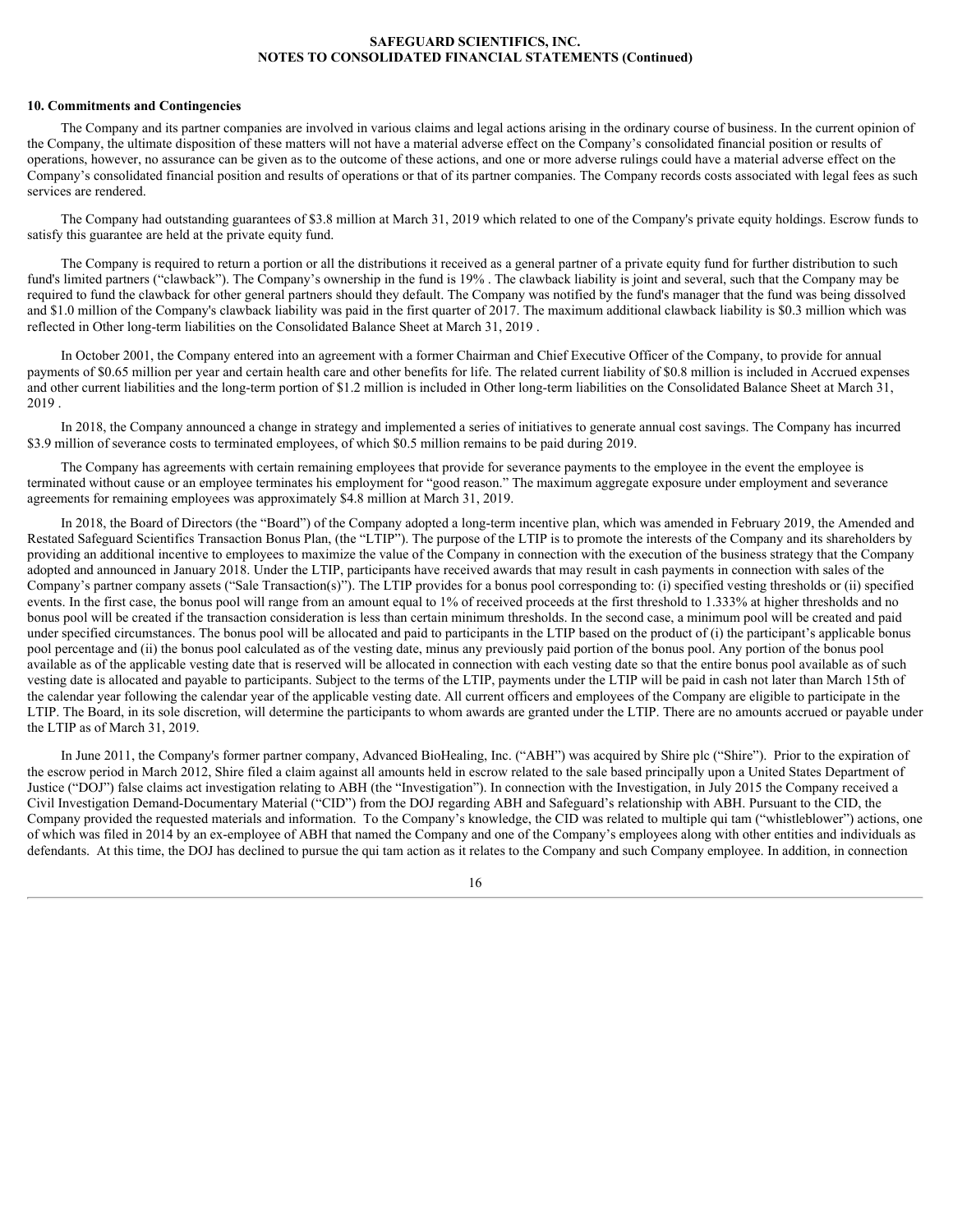with the above matters, the Company and other former equity holders in ABH entered into a settlement and release with Shire, which resulted in the release to Shire of all amounts held in escrow related to the sale of ABH.

## **11. Equity**

In July 2015, the Company's Board of Directors authorized the Company, from time to time and depending on market conditions, to repurchase up to \$25.0 million of the Company's outstanding common stock. The Company has not repurchased any shares under the existing authorization during 2018 or the quarter ended March 31, 2019.

In February 2018, the Company's Board of Directors adopted a tax benefits preservation plan (the "Plan") designed to protect and preserve the Company's ability to utilize its net operating loss carryforwards ("NOLs"). The Company submitted the Plan for shareholder ratification at its 2018 Annual Meeting of Shareholders and the Plan was ratified by shareholders. The purpose of the Plan is to preserve the Company's ability to use its NOLs, which would be substantially limited if the Company experienced an "ownership change" as defined under Section 382 of the Internal Revenue Code. In general, an ownership change would be deemed to have occurred if the Company's shareholders who are treated as owning five percent or more of the outstanding shares of Safeguard for purposes of Section 382 ("five-percent shareholders") collectively increase their aggregate ownership in the Company's overall shares outstanding by more than 50 percentage points. Whether this change has occurred would be measured by comparing each five-percent shareholder's current ownership as of the measurement date to such shareholders' lowest ownership percentage during the three-year period preceding the measurement date. To protect the Company's NOLs from being limited or permanently lost under Section 382, the Plan is intended to deter any person or group from acquiring beneficial ownership of 4.99% or more of the Company's outstanding common stock without the approval of the Board, reducing the likelihood of an unintended ownership change. Under the Plan, the Company will issue one preferred stock purchase right (the "Rights") for each share of Safeguard's common stock held by shareholders as of the applicable date of record. The issuance of the Rights will not be taxable to Safeguard or its shareholders and will not affect Safeguard's reported earnings per share. The Rights will trade with Safeguard's common shares and will expire no later than February 19, 2021. The Rights and the Plan may also expire on an earlier date upon the occurrence of other events, including a determination by the Company's Board that the Plan is no longer necessary or desirable for the preservation of the Company's tax attributes or that no tax attributes may be carried forward (with such expiration occurring as of the beginning of the applicable taxable year). There can be no assurance that the Plan will prevent the Company from experiencing an ownership change.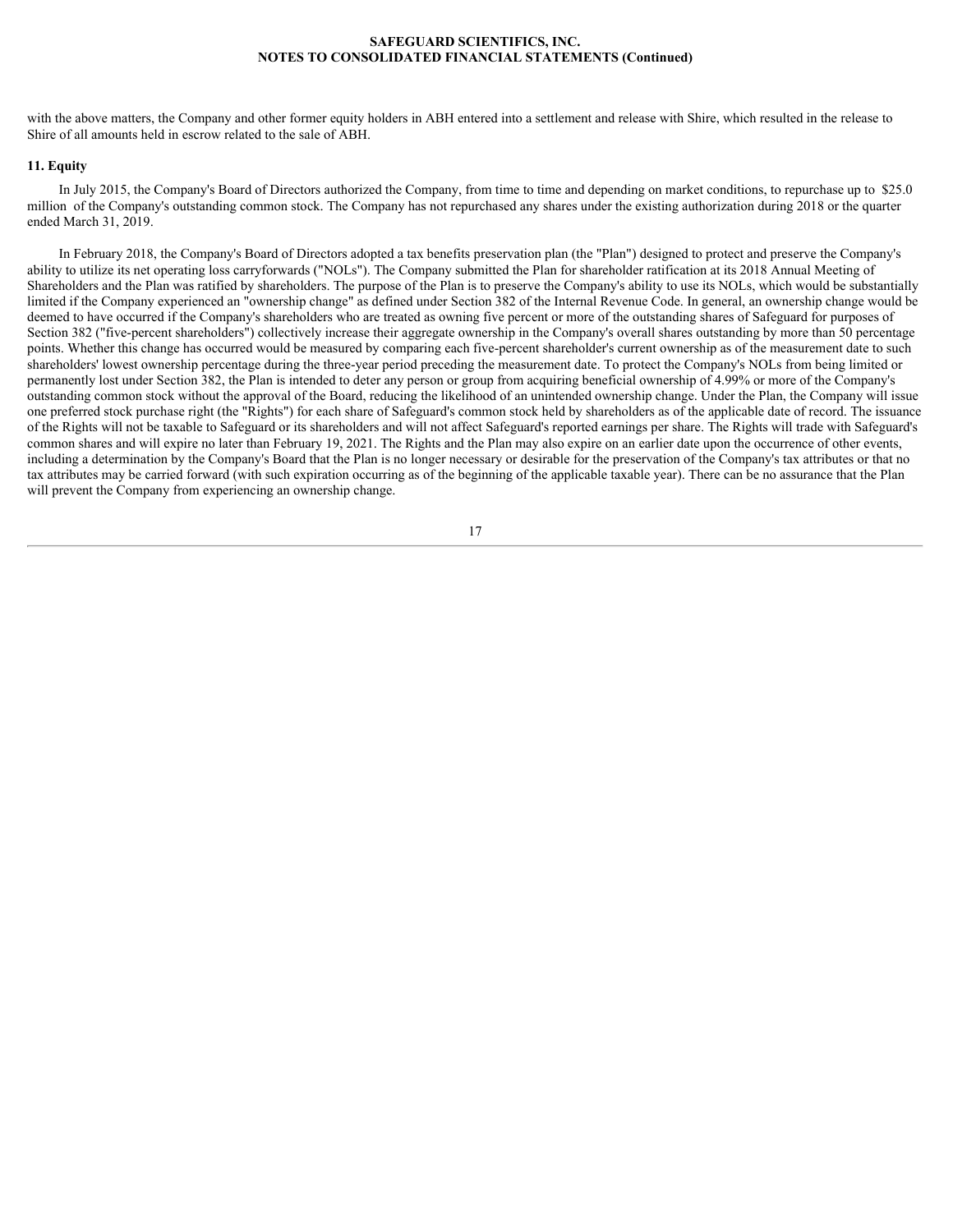#### **12. Subsequent Events**

During April 2019, the Company made a \$27.4 million payment to its Lender consisting of \$24.0 million of principal, \$2.9 million of interest and \$0.5 million of accrued interest.

During April 2019, the Company deployed an additional \$1.5 million into Zipnosis, Inc. The Company has previously deployed \$8.5 million into Zipnosis. Zipnosis provides health systems with a white-labeled, fully integrated virtual care platform.

During April 2019, the Company deployed an additional \$3.0 million into Syapse, Inc. The Company has previously deployed an aggregate of \$15.6 million into Syapse. Syapse drives healthcare transformation through precision medicine, enabling provider systems to improve clinical outcomes, streamline operations, and shift to new payment models.

During April 2019, the Company deployed an additional \$1.5 million into meQuilibrium. The Company had previously deployed \$11.5 million in meQuilibrium. meQuilibrium is a digital coaching platform that delivers clinically validated and highly personalized resilience solutions to employers, health plans, wellness providers, and consumers increasing engagement, productivity and performance, as well as improving outcomes in managing stress, health and well-being.

In April 2019, the Company entered into a sublease for replacement office space with a related party, a partner company, beginning in June 2019. The term of the sublease is 18 months with three conditional six month renewals based on mutual agreement with the sublessor. The aggregate payments expected under this sublease are not material.

#### <span id="page-17-0"></span>**Item 2.** *Management's Discussion and Analysis of Financial Condition and Results of Operations*

## **Cautionary Note Concerning Forward-Looking Statements**

This Quarterly Report on Form 10-Q contains forward-looking statements that are based on current expectations, estimates, forecasts and projections about Safeguard Scientifics, Inc. ("Safeguard" or "we"), the industries in which we operate and other matters, as well as management's beliefs and assumptions and other statements regarding matters that are not historical facts. These statements include, in particular, statements about our plans, strategies and prospects. For example, when we use words such as "projects," "expects," "anticipates," "intends," "plans," "believes," "seeks," "estimates," "should," "would," "could," "will," "opportunity," "potential" or "may," variations of such words or other words that convey uncertainty of future events or outcomes, we are making forward-looking statements within the meaning of Section 27A of the Securities Act of 1933 and Section 21E of the Securities Exchange Act of 1934. Our forward-looking statements are subject to risks and uncertainties. Factors that could cause actual results to differ materially, include, among others, our ability to make good decisions about the deployment of capital, the fact that our partner companies may vary from period to period, our substantial capital requirements and absence of liquidity from our partner company holdings, fluctuations in the market prices of our publicly traded partner company holdings, competition, our inability to obtain maximum value for our partner company holdings, our ability to attract and retain qualified employees, our ability to execute our strategy, market valuations in sectors in which our partner companies operate, our inability to control our partner companies, our need to manage our assets to avoid registration under the Investment Company Act of 1940, and risks associated with our partner companies and their performance, including the fact that most of our partner companies have a limited history and a history of operating losses, face intense competition and may never be profitable, the effect of economic conditions in the business sectors in which Safeguard's partner companies operate, compliance with government regulation and legal liabilities, all of which are discussed in Item 1A. "Risk Factors" in Safeguard's Annual Report on Form 10-K and updated, as applicable, in "Factors that May Affect Future Results" and Item 1A. "Risk Factors" below. Many of these factors are beyond our ability to predict or control. In addition, as a result of these and other factors, our past financial performance should not be relied on as an indication of future performance. All forward-looking statements attributable to us, or to persons acting on our behalf, are expressly qualified in their entirety by this cautionary statement. We undertake no obligation to publicly update or revise any forward-looking statements, whether as a result of new information, future events or otherwise, except as required by law. In light of these risks and uncertainties, the forward-looking events and circumstances discussed in this report might not occur.

#### **Business Overview**

Over the recent past, Safeguard has provided capital and relevant expertise to fuel the growth of technology-driven businesses in healthcare, financial services and digital media. Throughout this document, we use the term "partner company" to generally refer to those companies in which we have a significant equity interest. In many, but not all cases, we will also be actively involved, influencing development through board representation and management support, in addition to the influence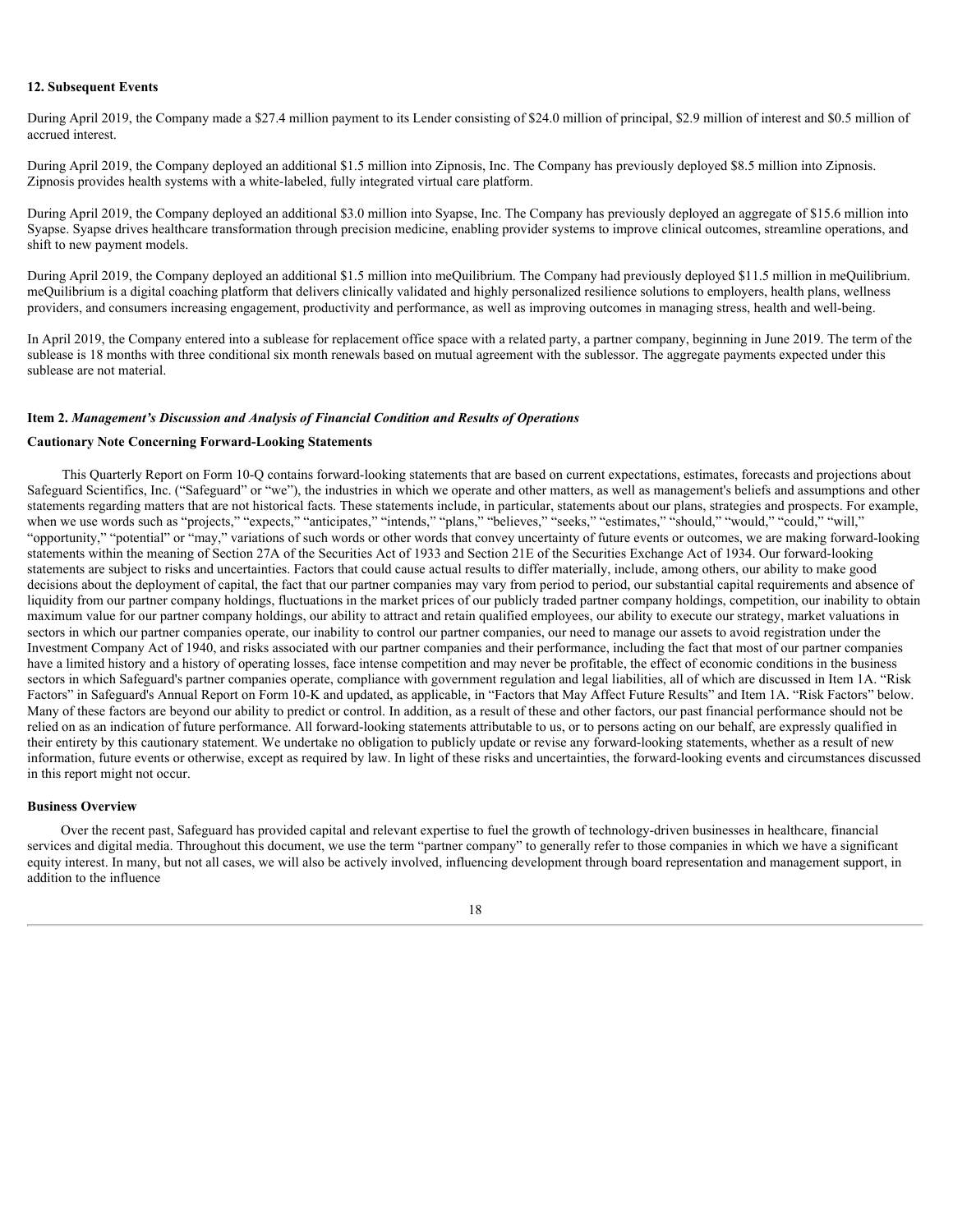we exert through our equity ownership. From time to time, in addition to these partner companies, we also hold relatively small equity interests in other enterprises where we do not exert significant influence and do not participate in management activities. In some cases, these interests relate to former partner companies.

In January 2018, Safeguard announced that we will not deploy any capital into new partner company opportunities and will focus on supporting our existing partner companies and maximizing monetization opportunities to enable returning value to shareholders. In that context, we have, are and will consider initiatives including, among others: the sale of individual partner companies, the sale of certain or all partner company interests in secondary market transactions, or a combination thereof, as well as other opportunities to maximize shareholder value. We anticipate returning value to shareholders after satisfying our debt obligations and providing for working capital needs.

Safeguard's existing group of partner companies consists principally of technology-driven businesses in healthcare, financial services and digital media that are capitalizing on the next wave of enabling technologies including business intelligence and predictive analytics. We strive to create long-term value for our shareholders by helping our partner companies to increase their market penetration, grow revenue and improve cash flow. Safeguard typically deploys up to \$25 million in a company.

#### **Results of Operations**

We operate as one operating segment based upon the similar nature of our technology-driven partner companies, the functional alignment of the organizational structure, and the reports that are regularly reviewed by the chief operating decision maker for the purpose of assessing performance and allocating resources.

There is intense competition in the markets in which our partner companies operate. Additionally, the markets in which these companies operate are characterized by rapidly changing technology, evolving industry standards, frequent introduction of new products and services, shifting distribution channels, evolving government regulation, frequently changing intellectual property landscapes and changing customer demands. Their future success depends on each company's ability to execute its business plan and to adapt to its respective rapidly changing market.

As previously stated, throughout this document, we use the term "partner company" to generally refer to those companies in which we have an economic interest and in which we, generally, but not all cases, are actively involved influencing development, usually through board representation in addition to our equity ownership.

The following listing of our partner companies includes only entities which were considered partner companies as of March 31, 2019 . Certain entities which may have been partner companies in previous periods are omitted if, as of March 31,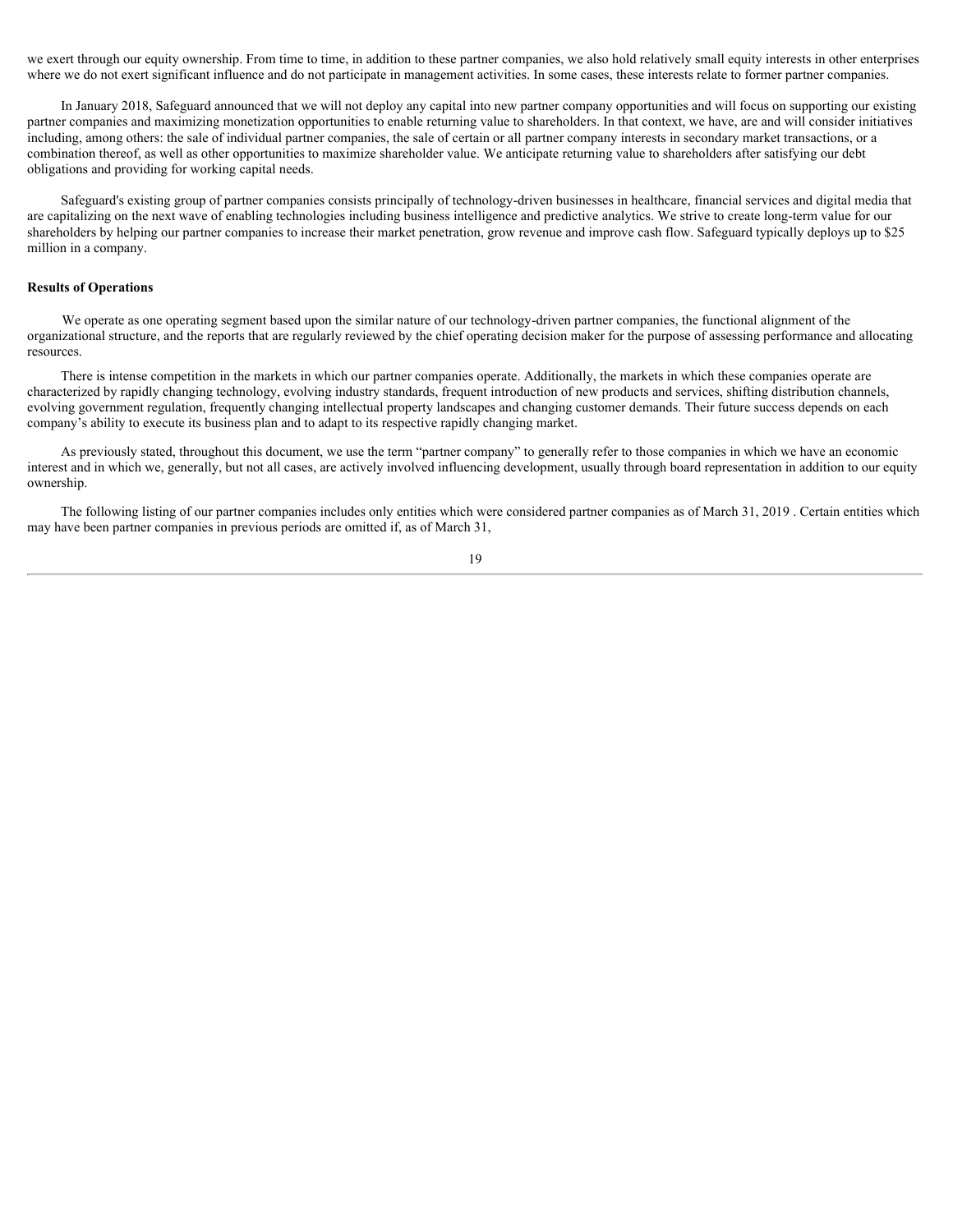2019 , they had been sold or are no longer considered a partner company.

**Safeguard Primary Ownership as of March 31,**

| <b>Partner Company</b>  | 2019  | 2018  | <b>Accounting Method</b> |
|-------------------------|-------|-------|--------------------------|
| Aktana, Inc.            | 18.9% | 24.6% | Equity                   |
| Clutch Holdings, Inc.   | 41.2% | 41.3% | Equity                   |
| Flashtalking            | 10.1% | 10.3% | Other                    |
| Hoopla Software, Inc.   | 25.5% | 25.5% | Equity                   |
| InfoBionic, Inc.        | 25.4% | 39.5% | Equity                   |
| Lumesis, Inc.           | 43.6% | 43.8% | Equity                   |
| MediaMath, Inc.         | 13.4% | 20.5% | Other                    |
| meQuilibrium            | 33.1% | 36.2% | Equity                   |
| Moxe Health Corporation | 32.4% | 32.4% | Equity                   |
| NovaSom, Inc.           | 31.7% | 31.7% | Equity                   |
| Prognos Health Inc.     | 28.7% | 28.7% | Equity                   |
| QuanticMind, Inc.       | 24.2% | 24.7% | Equity                   |
| Sonobi, Inc.            | 21.6% | 21.6% | Equity                   |
| Syapse, Inc.            | 20.0% | 20.1% | Equity                   |
| T-REX Group, Inc.       | 17.8% | 21.1% | Equity                   |
| Transactis, Inc.        | 23.6% | 23.8% | Equity                   |
| Trice Medical, Inc.     | 16.7% | 24.8% | Equity                   |
| WebLinc, Inc.           | 38.5% | 38.0% | Equity                   |
| Zipnosis, Inc.          | 34.7% | 25.4% | Equity                   |
|                         |       |       |                          |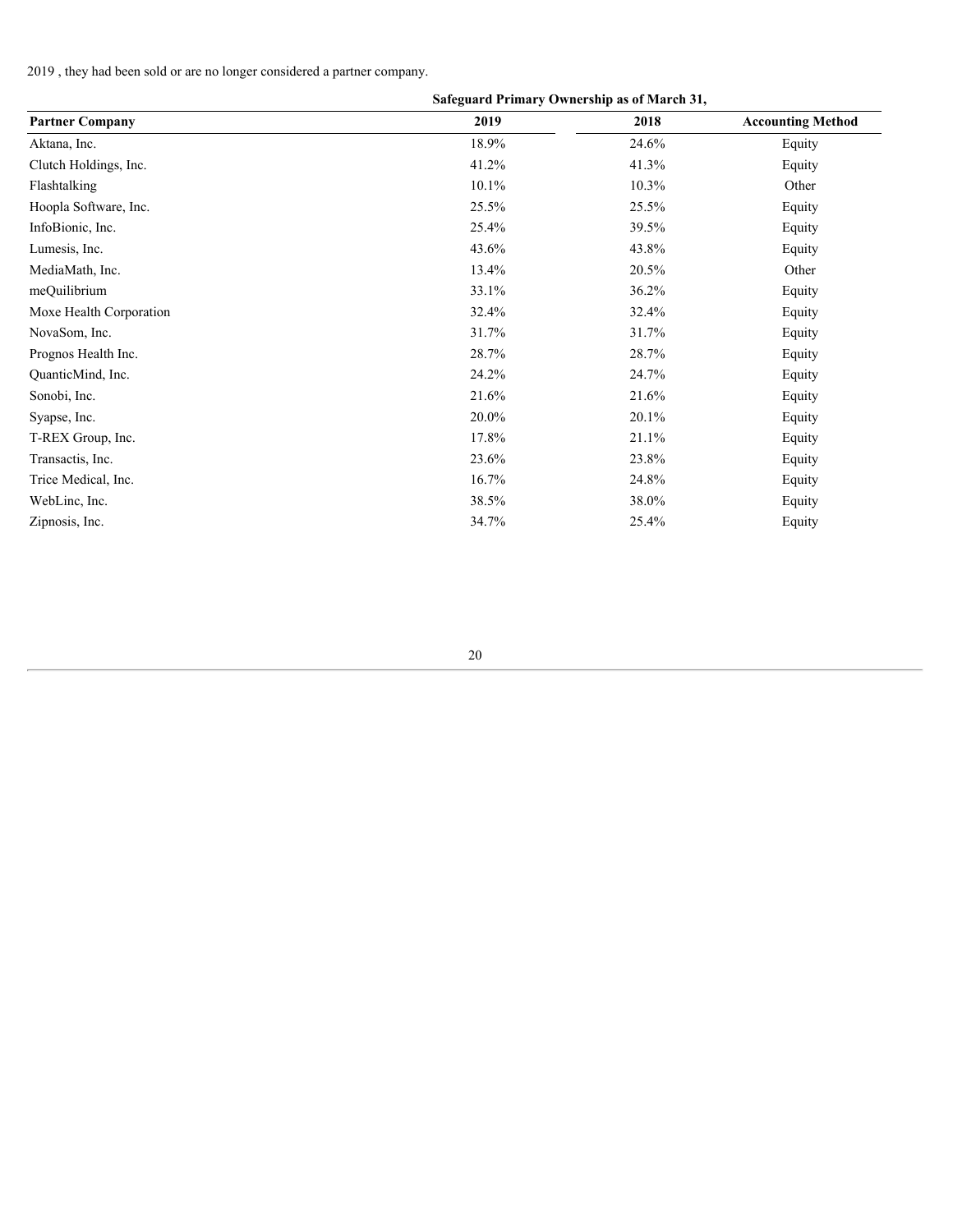*Three months ended March 31, 2019 versus the three months ended March 31, 2018*

|                                    |    | Three months ended March 31, |          |              |          |  |  |
|------------------------------------|----|------------------------------|----------|--------------|----------|--|--|
|                                    |    | 2019                         | 2018     |              | Variance |  |  |
|                                    |    | (In thousands)               |          |              |          |  |  |
| General and administrative expense | ×. | $(3,057)$ \$                 |          | $(5,589)$ \$ | 2,532    |  |  |
| Other loss, net                    |    | (1,885)                      | (1, 435) |              | (450)    |  |  |
| Interest income                    |    | 873                          | 798      |              | 75       |  |  |
| Interest expense                   |    | (2, 535)                     | (2,690)  |              | 155      |  |  |
| Equity income, net                 |    | 28,267                       | 2,746    |              | 25,521   |  |  |
|                                    |    | 21,663                       |          | $(6,170)$ \$ | 27,833   |  |  |
|                                    |    |                              |          |              |          |  |  |

*General and Administrative Expense.* General and administrative expense decreased \$2.5 million for the three months ended March 31, 2019 compared to the prior year period primarily due to the lower overall level of staffing, the absence of the \$1.1 million severance charge for employees who were terminated in connection with our change in strategy in 2018, and \$1.1 million of lower professional fees for the three months ended March 31, 2019 , compared to the prior year period, primarily due to costs associated with activist shareholder matters in the prior year. The three months ended March 31, 2019 also includes an increase of \$0.4 million for depreciation of our leasehold improvements as a result of our expectation to exit our current facility by June 2019.

*Other Loss* . Other loss increased \$0.5 million for the three months ended March 31, 2019 compared to the prior year period. Other loss for the three months ended March 31, 2019 included a \$2.0 million loss related to an increase in the fair value of the amended credit facility repayment feature liability. Other loss for the three months ended March 31, 2018 principally reflected a \$1.2 million decrease in the fair value of shares of Invitae Corporation common stock obtained in connection with the sale of Good Start Genetics in August 2017.

*Interest Income.* Interest income increased \$0.1 million for the three months ended March 31, 2019 compared to the prior year period was primarily attributable to higher investment income resulting from our marketable securities resulting from a higher daily average investment balances, partially offset by lower average notes receivable from our partner companies.

*Interest Expense.* Interest expense decreased \$0.2 million for the three months ended March 31, 2019 compared to the prior year period primarily due to lower borrowings related to the credit facility and the absence of any borrowings under the convertible debentures that were outstanding in the first quarter of 2018.

*Equity Income, net.* Equity income, net increased \$25.5 million for the three months ended March 31, 2019 compared to the prior year period. The components of equity income (loss) for the three months ended March 31, 2019 and 2018 were as follows:

|                                                                                        | Three months ended March 31, |                                 |  |                                 |  |                          |  |
|----------------------------------------------------------------------------------------|------------------------------|---------------------------------|--|---------------------------------|--|--------------------------|--|
|                                                                                        |                              | 2019                            |  | 2018                            |  | Variance                 |  |
|                                                                                        |                              | (In thousands)                  |  |                                 |  |                          |  |
| Gain on sale of partner interests                                                      |                              | 35,132                          |  | 14,181                          |  | 20,951                   |  |
| Unrealized dilution gain (loss) on the decrease of our percentage ownership in partner |                              |                                 |  |                                 |  |                          |  |
| companies                                                                              |                              | 470                             |  | (434)                           |  | 904                      |  |
| Loss on impairment of partner companies                                                |                              | $\hspace{0.1mm}-\hspace{0.1mm}$ |  | $\hspace{0.1mm}-\hspace{0.1mm}$ |  | $\overline{\phantom{m}}$ |  |
| Share of loss of our equity method partner companies                                   |                              | (7, 335)                        |  | (11,001)                        |  | 3,666                    |  |
|                                                                                        |                              | 28,267                          |  | 2,746                           |  | 25,521                   |  |

The gain on sale of partner interests for the three months ended March 31, 2019 is primarily comprised of Propeller. The gain on the sale of partner company interests for the three months ended March 31, 2018 is comprised of Spongecell's merger with Flashtalking and the repayment of the note from Nexxt (fka Beyond.com).

The unrealized dilution gain for the three months ended March 31, 2019 was the result of Trice and T-Rex, who each raised additional equity capital that diluted the Company's interest in those entities.

There were no losses on impairment of partner companies for the three months ended March 31, 2019 or 2018, respectively.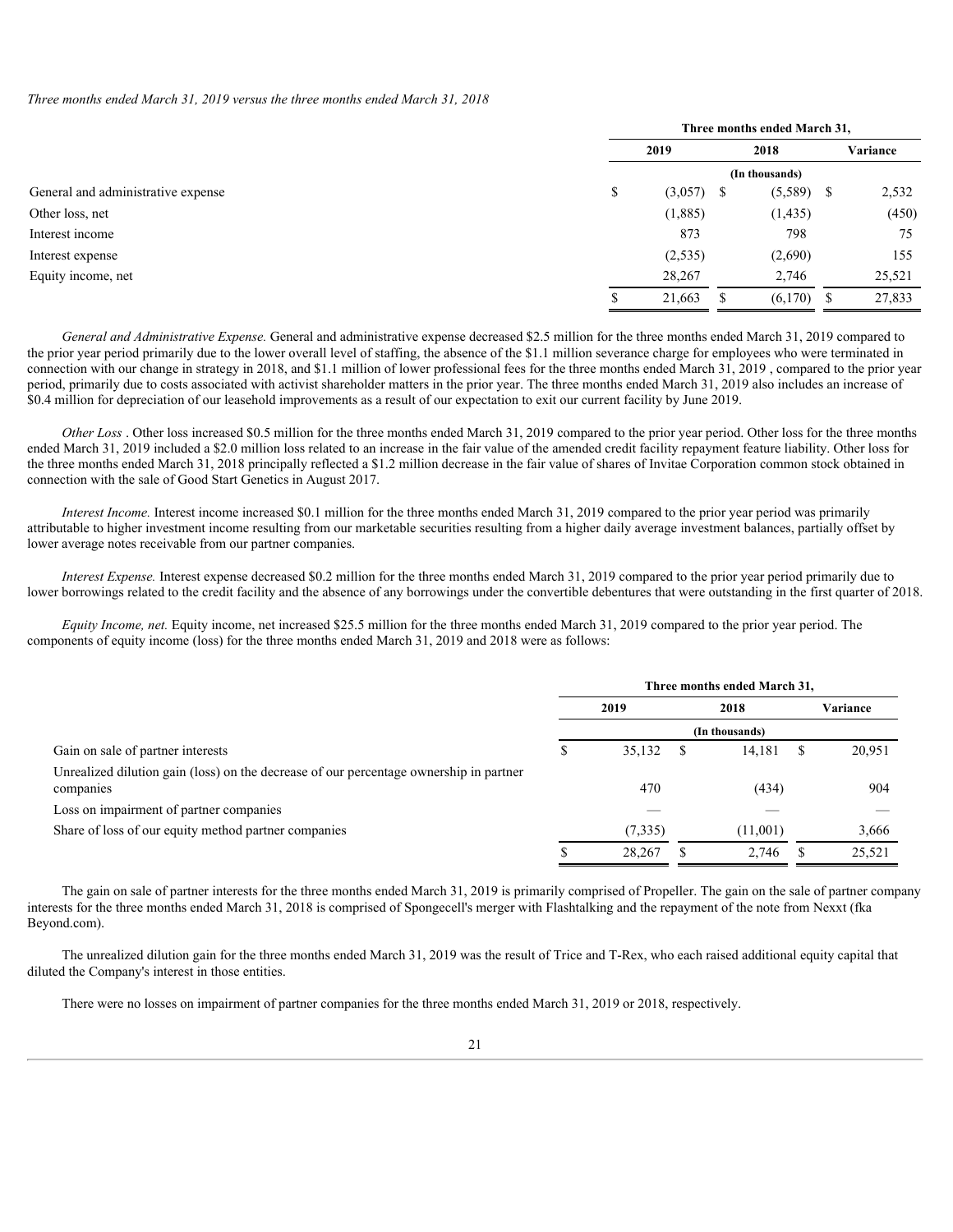The change in our share of equity loss of our equity method partner companies for the three months ended March 31, 2019 compared to the prior year period was due to a decrease in the number of partner companies and a decrease in losses associated with those partner companies.

#### *Income Tax Benefit (Expense)*

Income tax benefit (expense) was \$0.0 million for the three and three months ended March 31, 2019 and 2018. We have recorded a valuation allowance to reduce our net deferred tax asset to an amount that is more likely than not to be realized in future years. Accordingly, the income tax provision that would have been recognized in the three months ended March 31, 2019 and 2018 was offset by changes in the valuation allowance.

#### *Liquidity and Capital Resources*

As of March 31, 2019 , we had \$44.6 million of cash and cash equivalents and \$33.2 million of marketable securities and trading securities for a total of \$77.8 million. As of March 31, 2019 , we had \$68.6 million of principal outstanding on our Credit Facility due in May 2020.

In January 2018, Safeguard announced that, from that date forward, we will not deploy any capital into new partner company opportunities and will focus on supporting our existing partner companies and maximizing monetization opportunities to return value to shareholders. In that context, we have, are and will consider initiatives including, among others: the sale of individual partner companies, the sale of certain partner company interests in secondary market transactions, or a combination thereof, as well as other opportunities to maximize shareholder value. We anticipate returning value to shareholders from the sale of partner companies or partner company interests, as applicable, after satisfying our debt obligations and working capital needs.

The Company's is subject to a Credit Facility consisting of a term loan. Repayment terms under the Credit Facility include a make-whole interest provision equal to the interest that would have been payable had the principal amount subject to repayment been outstanding through the maturity date of the Credit Facility. If the aggregate amount of our qualified cash at any quarter end date exceeds \$50.0 million, we will be required to prepay outstanding principal amounts under the Credit Facility, plus any applicable interest and prepayment fees, in an amount equal to such excess. Based on this requirement, the Company made a principal payment of \$24.0 million and a make-whole interest payment of \$2.9 million on April 15, 2019 based on the Company's qualified cash at March 31, 2019. Further, as a result of the Company's existing cash and securities resources, as well as the expectation of additional asset sales during 2019, the credit facility liability is presented as current based on management's expectation to repay the facility within one year.

The Credit Facility requires us to (i) maintain a liquidity threshold of at least \$20 million of unrestricted cash; (ii) maintain a minimum aggregate appraised value of our ownership interests in our partner companies, plus unrestricted cash in excess of the liquidity threshold, of at least \$350 million less the aggregate amount of all prepayments; (iii) limit deployments to only existing partner companies and such deployments may not exceed, when combined with deployments after January 1, 2018, \$40.0 million in the aggregate through the maturity date; and (iv) limit certain expenses (which shall exclude severance payments, interest expense, depreciation and stock-based compensation) incurred or paid to no more than \$11.5 million in any twelve-month period after the date of the amendment (or such shorter period as has elapsed since the date of the amendment). Additionally, the Company is restricted from repurchasing shares of its outstanding common stock and/or issuing dividends until such time as the Credit Facility is repaid in full. As of March 31, 2019 and the date these consolidated financial statements were issued, we were in compliance with all applicable covenants.

In 2015, the Company's Board of Directors authorized us, from time to time and depending on market conditions, to repurchase up to \$25.0 million of the Company's outstanding common stock. During the year ended December 31, 2018 and the quarter ended March 31, 2019, we did not repurchase any shares under this authorization.

We are required to return a portion or all the distributions we received as a general partner of a private equity fund for further distribution to such fund's limited partners ("clawback"). Our ownership in the fund is 19%. The clawback liability is joint and several, such that we may be required to fund the clawback for other general partners should they default. In 2017, we were notified by the fund's manager that the fund was being dissolved and \$1.0 million of our clawback liability was paid. The maximum additional clawback liability is \$0.3 million which was reflected in Other long-term liabilities on the Consolidated Balance Sheet at March 31, 2019 .

Our ability to generate liquidity from sales of partner companies, sales of marketable securities and from equity and debt issuances has been adversely affected from time to time by adverse circumstances in the U.S. capital markets and other factors. The transactions we enter into in pursuit of our strategy could increase or decrease our liquidity at any point in time. As we seek to provide additional funding to existing partner companies or commit capital to other initiatives, we may be required to expend our cash or incur debt, which will decrease our liquidity. Conversely, as we dispose of our interests in partner companies from time to time, we may receive proceeds from such sales, which could increase our liquidity. From time to time, we are engaged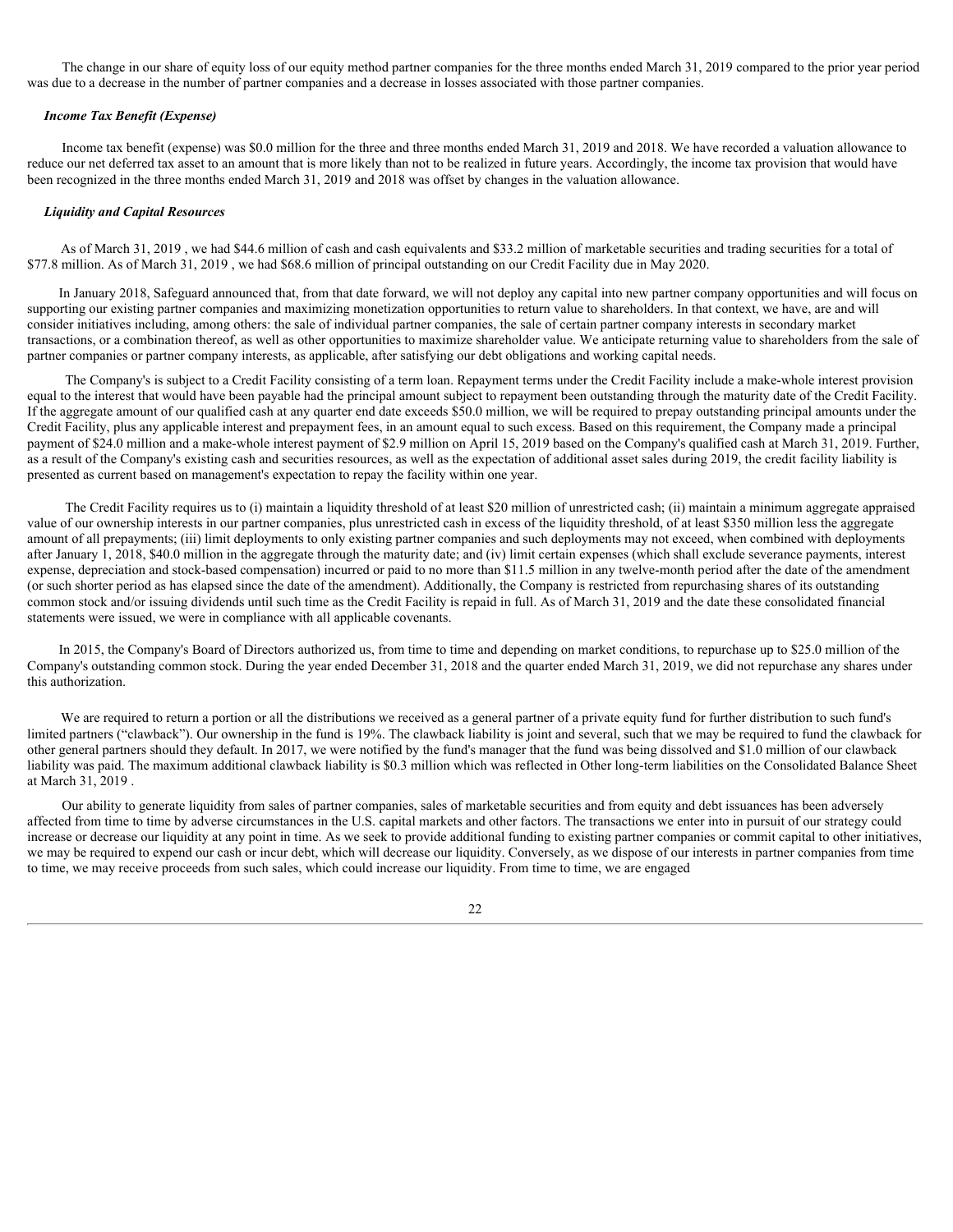in discussions concerning acquisitions and dispositions which, if consummated, could impact our liquidity, perhaps significantly. The Company believes that its cash, cash equivalents and marketable securities at March 31, 2019 will be sufficient to fund operations past one year from the issuance of these financial statements.

#### *Analysis of Consolidated Cash Flows*

Cash flow activity was as follows:

|                                           |                | Three months ended March 31, |     |              |  |          |  |
|-------------------------------------------|----------------|------------------------------|-----|--------------|--|----------|--|
|                                           |                | 2019                         |     | 2018         |  | Variance |  |
|                                           | (In thousands) |                              |     |              |  |          |  |
| Net cash used in operating activities     |                | (5,782)                      | - 8 | $(6,774)$ \$ |  | 992      |  |
| Net cash provided by investing activities |                | 42,845                       |     | 11,131       |  | 31,714   |  |
| Net cash used in financing activities     |                | (149)                        |     | (150)        |  |          |  |
|                                           |                | 36,914                       |     | 4,207        |  | 32,707   |  |

#### *Net Cash Used In Operating Activities*

Net cash used in operating activities decreased by \$1.0 million for the three months ended March 31, 2019 compared to the prior year period. The change was primarily the result of various non-cash adjustments to net income, including the \$28.3 million of equity income, \$2.0 million loss from the increase in the fair value of derivative, depreciation, and the amortization of debt discount. Also, the Company made \$1.9 million of cash interest payments for the three months ended March 31, 2019 as compared to \$1.3 million of cash interest payments for the three months ended March 31, 2018.

#### *Net Cash Provided by Investing Activities*

Net cash provided by investing activities increased by \$31.7 million for the three months ended March 31, 2019 compared to the prior year period. The increase primarily related to \$41.5 million in proceeds from the sale of Propeller as compared to a \$10.5 million repayment of an outstanding note from Nexxt, Inc. in the previous year. The Company also had \$5.0 million of marketable securities mature in excess of purchases during the quarter as compared to \$1.4 million of marketable securities sales in the previous year.

#### *Net Cash Used In Financing Activities*

There were no significant financing activities for the three months ended March 31, 2019 or 2018, respectively.

## **Contractual Cash Obligations and Other Commercial Commitments**

The following table summarizes our contractual obligations and other commercial commitments as of March 31, 2019 , by period due or expiration of the commitment.

| 2022 and<br>After<br>2019<br>2020 and<br>2023<br>2023<br>Total<br>(remainder)<br>2021                                                                   |
|---------------------------------------------------------------------------------------------------------------------------------------------------------|
| (In millions)                                                                                                                                           |
| Contractual Cash Obligations:                                                                                                                           |
| Credit facility<br>68.6<br>68.6<br>$\overbrace{\hspace{25mm}}^{}$                                                                                       |
| 9.6<br>Interest payments on debt<br>9.6<br>$\hspace{0.05cm}$<br>$\hspace{0.05cm}$                                                                       |
| Operating leases (a)<br>4.2<br>0.4<br>1.2<br>1.2<br>1.4                                                                                                 |
| 0.3<br>0.2<br>0.5<br>Severance payments                                                                                                                 |
| Potential clawback liabilities (b)<br>0.3<br>0.3<br>$\hspace{0.1mm}-\hspace{0.1mm}$<br>$\overbrace{\phantom{13333}}$<br>$\hspace{0.1mm}-\hspace{0.1mm}$ |
| Other long-term obligations (c)<br>0.8<br>1.2<br>2.0                                                                                                    |
| Total Contractual Cash Obligations (d)<br>85.2<br>79.7<br>2.9<br>1.2<br>1.4                                                                             |

(a) In 2015, we entered into an agreement for the lease of our principal executive offices which expires in April 2026. In March 2019, we entered into a sublease for these offices which is expected to result in aggregate sublease receipts of \$3.7 million through April 2026.

(b) We are required to return a portion or all the distributions we received as a general partner of a private equity fund for further distribution to such fund's limited partners ("clawback"). Our ownership in the fund is 19%. The clawback liability is joint and several, such that we may be required to fund the clawback for other general partners should they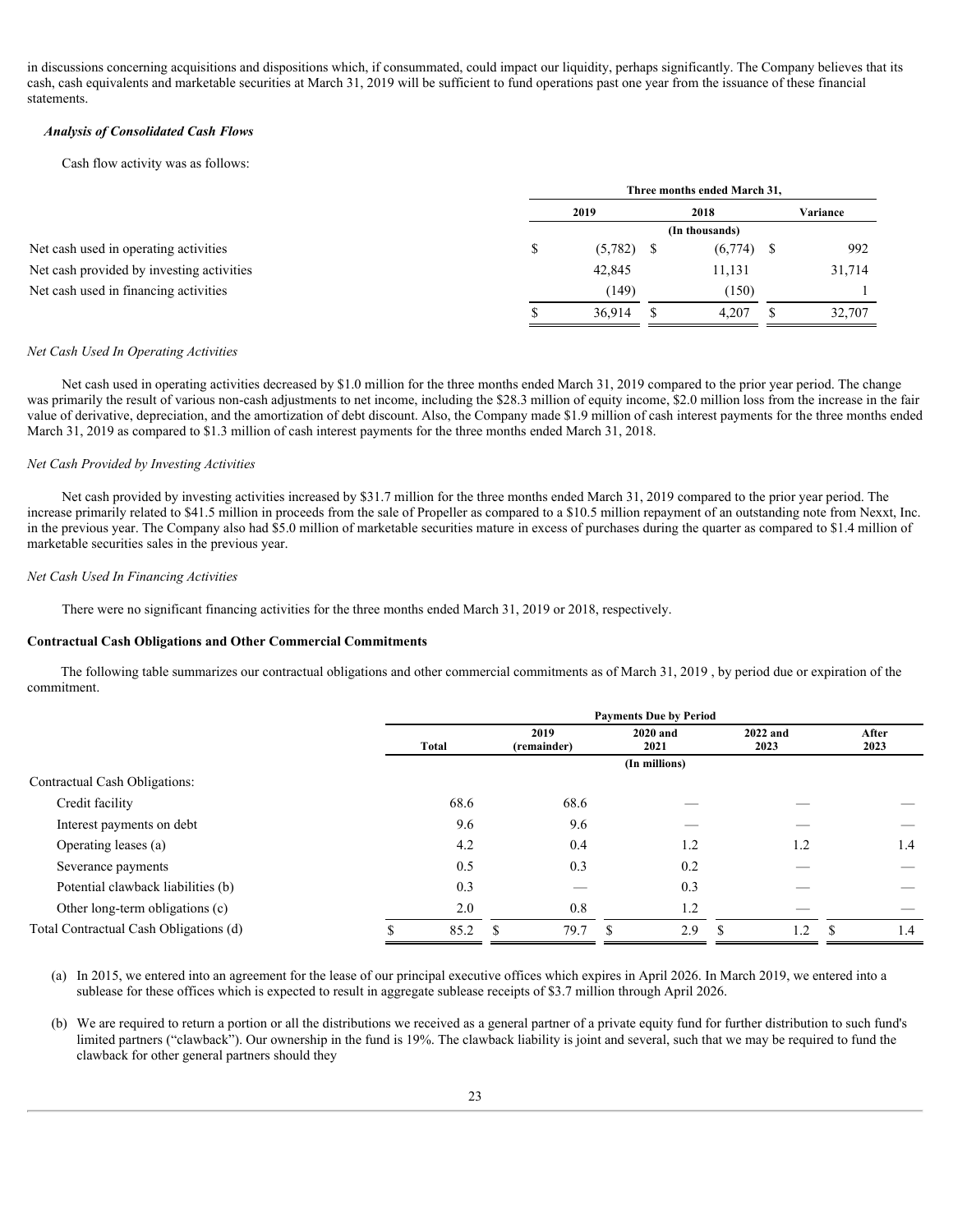default. We were notified by the fund's manager that the fund is being dissolved and \$1.0 million of our clawback liability was paid in the first quarter of 2017. The maximum clawback liability is \$0.3 million which is reflected in Other long-term liabilities on the Consolidated Balance Sheets at March 31, 2019 .

- (c) Reflects the estimated amount payable to a former Chairman and CEO under an ongoing agreement.
- (d) The maximum aggregate exposure under employment and severance agreements for remaining employees was approximately \$4.8 million at March 31, 2019 (not reflected in the table above).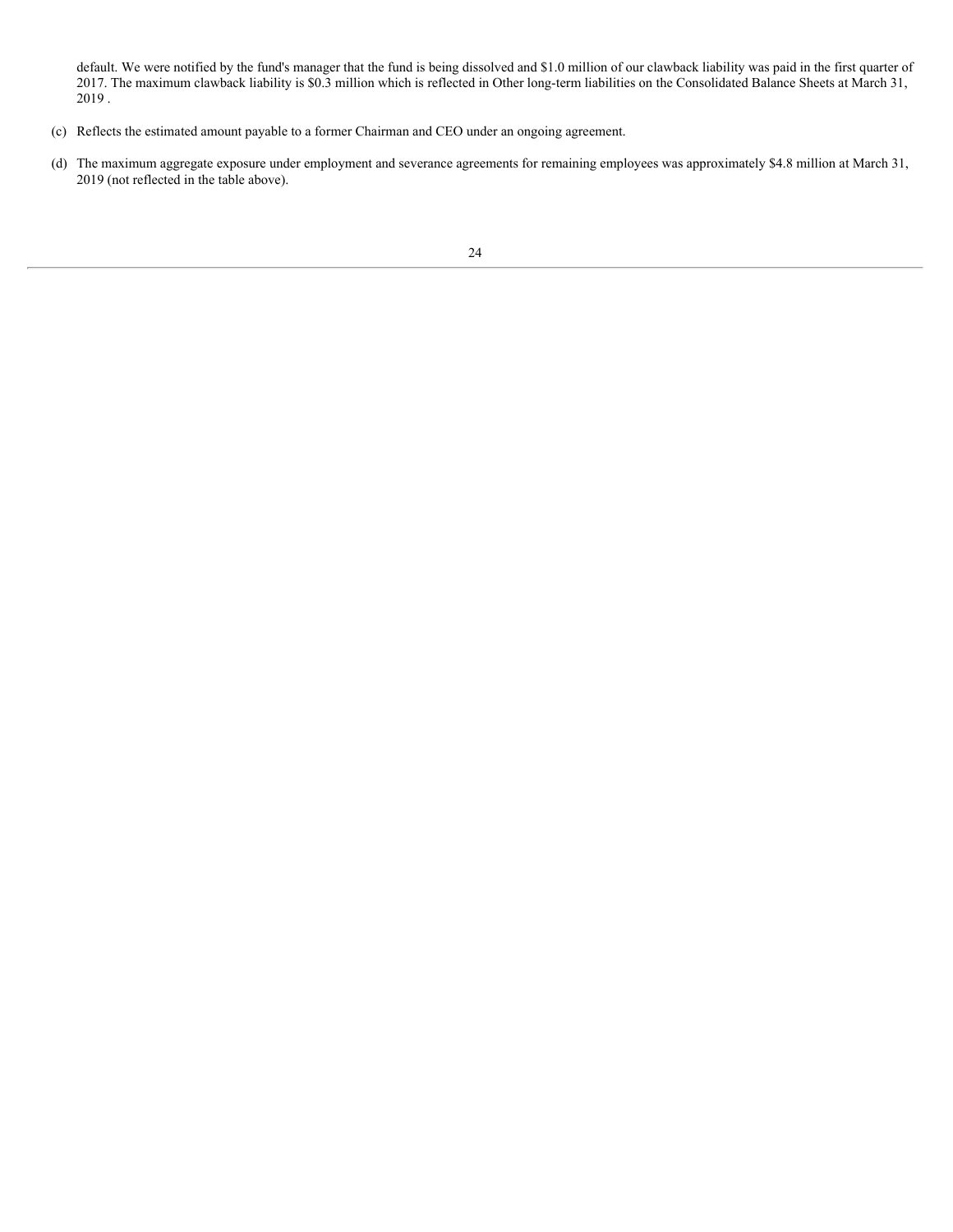## **Factors That May Affect Future Results**

You should carefully consider the information set forth below. The following risk factors describe situations in which our business, financial condition and/or results of operations could be materially harmed, and the value of our securities may be adversely affected. You should also refer to other information included or incorporated by reference in this report.

#### *The intended monetization of our partner company interests and return of capital to shareholders are subject to factors beyond our control.*

In January 2018, we announced that we will not deploy any capital into new partner companies. We will instead focus on supporting, and maximizing monetization opportunities for our existing partner company interests to return value to shareholders. However, this strategic plan may require providing additional capital and operational support to such existing partner companies and we may not be able to sell our partner company interests during any specific time frame or otherwise on desirable terms, if at all, and there can be no assurance as to how long this process will take or the results that this process will yield. There can be no assurance as to whether we will realize the value of escrowed proceeds, holdbacks or other contingent consideration, if any, associated with the sale of partner company interests. Additionally, there can be no assurance that we will be able to satisfy our liabilities during this process. Further, the method, timing and amount of any return of capital resulting from the monetization of existing partner companies will be at the discretion of our Board of Directors and will depend on market and business conditions and our overall liabilities, capital structure and liquidity position.

## *The continuing costs and burdens associated with being a public company will constitute a much larger percentage of our expenses and we may in the future delist our Common Stock with the New York Stock Exchange and seek to deregister our Common Stock with the SEC.*

We will remain a public company and will continue to be subject to the listing standards of the New York Stock Exchange and SEC rules and regulations, including the Dodd-Frank Wall Street Reform and Consumer Protection Act and the Sarbanes-Oxley Act of 2002. The costs and burdens of being a public company will be a significant and continually increasing portion of our expenses if we are able to monetize partner company interests. As part of such monetization efforts, we will likely in the future, once the majority of our partner company interests have been monetized, delist our Common Stock from the New York Stock Exchange and seek to deregister our Common Stock with the SEC. However, there can be no assurance as to the timing of such transactions, or whether such transactions will be completed at all, and we will continue to face the costs and burdens of being a public company until such time as our Common Stock is delisted with the New York Stock Exchange and deregistered with the SEC.

#### *Our principal business strategy depends upon our ability to make good decisions regarding the deployment of capital into, and subsequent disposition of, existing partner company interests and, ultimately, the performance of our partner companies, which is uncertain.*

If we make poor decisions regarding the deployment of capital into, and subsequent disposition of, existing partner companies, our business strategy will not succeed. If our partner companies do not succeed, the value of our assets could be significantly reduced and require substantial impairments or write-offs and our results of operations and the price of our common stock would be adversely affected. The risks relating to our partner companies include:

- most of our partner companies have a history of operating losses and/or limited operating history;
- the intense competition affecting the products and services our partner companies offer could adversely affect their businesses, financial condition, results of operations and prospects for growth;
- the inability to adapt to changing marketplaces;
- the inability to manage growth;
- the need for additional capital to fund their operations, which we may not be able to fund or which may not be available from third parties on acceptable terms, if at all;
- the inability to protect their proprietary rights and/or infringing on the proprietary rights of others;
- that our partner companies could face legal liabilities from claims made against them based upon their operations, products or work;
- the impact of economic downturns on their operations, results and growth prospects;
- the inability to attract and retain qualified personnel;
- the existence of government regulations and legal uncertainties may place financial burdens on the businesses of our partner companies; and
- the inability to plan for and manage catastrophic events.

These and other risks are discussed in detail under the caption "Risks Related to Our Partner Companies" below.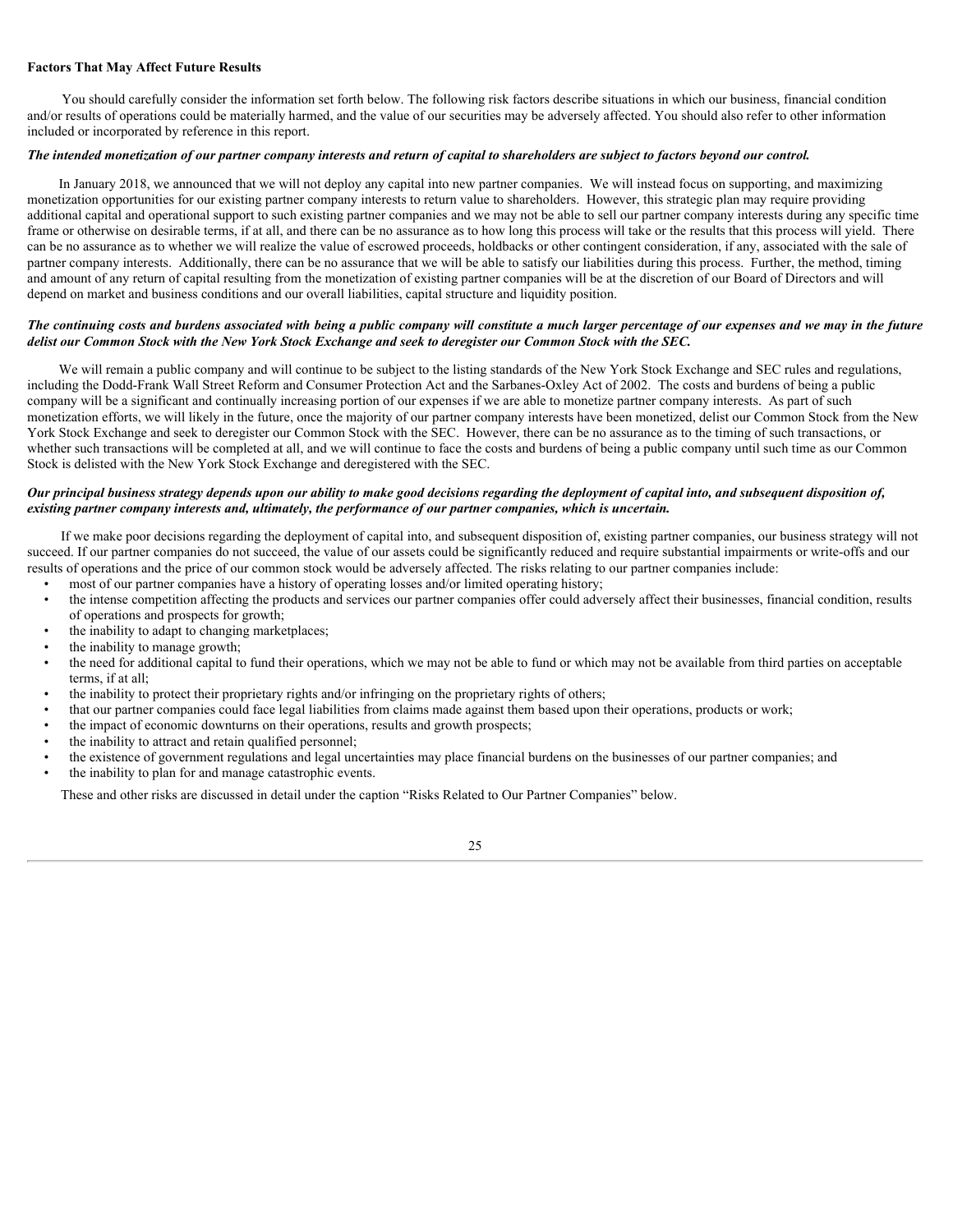## *Our Credit Facility subjects us to interest rate risk.*

In May 2017, we entered into a secured credit facility with HPS Investment Partners, LLC ("Lender"), (as amended the "Credit Facility"). Debt service costs under the Credit Facility are subject to interest rate changes. Interest rates could rise from time to time and significantly increase our cost of borrowing. If that were to occur, replacing the Credit Facility with alternative credit arrangements having a lower cost of borrowing would likely not be possible and no assurance can be given that we would be able to refinance the Credit Facility on attractive terms or at all.

## *Servicing the indebtedness under the Credit Facility will require a significant amount of cash and our ability to generate cash depends on many factors beyond our control.*

Our ability to service and pay the indebtedness under the Credit Facility will depend on our ability to generate cash in the future. We generate cash from proceeds we receive in connection with the sales of our interests in our partner companies. Due to the nature of the mergers and acquisitions market, and the developmental cycle of companies like our partner companies, our ability to generate specific amounts of liquidity from sales of our partner company interests in any given period of time cannot be assured. Our ability to generate cash is also, to a certain extent, subject to general economic, financial, competitive, legislative, regulatory and other factors that are beyond our control. The risk exists that our business will be unable to generate sufficient cash flow to service and pay our indebtedness under the Credit Facility.

## *Covenants in the agreements governing the Credit Facility could adversely affect our business and/or result in the operation of our business in a way other than as desired by management; our ability to comply with such covenants may be affected by events beyond our control; and a breach of any of these covenants could result in a default under the agreements governing the Credit Facility, which, if not cured or waived, could result in the acceleration of the indebtedness under the Credit Facility.*

The Credit Facility contains various covenants that prohibit or limit, subject to certain exceptions, our ability to, among other things:

- Sell, transfer, lease, convey or otherwise dispose of all or any part of our business or property;
- Make deployments to companies other than our existing partner companies;
- Make deployments that, when combined with deployments after January 1, 2018, exceed \$40.0 million in the aggregate;
- Following May, 2018, incur or pay for any expenses in any twelve-month period in excess of \$11.5 million;
- Incur or assume liens or additional debt or provide guarantees in respect of obligations of other persons;
- Pay any dividends or make any distribution (in cash or in kind) or payment in respect of, or redeem, retire or purchase any capital stock;
- Enter into, or permit any of our subsidiaries to enter into, any sale and leaseback transaction;
- Wind-up, liquidate or dissolve, or merge, consolidate or amalgamate with any person, or permit any of our subsidiaries to do (or agree to do) so;
- Enter into certain transactions with affiliates; and
- Amend, modify or otherwise change any of our governing documents.

In addition, the Credit Facility requires us to among other things, maintain (i) a liquidity threshold of at least \$20 million of unrestricted cash; and (ii) a minimum aggregate appraised value of the Company's ownership interests in its partner companies, plus unrestricted cash in excess of the liquidity threshold, of at least \$350 million less certain prepayments made under the Credit Facility.

The foregoing covenants could adversely affect our ability to finance our operations, engage in business activities that may be in our interest and plan for or react to market conditions or otherwise execute our business strategies.

Our ability to comply with these covenants may be affected by events beyond our control, including prevailing economic, financial and industry conditions.

Our failure to comply with any of these covenants could result in a default under the Credit Facility. If that were to occur, the Lender could choose to accelerate the maturity of the indebtedness. If the Lender were to accelerate the maturity of the indebtedness, we may not have sufficient liquidity to repay the entire balance of the outstanding borrowings and other obligations under the Credit Facility.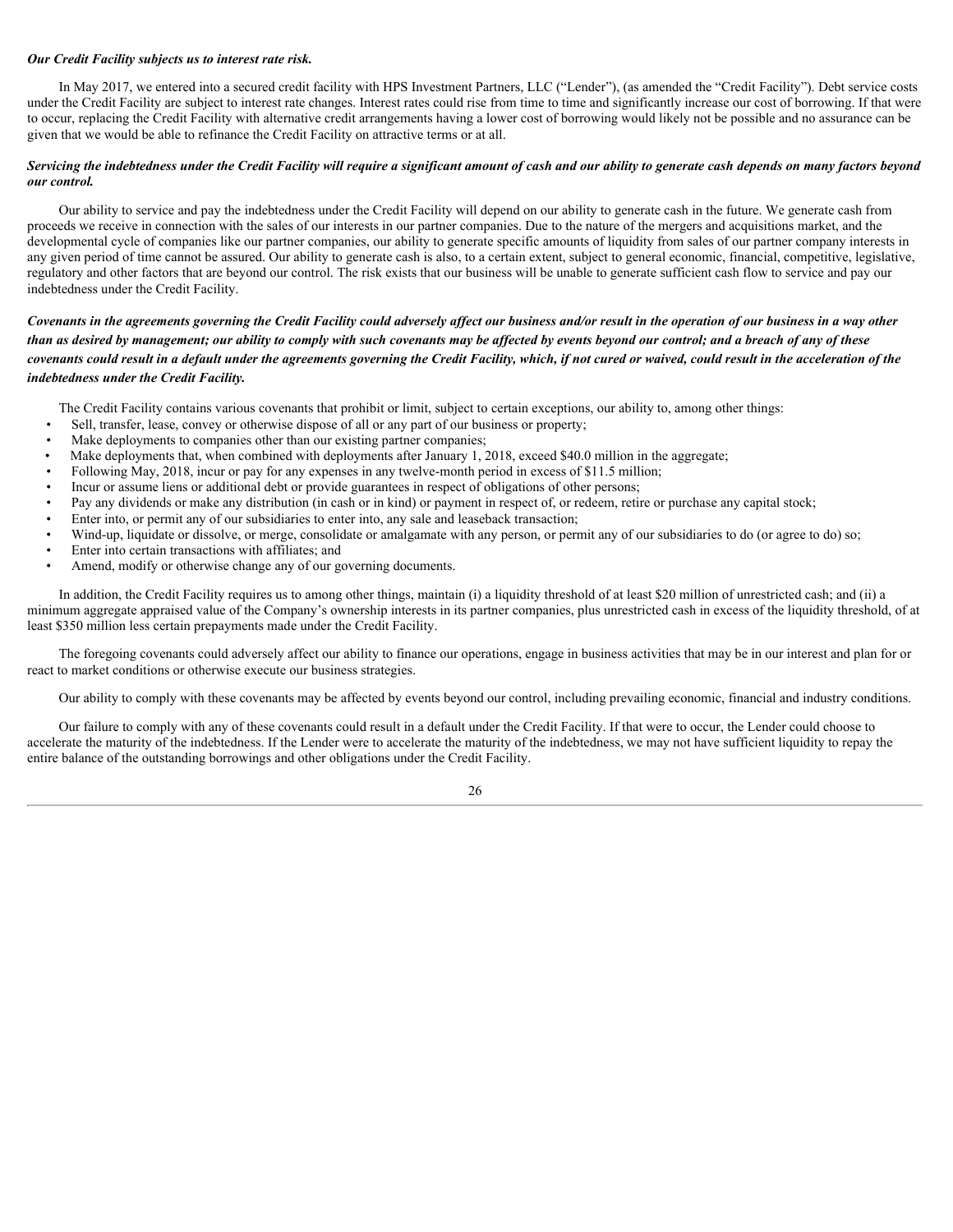## *As we execute against our strategy, a significant amount of our deployed capital may be concentrated in partner companies operating in the same or similar industries, limiting our diversification.*

Our capital deployments could be concentrated in several partner companies that operate in the same or similar industries. This may cause us to be more susceptible to any single economic, regulatory or other occurrence affecting those particular industries than we would otherwise be if our partner companies operated in more diversified industries.

## *Our business model does not rely upon, or plan for, the receipt of operating cash flows from our partner companies. Our partner companies do not provide us with cash flow from their operations. We rely on cash on hand, liquidity events and our ability to generate cash from capital raising activities to finance our operations.*

We need capital to fund the capital needs of our existing partner companies. We also need cash to service and repay our outstanding debt, finance our corporate overhead and meet our existing funding commitments. As a result, we have substantial cash requirements. Our partner companies do not provide us with cash flow from their operations. To the extent our partner companies generate any cash from operations, they generally retain the funds to develop their own businesses. As a result, we must rely on cash on hand, partner company liquidity events and new capital raising activities to meet our cash needs. If we are unable to find ways of monetizing our holdings or raising additional capital on attractive terms, we may face liquidity issues that will require us to constrain our ability to execute our business strategy and limit our ability to provide financial support to our existing partner companies.

#### *Fluctuations in the price of the common stock of our publicly traded holdings may affect the price of our common stock.*

From time to time, we may hold equity interests in companies that are publicly traded. Fluctuations in the market prices of the common stock of publicly traded holdings may affect the price of our common stock. Historically, the market prices of our publicly traded holdings have been highly volatile and subject to fluctuations unrelated or disproportionate to operating performance.

#### *We may be unable to obtain maximum value for our holdings or to sell our holdings on a timely basis.*

We hold significant positions in our partner companies. If we were to divest all or part of our holdings in a partner company, we may have to sell our interests at a relative discount to intrinsic value. For partner companies with publicly traded stock, we may be unable to sell our holdings at then-quoted market prices. The trading volume and public float in the common stock of a publicly traded partner company may be small relative to our holdings. As a result, any significant open-market divestiture by us of our holdings in such a partner company, if possible at all, would likely have a material adverse effect on the market price of its common stock and on our proceeds from such a divestiture. Additionally, we may not be able to take our partner companies public as a means of monetizing our position or creating shareholder value.

Registration and other requirements under applicable securities laws and contractual restrictions also may adversely affect our ability to dispose of our partner company holdings on a timely basis.

#### *Our success is dependent on our senior management.*

Our success is dependent on our senior management team's ability to execute our strategy. On April 6, 2018, we publicly announced a series of management changes intended to streamline our organizational structure and reduce our operating costs. These aggressive cost-reduction initiatives better aligned our cost structure with the strategy we announced in January 2018. A loss of one or more of the remaining members of our senior management team without adequate replacement could have a material adverse effect on us.

#### *Our business strategy may not be successful if valuations in the market sectors in which our partner companies participate decline.*

Our strategy involves creating value for our shareholders by helping our partner companies build value and, if appropriate, accessing the public and private capital markets. Therefore, our success is dependent on the value of our partner companies as determined by the public and private capital markets. Many factors, including reduced market interest, may cause the market value of our partner companies to decline. If valuations in the market sectors in which our partner companies participate decline, their access to the public and private capital markets on terms acceptable to them may be limited.

## *Our partner companies could make business decisions that are not in our best interests or with which we do not agree, which could impair the value of our holdings.*

Although we currently own a significant, influential interest in some of our partner companies, we do not maintain a controlling interest in any of our partner companies. Acquisitions of interests in partner companies in which we share or have

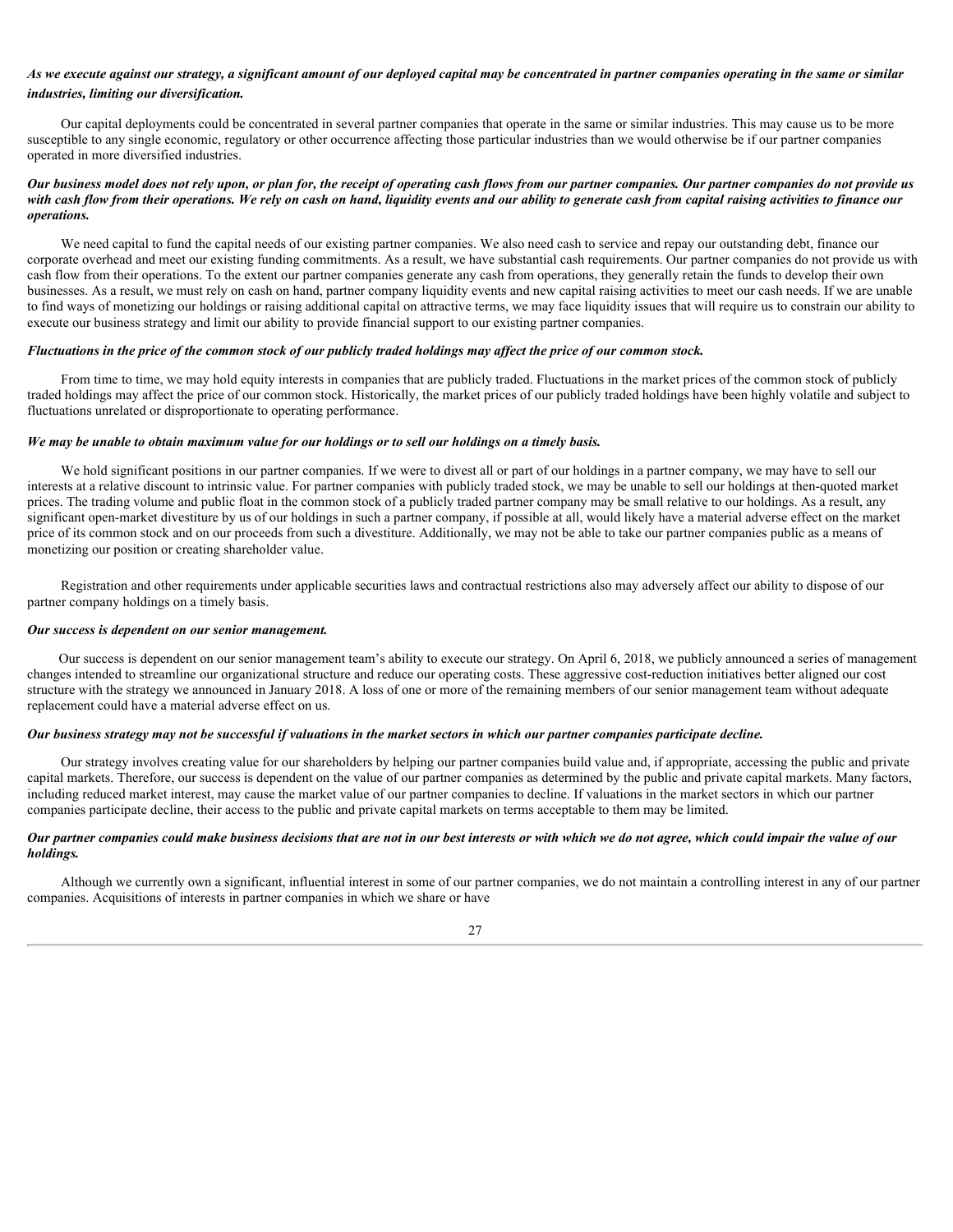no control, and the dilution of our interests in or loss of control of partner companies, will involve additional risks that could cause the performance of our interests and our operating results to suffer, including:

- the management of a partner company having economic or business interests or objectives that are different from ours; and
- the partner companies not taking our advice with respect to the financial or operating issues they may encounter.

Our inability to control our partner companies also could prevent us from assisting them, financially or otherwise, or could prevent us from liquidating our interests in them at a time or at a price that is favorable to us. Additionally, our partner companies may not act in ways that are consistent with our business strategy. These factors could hamper our ability to maximize returns on our interests and cause us to incur losses on our interests in these partner companies.

## *We may have to buy, sell or retain assets when we would otherwise not wish to do so in order to avoid registration under the Investment Company Act.*

The Investment Company Act of 1940 regulates companies which are engaged primarily in the business of investing, reinvesting, owning, holding or trading in securities. Under the Investment Company Act, a company may be deemed to be an investment company if it owns investment securities with a value exceeding 40% of the value of its total assets (excluding government securities and cash items) on an unconsolidated basis, unless an exemption or safe harbor applies. We refer to this test as the "40% Test." Securities issued by companies other than consolidated partner companies are generally considered "investment securities" for purposes of the Investment Company Act, unless other circumstances exist which actively involve the company holding such interests in the management of the underlying company. We are a company that partners with growth-stage companies to build value; we are not engaged primarily in the business of investing, reinvesting or trading in securities. We are in compliance with the 40% Test. Consequently, we do not believe that we are an investment company under the Investment Company Act.

We monitor our compliance with the 40% Test and seek to conduct our business activities to comply with this test. It is not feasible for us to be regulated as an investment company because the Investment Company Act rules are inconsistent with our strategy of actively helping our partner companies in their efforts to build value. In order to continue to comply with the 40% Test, we may need to take various actions which we would otherwise not pursue. For example, we may be limited in the manner or timing in which we sell our interests in a partner company. Our ownership levels also may be affected if our partner companies are acquired by third parties or if our partner companies issue stock which dilutes our ownership interest. The actions we may need to take to address these issues while maintaining compliance with the 40% Test could adversely affect our ability to create and realize value at our partner companies.

#### *Economic disruptions and downturns may have negative repercussions for us.*

Events in the United States and international capital markets, debt markets and economies may negatively impact our stock price and our ability to pursue certain tactical and strategic initiatives, such as accessing additional public or private equity or debt financing for us or for our partner companies and selling our interests in partner companies on terms acceptable to us and in time frames consistent with our expectations.

## *We cannot provide assurance that material weaknesses in our internal control over financial reporting will not be identified in the future.*

We cannot assure you that material weaknesses in our internal control over financial reporting will not be identified in the future. Any failure to maintain or implement required new or improved controls, or any difficulties we encounter in their implementation, could result in a material weakness, or could result in material misstatements in our Consolidated Financial Statements. These misstatements could result in a restatement of our Consolidated Financial Statements, cause us to fail to meet our reporting obligations and/or cause investors to lose confidence in our reported financial information, leading to a decline in our stock price.

#### **Risks Related to Our Partner Companies**

#### *Most of our partner companies have a history of operating losses and/or limited operating history and may never be profitable.*

Most of our partner companies have a history of operating losses and/or limited operating history, have significant historical losses and may never be profitable. Many have incurred substantial costs to develop and market their products, have incurred net losses and cannot fund their cash needs from operations. We expect that the operating expenses of certain of our partner companies will increase substantially in the foreseeable future as they continue to develop products and services, increase sales and marketing efforts, and expand operations.

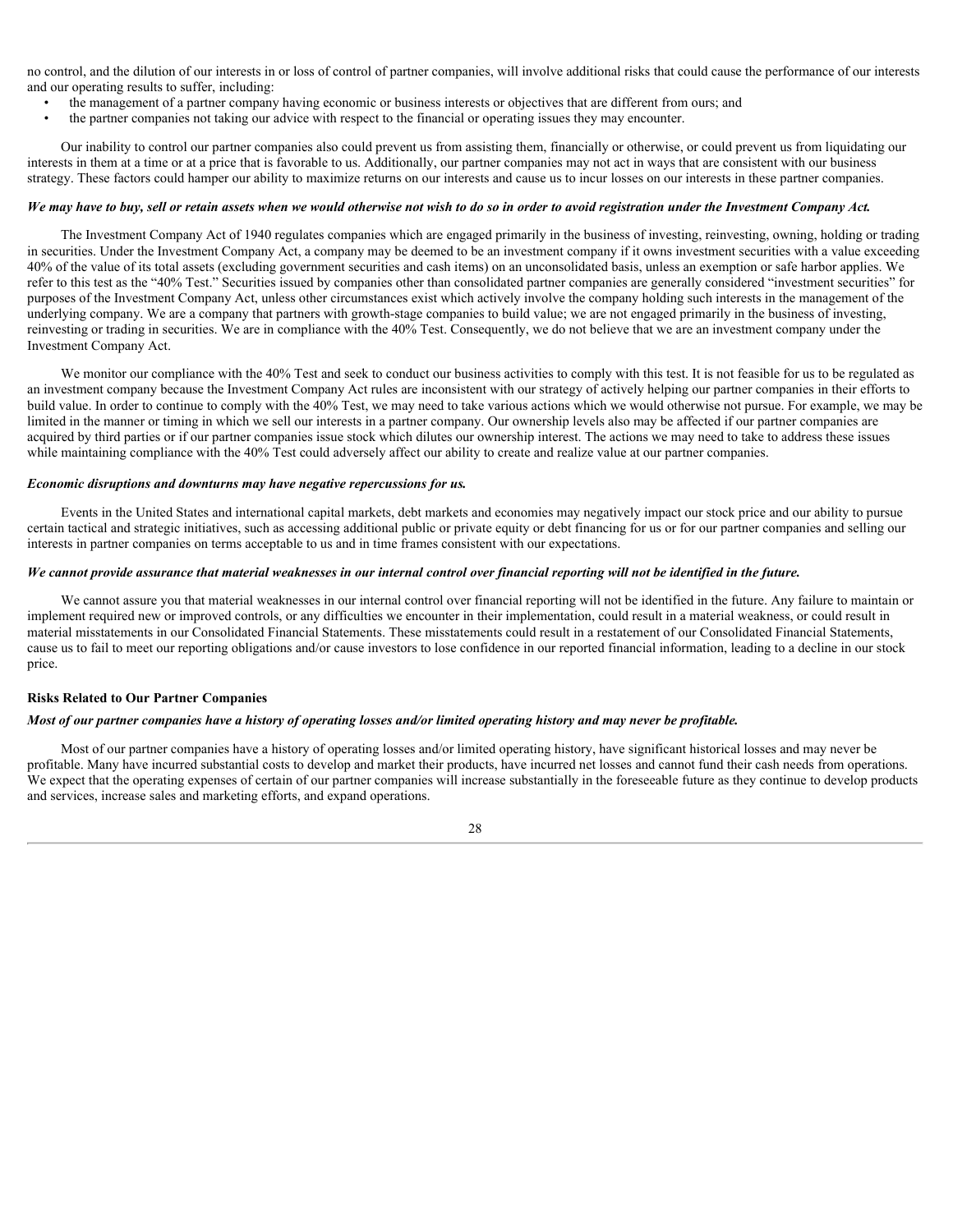## *Our partner companies face intense competition, which could adversely affect their business, financial condition, results of operations and prospects for growth.*

There is intense competition in the technology marketplaces, and we expect competition to intensify in the future. Our business, financial condition, and results of operations will be materially adversely affected if our partner companies are not able to compete successfully. Many of the present and potential competitors may have greater financial, technical, marketing and other resources than those of our partner companies. This may place our partner companies at a disadvantage in responding to the offerings of their competitors, technological changes or changes in client requirements. Also, our partner companies may be at a competitive disadvantage because many of their competitors have greater name recognition, more extensive client bases and a broader range of product offerings. In addition, our partner companies may compete against one another.

## *The success or failure of many of our partner companies is dependent upon the ultimate effectiveness of newly-created technologies, medical devices, financial services, healthcare diagnostics, etc.*

Our partner companies' business strategies are often highly dependent upon the successful launch and commercialization of an innovative technology or device, including, without limitation, technologies or devices used in healthcare, financial services or digital media. Despite all of our efforts to understand the research and development underlying the innovation or creation of such technologies and devices before we deploy capital into a partner company, sometimes the performance of the technology or device does not match our expectations or those of our partner company. In those situations, it is likely that we will incur a partial or total loss of the capital which we deployed in such partner company.

## *Our partner companies may fail if they do not adapt to changing marketplaces.*

If our partner companies fail to adapt to changes in technology and customer and supplier demands, they may not become or remain profitable. There is no assurance that the products and services of our partner companies will achieve or maintain market penetration or commercial success, or that the businesses of our partner companies will be successful.

The technology marketplaces are characterized by:

- rapidly changing technology;
- evolving industry standards;
- frequent introduction of new products and services;
- shifting distribution channels;
- evolving government regulation;
- frequently changing intellectual property landscapes; and
- changing customer demands.

Our future success will depend on our partner companies' ability to adapt to these evolving marketplaces. They may not be able to adequately or economically adapt their products and services, develop new products and services or establish and maintain effective distribution channels for their products and services. If our partner companies are unable to offer competitive products and services or maintain effective distribution channels, they will sell fewer products and services and forego potential revenue, possibly causing them to lose money. In addition, we and our partner companies may not be able to respond to the marketplace changes in an economically efficient manner, and our partner companies may become or remain unprofitable.

## *Our partner companies may grow rapidly and may be unable to manage their growth.*

We expect some of our partner companies to grow rapidly. Rapid growth often places considerable operational, managerial and financial strain on a business. To successfully manage rapid growth, our partner companies must, among other things:

- improve, upgrade and expand their business infrastructures;
- scale up production operations;
- develop appropriate financial reporting controls;
- attract and retain qualified personnel; and
- maintain appropriate levels of liquidity.

If our partner companies are unable to manage their growth successfully, their ability to respond effectively to competition and to achieve or maintain profitability will be adversely affected.

*Based on our business model, some or all of our partner companies will need to raise additional capital to fund their operations at any given time. We may not be able to, or decline to, fund some or all of such amounts and such amounts may not be available from third parties on acceptable terms, if at all. Further, if our partner companies do raise additional capital from third parties, either debt or equity, such capital may rank senior to, or dilute, our interests in such companies.*

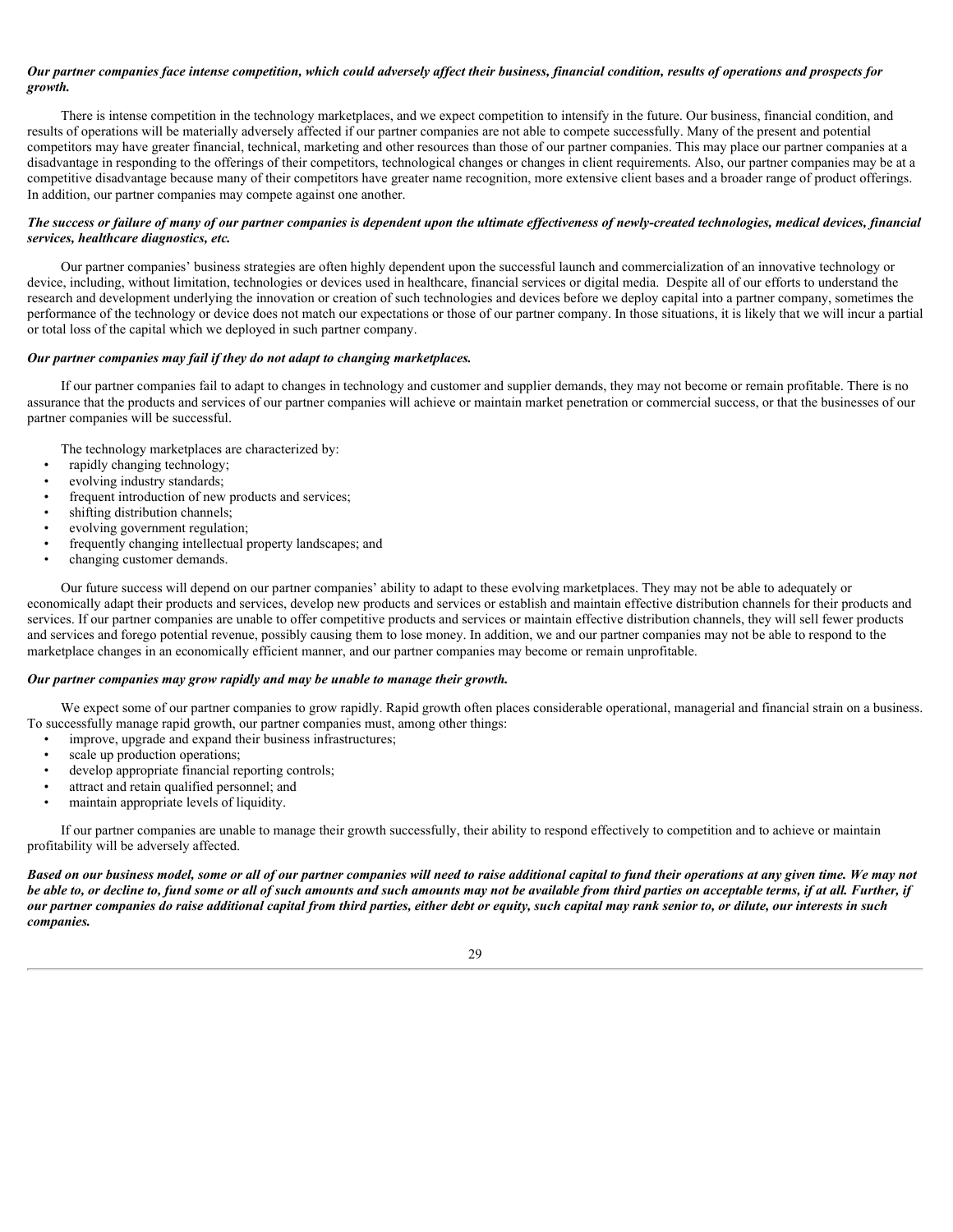We cannot be certain that our partner companies will be able to obtain additional financing on favorable terms when needed, if at all. We may not be able to, or decline to, provide partner companies with sufficient capital resources to enable them to reach a cash-flow positive position or a sale of the company. General economic disruptions and downturns may also negatively affect the ability of some of our partner companies to fund their operations from other stockholders and capital sources. We also may fail to accurately project the capital needs of partner companies. If partner companies need capital but are not able to raise capital from us or other outside sources, then they may need to cease or scale back operations. In such event, our interest in any such partner company will become less valuable. If our partner companies raise additional capital from third parties, either debt or equity, such capital may be dilutive, making our interests less valuable or if such capital ranks senior to the capital we have deployed, such capital may entitle its holders to receive returns of capital before we are entitled to receive any return of our deployed capital. Also, in the event of any insolvency, liquidation, dissolution, reorganization or bankruptcy of a partner company, holders of such partner company's instruments that rank senior to our deployed capital will typically be entitled to receive payment in full before we receive any return of our deployed capital. After returning such senior capital, such partner company may not have any remaining assets to use for returning capital to us, causing us to lose some or all of our deployed capital in such partner company.

## *Economic disruptions and downturns may negatively affect our partner companies' plans and their results of operations.*

Many of our partner companies are largely dependent upon outside sources of capital to fund their operations. Disruptions in the availability of capital from such sources will negatively affect the ability of such partner companies to pursue their business models and will force such companies to revise their growth and development plans accordingly. Any such changes will, in turn, negatively affect our ability to realize the value of our capital deployments in such partner companies.

In addition, downturns in the economy as well as possible governmental responses to such downturns and/or to specific situations in the economy could affect the business prospects of certain of our partner companies, including, but not limited to, in the following ways: weaknesses in the financial services industries; reduced business and/or consumer spending; and/or systemic changes in the ways the healthcare system operates in the United States.

#### *Some of our partner companies may be unable to protect their proprietary rights and may infringe on the proprietary rights of others.*

Our partner companies assert various forms of intellectual property protection. Intellectual property may constitute an important part of partner company assets and competitive strengths. Federal law, most typically copyright, patent, trademark and trade secret laws, generally protects intellectual property rights. Although we expect that our partner companies will take reasonable efforts to protect the rights to their intellectual property, third parties may develop similar intellectual property independently. Moreover, the complexity of international trade secret, copyright, trademark and patent law, coupled with the limited resources of our partner companies and the demands of quick delivery of products and services to market, create a risk that partner company efforts to prevent misappropriation of their technology will prove inadequate.

Some of our partner companies also license intellectual property from third parties and it is possible that they could become subject to infringement actions based upon their use of the intellectual property licensed from those third parties. Our partner companies generally obtain representations as to the origin and ownership of such licensed intellectual property. However, this may not adequately protect them. Any claims against our partner companies' proprietary rights, with or without merit, could subject the companies to costly litigation and divert their technical and management personnel from other business concerns. If our partner companies incur costly litigation and their personnel are not effectively deployed, the expenses and losses incurred by our partner companies will increase and their profits, if any, will decrease.

Third parties have and may assert infringement or other intellectual property claims against our partner companies based on their patents or other intellectual property claims. Even though we believe our partner companies' products do not infringe any third party's patents, they may have to pay substantial damages, possibly including treble damages, if it is ultimately determined that they do. They may have to obtain a license to sell their products if it is determined that their products infringe on another person's intellectual property. Our partner companies might be prohibited from selling their products before they obtain a license, which, if available at all, may require them to pay substantial royalties. Even if infringement claims against our partner companies are without merit, defending these types of lawsuits takes significant time, is expensive and may divert management attention from other business concerns.

#### *Certain of our partner companies could face legal liabilities from claims made against their operations, products or work.*

Because manufacture and sale of certain partner company products entail an inherent risk of product liability, certain partner companies maintain product liability insurance. Although none of our current partner companies have experienced any material losses in this regard, there can be no assurance that they will be able to maintain or acquire adequate product liability insurance in the future and any product liability claim could have a material adverse effect on a partner company's financial

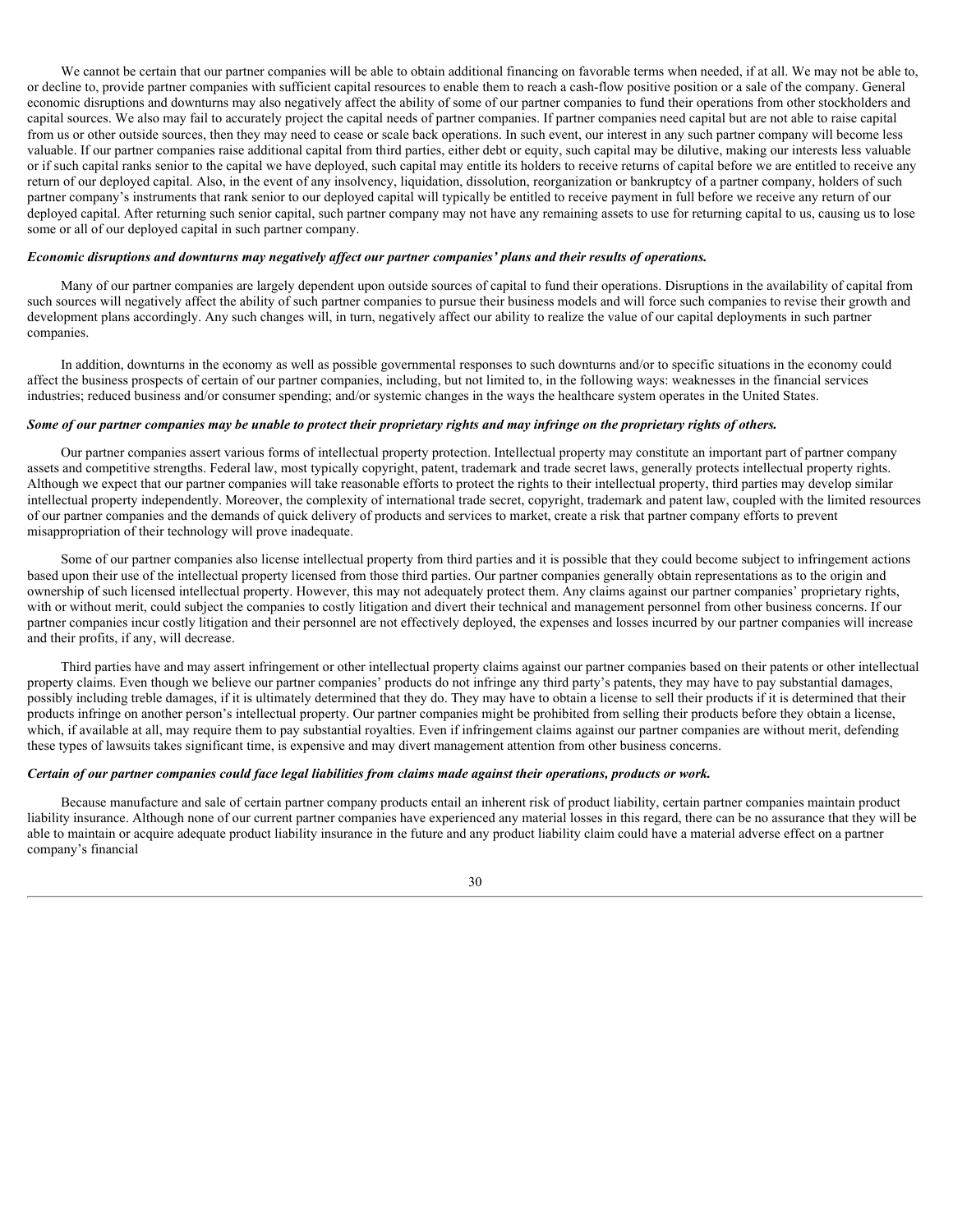stability, revenues and results of operations. In addition, many of the engagements of our partner companies involve projects that are critical to the operation of their clients' businesses. If our partner companies fail to meet their contractual obligations, they could be subject to legal liability, which could adversely affect their business, operating results and financial condition. Partner company contracts typically include provisions designed to limit their exposure to legal claims relating to their services and products. However, these provisions may not protect our partner companies or may not be enforceable. Also, some of our partner companies depend on their relationships with their clients and their reputation for high-quality services and integrity to retain and attract clients. As a result, claims made against our partner companies' work may damage their reputation, which in turn could impact their ability to compete for new work and negatively impact their revenue and profitability.

#### *Our partner companies' success depends on their ability to attract and retain qualified personnel.*

Our partner companies depend upon their ability to attract and retain senior management and key personnel, including trained technical and marketing personnel. Our partner companies also will need to continue to hire additional personnel as they expand. Although our current partner companies have not been the subject of a work stoppage, any future work stoppage could have a material adverse effect on their respective operations. A shortage in the availability of the requisite qualified personnel or work stoppage would limit the ability of our partner companies to grow, to increase sales of their existing products and services, and to launch new products and services.

## *Government regulations and legal uncertainties may place financial burdens on the businesses of our partner companies.*

Failure to comply with applicable requirements of the FDA or comparable regulation in foreign countries can result in fines, recall or seizure of products, total or partial suspension of production, withdrawal of existing product approvals or clearances, refusal to approve or clear new applications or notices and criminal prosecution. Manufacturers of pharmaceuticals and medical diagnostic devices and operators of laboratory facilities are subject to strict federal and state regulation regarding validation and the quality of manufacturing and laboratory facilities. Failure to comply with these quality regulation systems requirements could result in civil or criminal penalties or enforcement proceedings, including the recall of a product or a "cease distribution" order. The enactment of any additional laws or regulations that affect healthcare insurance policy and reimbursement (including Medicare reimbursement) could negatively affect some of our partner companies. If Medicare or private payers change the rates at which our partner companies or their customers are reimbursed by insurance providers for their products, such changes could adversely impact our partner companies.

#### *Some of our partner companies may be subject to significant environmental, health, data security and safety regulation.*

Some of our partner companies may be subject to licensing and regulation under federal, state and local laws and regulations relating to the protection of the environment and human health and safety, including laws and regulations relating to the handling, transportation and disposal of medical specimens, infectious and hazardous waste and radioactive materials, as well as to the safety and health of manufacturing and laboratory employees. In addition, some of our partner companies are subject to federal, state and local financial securities and data security regulations, including, without limitation, the Health Insurance Portability and Accountability Act of 1996, as amended, and the European General Data Protection Regulation, which impose varying degrees of additional obligations, costs and risks upon such partner companies, including the imposition of significant penalties in the event of any non-compliance. Further, the federal Occupational Safety and Health Administration has established extensive requirements relating to workplace safety. Compliance with such regulations could increase operating costs at certain of our partner companies, and the failure to comply could negatively affect the operations and results of some of our partner companies.

#### *Catastrophic events may disrupt our partner companies' businesses.*

Some of our partner companies are highly automated businesses and rely on their network infrastructure, various software applications and many internal technology systems and data networks for their customer support, development, sales and marketing and accounting and finance functions. Further, some of our partner companies provide services to their customers from data center facilities in multiple locations. Some of these data centers are operated by third parties, and the partner companies have limited control over those facilities. A disruption or failure of these systems or data centers in the event of a natural disaster, telecommunications failure, power outage, cyber-attack, war, terrorist attack or other catastrophic event could cause system interruptions, reputational harm, delays in product development, breaches of data security and loss of critical data. Such an event could also prevent the partner companies from fulfilling customer orders or maintaining certain service level requirements, particularly in respect of their SaaS offerings. While certain of our partner companies have developed certain disaster recovery plans and maintain backup systems to reduce the potentially adverse effect of such events, a catastrophic event that resulted in the destruction or disruption of any of their data centers or their critical business or information technology systems could severely affect their ability to conduct normal business operations and, as a result, their business, operating results and financial condition could be adversely affected.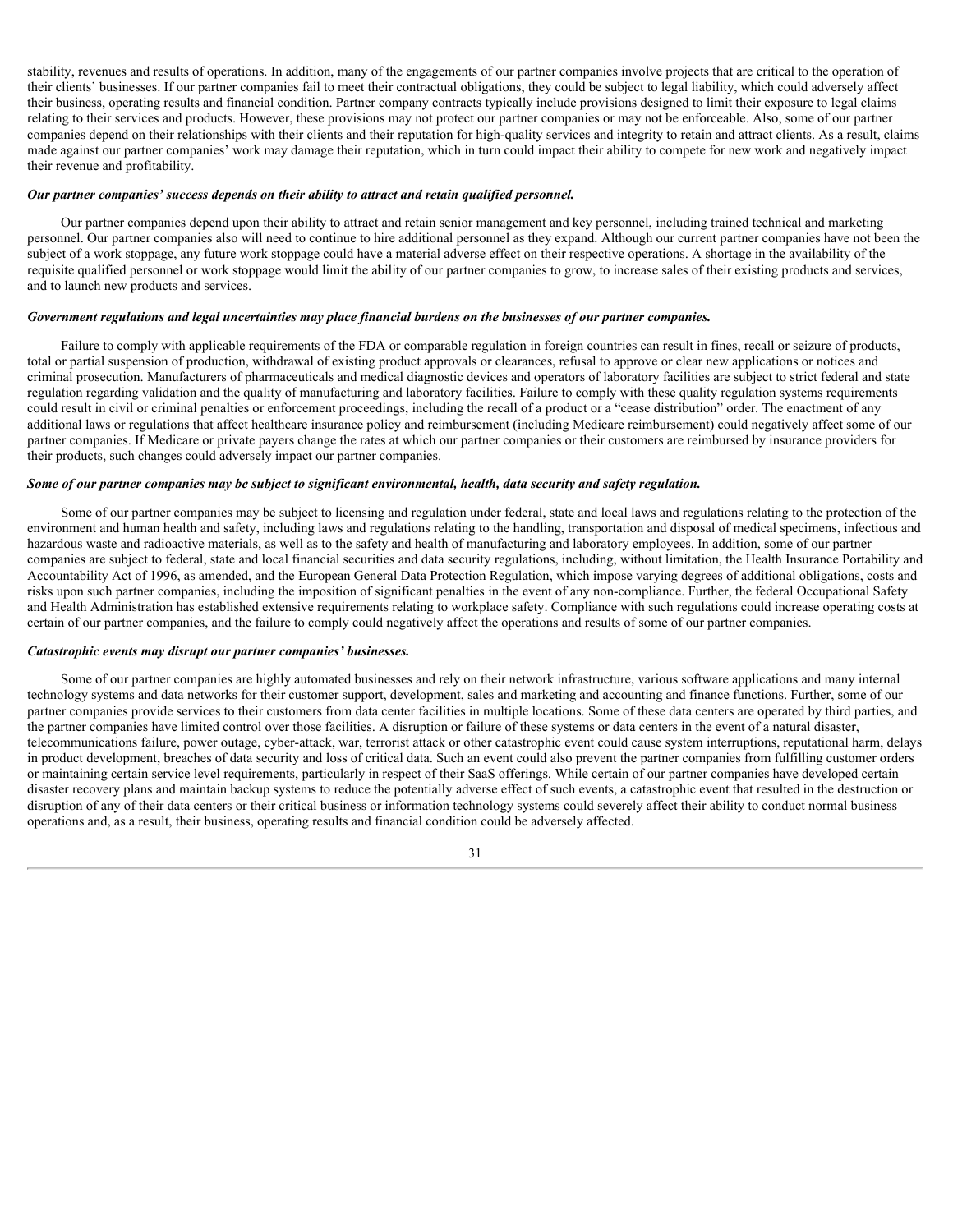We cannot provide assurance that our partner companies' disaster recovery plans will address all of the issues they may encounter in the event of a disaster or other unanticipated issue, and their business interruption insurance may not adequately compensate them for losses that may occur from any of the foregoing. In the event that a natural disaster, terrorist attack or other catastrophic event were to destroy any part of their facilities or interrupt their operations for any extended period of time, or if harsh weather or health conditions prevent them from delivering products in a timely manner, their business, financial condition and operating results could be adversely affected.

#### <span id="page-31-0"></span>**Item 3.** *Quantitative and Qualitative Disclosures About Market Risk*

There have been no material changes to the information we previously disclosed under Item 7A of Part II of our Annual Report on Form 10-K for the year ended December 31, 2018, filed with the SEC on March 1, 2019.

## <span id="page-31-1"></span>**Item 4.** *Controls and Procedures*

#### (a) Evaluation of Disclosure Controls and Procedures

Our management, with the participation of our Chief Executive Officer and Chief Financial Officer, evaluated the effectiveness of our disclosure controls and procedures as of the end of the period covered by this report. Based on that evaluation, the Chief Executive Officer and Chief Financial Officer concluded that our disclosure controls and procedures as of March 31, 2019 are functioning effectively to provide reasonable assurance that the information required to be disclosed by us in reports filed under the Securities Exchange Act of 1934 is (i) recorded, processed, summarized and reported within the time periods specified in the SEC's rules and forms and (ii) accumulated and communicated to our management, including the Chief Executive Officer and Chief Financial Officer, as appropriate to allow timely decisions regarding disclosure. A controls system cannot provide absolute assurance that the objectives of the controls system are met, and no evaluation of controls can provide absolute assurance that all control issues and instances of fraud, if any, within a company have been detected.

#### (b) Change in Internal Control over Financial Reporting

No change in our internal control over financial reporting occurred during our most recent fiscal quarter that has materially affected, or is reasonably likely to materially affect, our internal control over financial reporting.

#### <span id="page-31-2"></span>**PART II**

## **OTHER INFORMATION**

#### **Item 1.** *Legal Proceedings*

None.

#### <span id="page-31-3"></span>**Item 1A.** *Risk Factors*

Except as included under the heading "Factors That May Affect Future Results" above, there have been no material changes in our risk factors from the information set forth in our Annual Report on Form 10-K for the year ended December 31, 2018.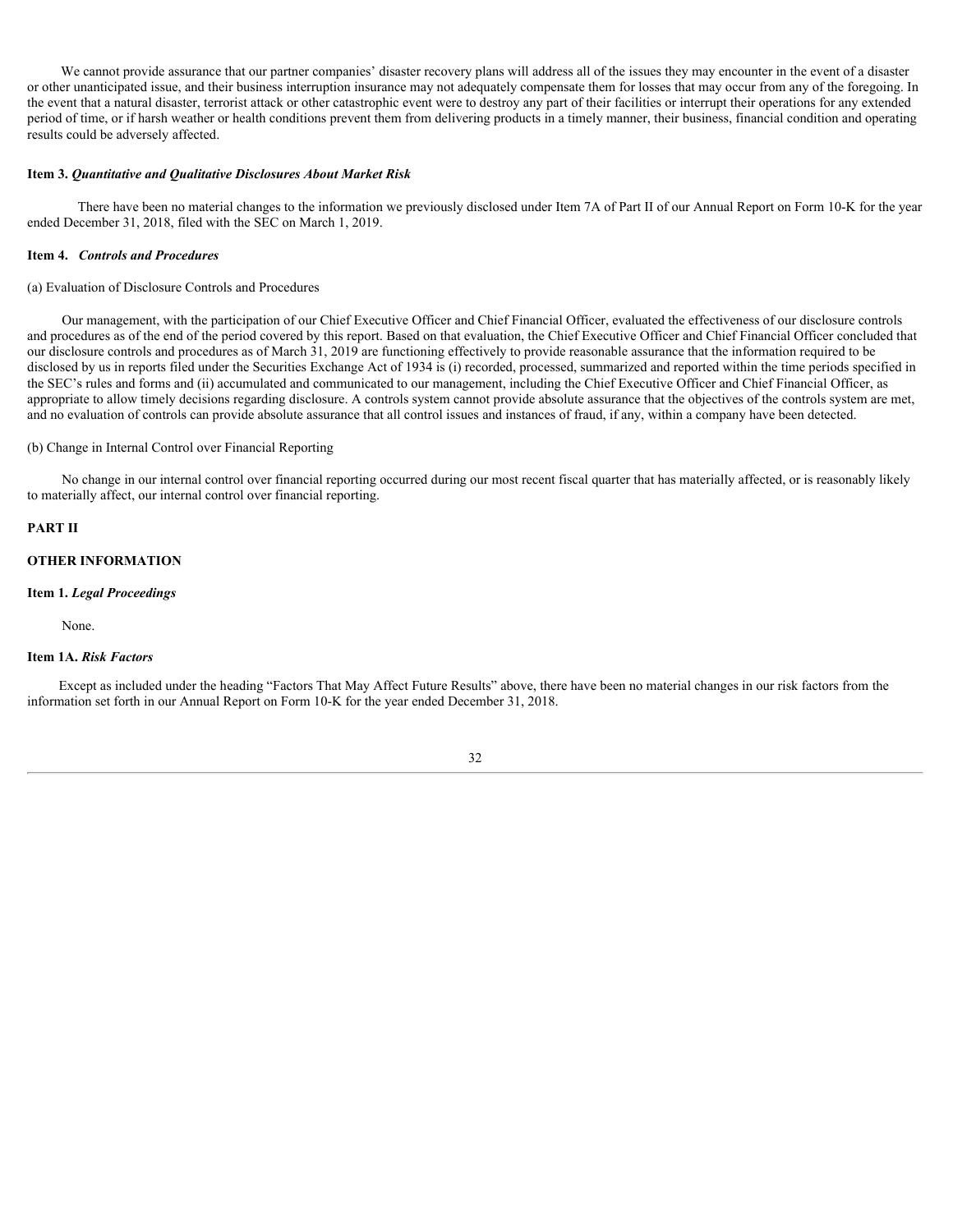## <span id="page-32-0"></span>**Item 2.** *Unregistered Sales of Equity Securities and Use of Proceeds*

The following table provides information about purchases of equity securities by the Company and affiliated purchasers of the Company, during the quarter ended March 31, 2019, which equity securities are registered pursuant to Section 12 of the Securities Exchange Act of 1934, as amended (the "Exchange Act"):

**Maximum Number (or**

| Period                               | <b>Total Number</b><br>of Shares<br>Purchased (a) | Average<br><b>Price Paid</b><br>Per Share | <b>Total Number of Shares</b><br>Purchased as Part of<br><b>Publicly Announced</b><br>Plan (b) | махипин гушност (от<br><b>Approximate Dollar Value) of</b><br><b>Shares that May Yet Be</b><br><b>Purchased Under the</b><br>Plan (b) |            |  |
|--------------------------------------|---------------------------------------------------|-------------------------------------------|------------------------------------------------------------------------------------------------|---------------------------------------------------------------------------------------------------------------------------------------|------------|--|
| January 1, 2019 - January 31, 2019   | 241                                               | 9.83                                      | $\overline{\phantom{m}}$                                                                       |                                                                                                                                       | 14,636,135 |  |
| February 1, 2019 - February 28, 2019 | $\overline{\phantom{a}}$                          | $\overline{\phantom{m}}$                  | $\overline{\phantom{a}}$                                                                       |                                                                                                                                       | 14,636,135 |  |
| March 1, 2019 - March 31, 2019       | 13,412 \$                                         | 10.93                                     | $\overline{\phantom{m}}$                                                                       |                                                                                                                                       | 14,636,135 |  |
| Total                                | 13,653                                            | 10.16                                     |                                                                                                |                                                                                                                                       |            |  |
|                                      |                                                   |                                           |                                                                                                |                                                                                                                                       |            |  |

(a) During the first quarter of 2019, the Company repurchased an aggregate of 14 thousand shares of its common stock initially issued as restricted stock awards to employees and subsequently withheld from employees to satisfy the statutory withholding tax liability upon the vesting of such restricted stock awards.

(b) In July 2015, our Board of Directors authorized the Company to repurchase shares of its outstanding common stock with an aggregate value of up to \$25.0 million. These repurchases may be made in open market or privately negotiated transactions, including under plans complying with Rule 10b5-1 of the Exchange Act, based on market conditions, stock price, and other factors. The share repurchase program does not obligate the Company to acquire any specific number of shares. Under the amended credit facility, the Company is restricted from repurchasing shares of its common stock until such time as the amended credit facility is repaid in full.

## <span id="page-32-1"></span>**Item 3.** *Defaults Upon Senior Securities*

None.

## <span id="page-32-2"></span>**Item 4.** *Mine Safety Disclosures*

Not applicable.

#### <span id="page-32-3"></span>**Item 5.** *Other Information*

None.

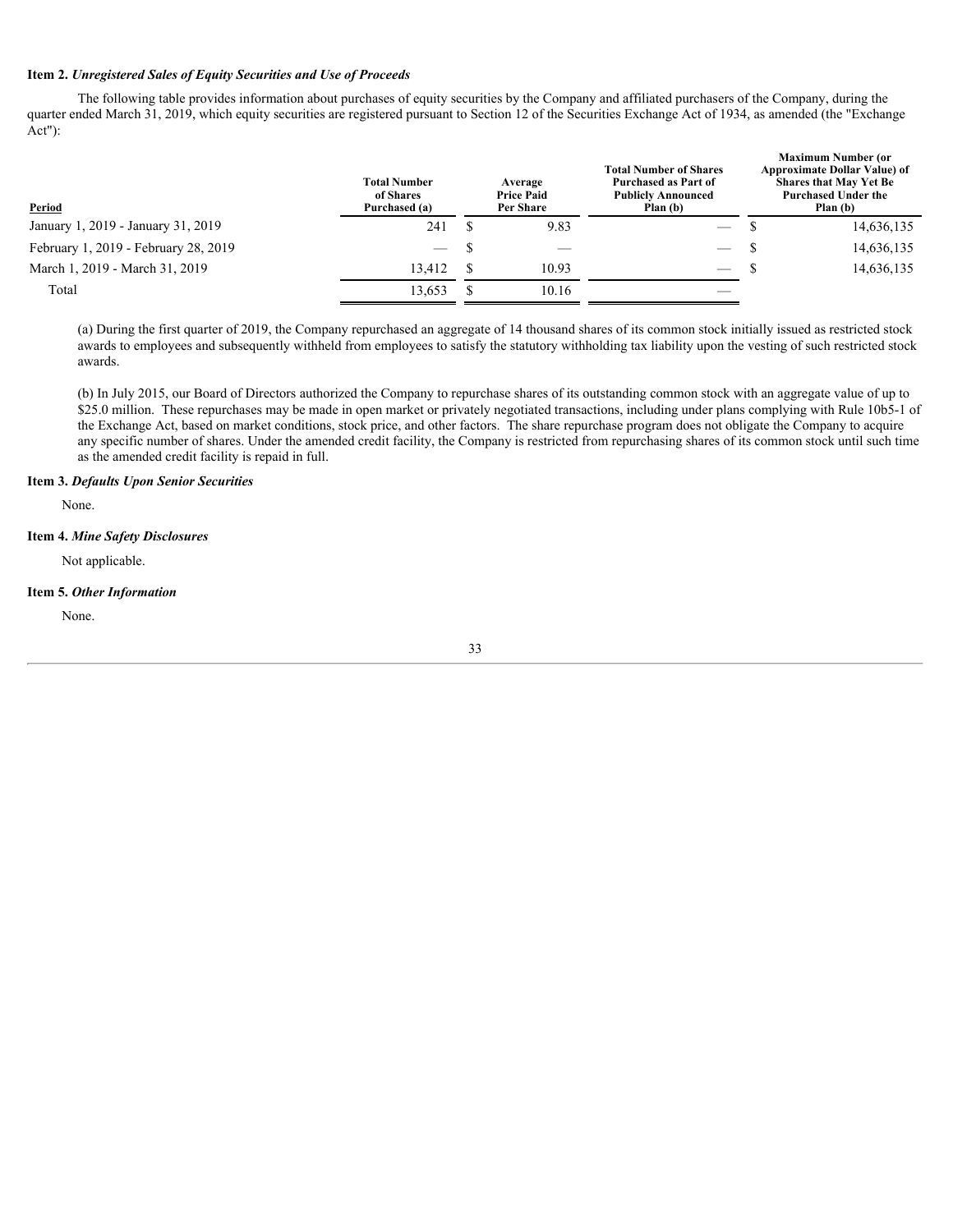## <span id="page-33-0"></span>**Item 6.** *Exhibits*

(a) Exhibits.

The following is a list of exhibits required by Item 601 of Regulation S-K to be filed as part of this Report. For exhibits that previously have been filed, the Registrant incorporates those exhibits herein by reference. Documents which are incorporated by reference to filings by parties other than the Registrant are identified in a footnote to this table.

| <b>Exhibit Number</b>   | <b>Description</b>                                                                                                                                                                                                                                                                                                                                                                                                                                                                                                                                                                  |
|-------------------------|-------------------------------------------------------------------------------------------------------------------------------------------------------------------------------------------------------------------------------------------------------------------------------------------------------------------------------------------------------------------------------------------------------------------------------------------------------------------------------------------------------------------------------------------------------------------------------------|
| $31.1 \;{\rm \ddagger}$ | Certification of Brian J. Sisko pursuant to Rules $13a-15(e)$ and $15d-15(e)$ of the Securities Exchange Act of 1934.                                                                                                                                                                                                                                                                                                                                                                                                                                                               |
| $31.2 \text{ }^{\circ}$ | Certification of Mark A. Herndon pursuant to Rules 13a-15(e) and $15d-15(e)$ of the Securities Exchange Act of 1934.                                                                                                                                                                                                                                                                                                                                                                                                                                                                |
| $32.1 \;$ $\ddagger$    | Certification of Brian J. Sisko pursuant to 18 U.S.C. Section 1350, as adopted pursuant to Section 906 of the Sarbanes-Oxley Act of<br>2002.                                                                                                                                                                                                                                                                                                                                                                                                                                        |
| $32.2 \;$ $\ddagger$    | Certification of Mark A. Herndon pursuant to 18 U.S.C. Section 1350, as adopted pursuant to Section 906 of the Sarbanes-Oxley Act of<br><u>2002.</u>                                                                                                                                                                                                                                                                                                                                                                                                                                |
| 101                     | The following materials from Safeguard Scientifics, Inc. Quarterly Report on Form 10-Q for the quarter ended March 31, 2019,<br>formatted in XBRL (eXtensible Business Reporting Language); (i) Consolidated Balance Sheets (unaudited); (ii) Consolidated<br>Statements of Operations (unaudited); (iii) Consolidated Statements of Comprehensive Income (Loss) (unaudited); (iv) Condensed<br>Consolidated Statements of Cash Flows (unaudited); (v) Consolidated Statement of Changes in Equity (unaudited); and (vi) Notes to<br>Consolidated Financial Statements (unaudited). |
| ÷                       | Filed herewith                                                                                                                                                                                                                                                                                                                                                                                                                                                                                                                                                                      |

‡ Furnished herewith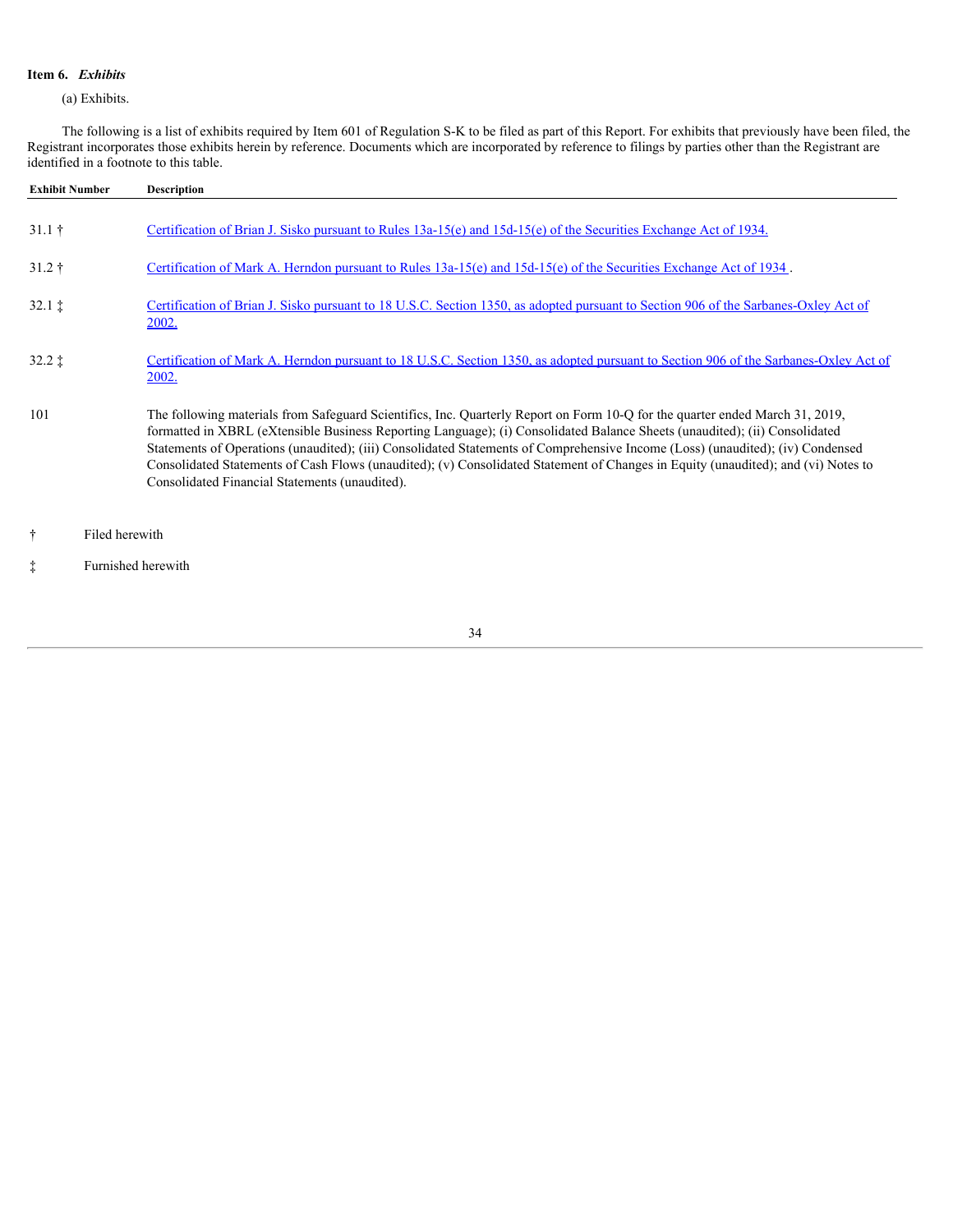## **SIGNATURES**

<span id="page-34-0"></span>Pursuant to the requirements of the Securities Exchange Act of 1934, the Registrant has duly caused this report to be signed on its behalf by the undersigned thereunto duly authorized.

Date: May 2, 2019 /s/ Brian J. Sisko

Date: May 2, 2019 /s/ Mark A. Herndon

## SAFEGUARD SCIENTIFICS, INC.

Brian J. Sisko

*President and Chief Executive Officer*

 Mark A. Herndon *Senior Vice President and Chief Financial Officer*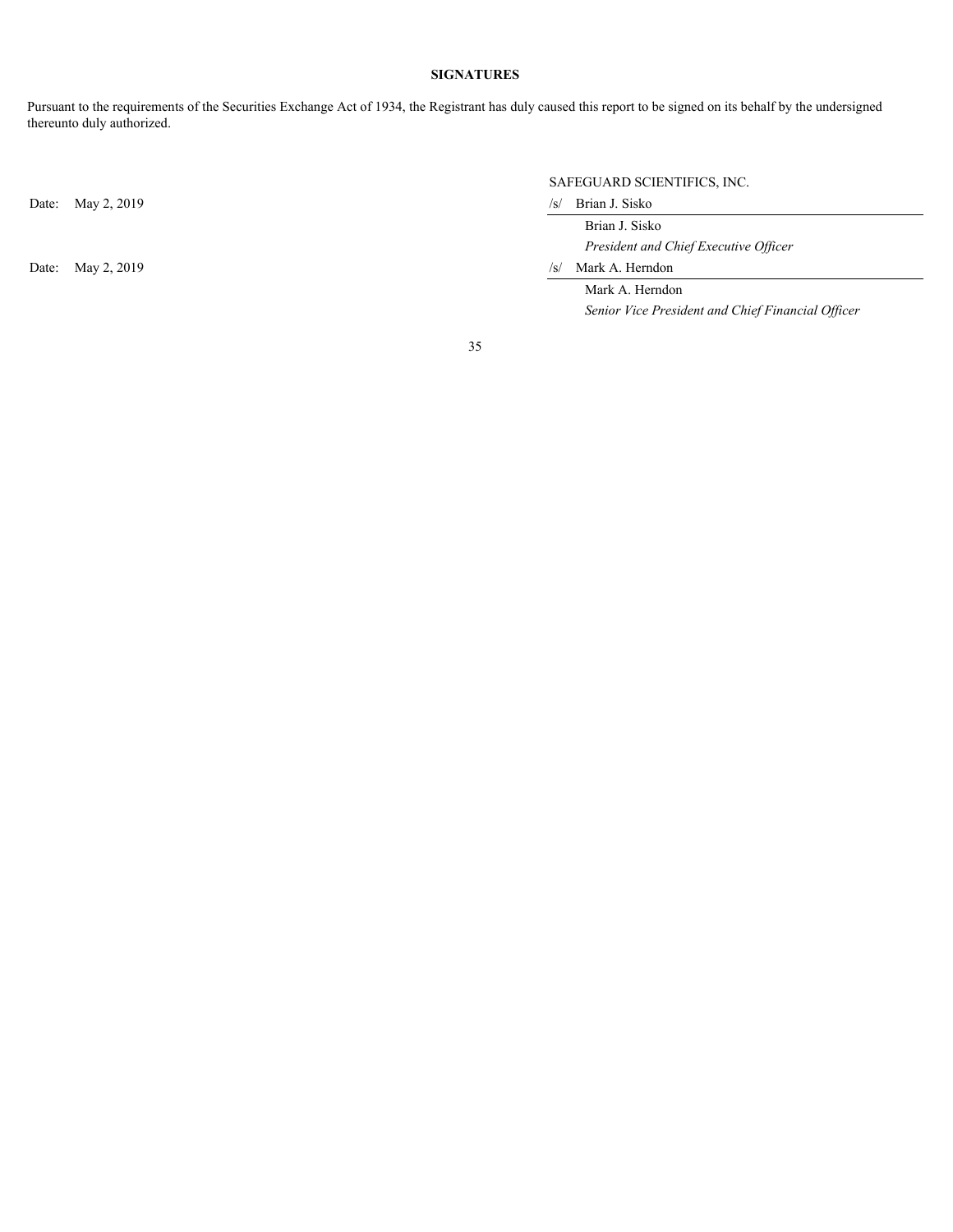## **CERTIFICATION**

<span id="page-35-0"></span>I, Brian J. Sisko, certify that:

- 1. I have reviewed this Quarterly Report on Form 10-Q of Safeguard Scientifics, Inc.;
- 2. Based on my knowledge, this report does not contain any untrue statement of a material fact or omit to state a material fact necessary to make the statements made, in light of the circumstances under which such statements were made, not misleading with respect to the period covered by this report;
- 3. Based on my knowledge, the financial statements, and other financial information included in this report, fairly present in all material respects the financial condition, results of operations and cash flows of the registrant as of, and for, the periods presented in this report;
- 4. The registrant's other certifying officer and I are responsible for establishing and maintaining disclosure controls and procedures (as defined in Exchange Act Rules  $13a-15(e)$  and  $15d-15(e)$ ) and internal control over financial reporting (as defined in Exchange Act Rules  $13a-15(f)$ ) and  $15d-15(f)$ ) for the registrant and have:
	- a. designed such disclosure controls and procedures, or caused such disclosure controls and procedures to be designed under our supervision, to ensure that material information relating to the registrant, including its consolidated subsidiaries, is made known to us by others within those entities, particularly during the period in which this report is being prepared;
	- b. designed such internal control over financial reporting, or caused such internal control over financial reporting to be designed under our supervision, to provide reasonable assurance regarding the reliability of financial reporting and the preparation of financial statements for external purposes in accordance with generally accepted accounting principles;
	- c. evaluated the effectiveness of the registrant's disclosure controls and procedures and presented in this report our conclusions about the effectiveness of the disclosure controls and procedures, as of the end of the period covered by this report based on such evaluation; and
	- d. disclosed in this report any change in the registrant's internal control over financial reporting that occurred during the registrant's most recent fiscal quarter (the registrant's fourth fiscal quarter in the case of an annual report) that has materially affected, or is reasonably likely to materially affect, the registrant's internal control over financial reporting; and
- 5. The registrant's other certifying officer and I have disclosed, based on our most recent evaluation of internal control over financial reporting, to the registrant's auditors and the audit committee of the registrant's board of directors (or persons performing the equivalent functions):
	- a. all significant deficiencies and material weaknesses in the design or operation of internal control over financial reporting which are reasonably likely to adversely affect the registrant's ability to record, process, summarize and report financial information; and
	- b. any fraud, whether or not material, that involves management or other employees who have a significant role in the registrant's internal control over financial reporting.

SAFEGUARD SCIENTIFICS, INC.

Date: May 2, 2019 /s/ Brian J. Sisko

 Brian J. Sisko President and Chief Executive Officer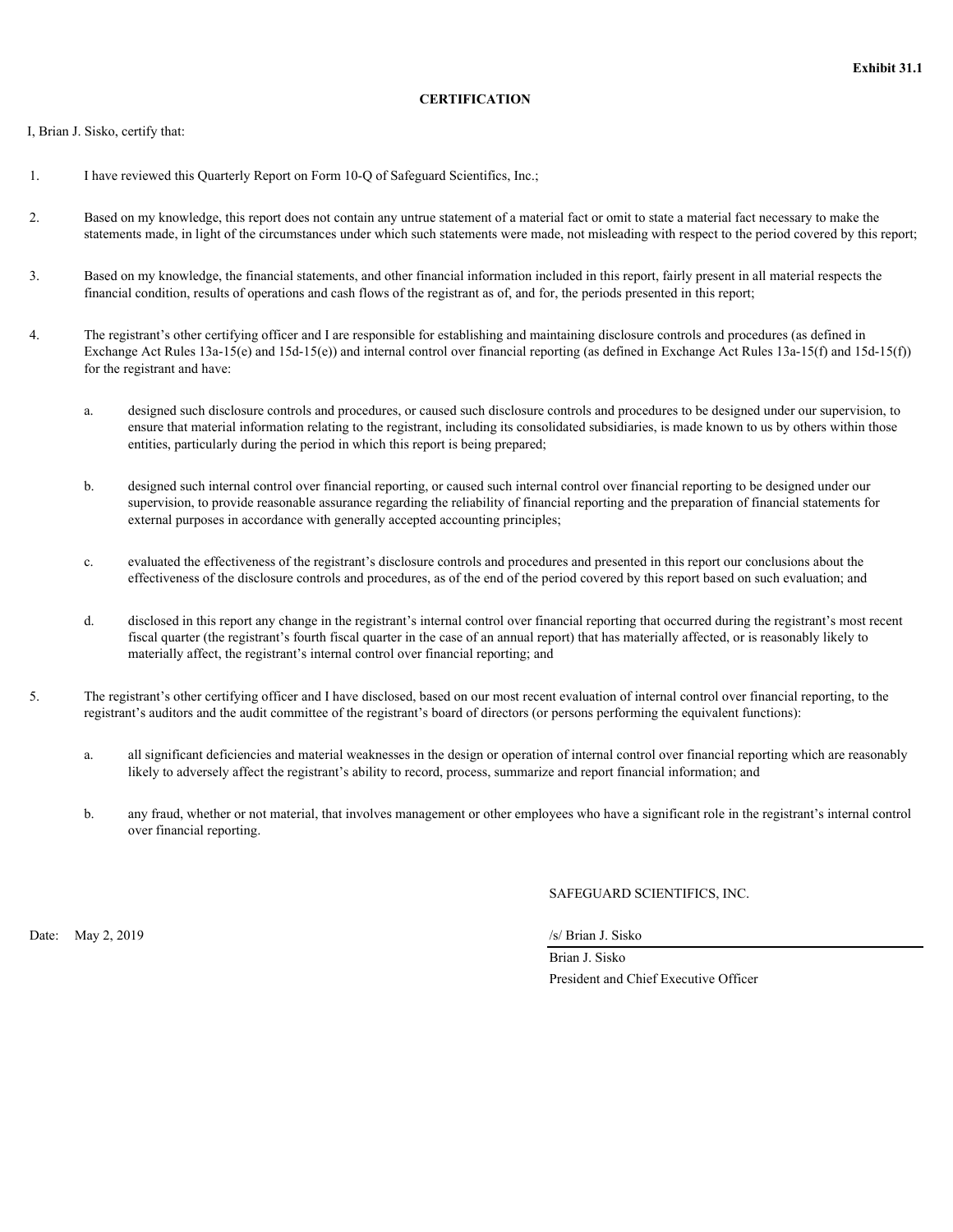## **CERTIFICATION**

<span id="page-36-0"></span>I, Mark A. Herndon, certify that:

- 1. I have reviewed this Quarterly Report on Form 10-Q of Safeguard Scientifics, Inc.;
- 2. Based on my knowledge, this report does not contain any untrue statement of a material fact or omit to state a material fact necessary to make the statements made, in light of the circumstances under which such statements were made, not misleading with respect to the period covered by this report;
- 3. Based on my knowledge, the financial statements, and other financial information included in this report, fairly present in all material respects the financial condition, results of operations and cash flows of the registrant as of, and for, the periods presented in this report;
- 4. The registrant's other certifying officer and I are responsible for establishing and maintaining disclosure controls and procedures (as defined in Exchange Act Rules  $13a-15(e)$  and  $15d-15(e)$ ) and internal control over financial reporting (as defined in Exchange Act Rules  $13a-15(f)$ ) and  $15d-15(f)$ ) for the registrant and have:
	- a. designed such disclosure controls and procedures, or caused such disclosure controls and procedures to be designed under our supervision, to ensure that material information relating to the registrant, including its consolidated subsidiaries, is made known to us by others within those entities, particularly during the period in which this report is being prepared;
	- b. designed such internal control over financial reporting, or caused such internal control over financial reporting to be designed under our supervision, to provide reasonable assurance regarding the reliability of financial reporting and the preparation of financial statements for external purposes in accordance with generally accepted accounting principles;
	- c. evaluated the effectiveness of the registrant's disclosure controls and procedures and presented in this report our conclusions about the effectiveness of the disclosure controls and procedures, as of the end of the period covered by this report based on such evaluation; and
	- d. disclosed in this report any change in the registrant's internal control over financial reporting that occurred during the registrant's most recent fiscal quarter (the registrant's fourth fiscal quarter in the case of an annual report) that has materially affected, or is reasonably likely to materially affect, the registrant's internal control over financial reporting; and
- 5. The registrant's other certifying officer and I have disclosed, based on our most recent evaluation of internal control over financial reporting, to the registrant's auditors and the audit committee of the registrant's board of directors (or persons performing the equivalent functions):
	- a. all significant deficiencies and material weaknesses in the design or operation of internal control over financial reporting which are reasonably likely to adversely affect the registrant's ability to record, process, summarize and report financial information; and
	- b. any fraud, whether or not material, that involves management or other employees who have a significant role in the registrant's internal control over financial reporting.

SAFEGUARD SCIENTIFICS, INC.

Date: May 2, 2019 */s/ Mark A. Herndon* 

Mark A. Herndon Senior Vice President and Chief Financial Officer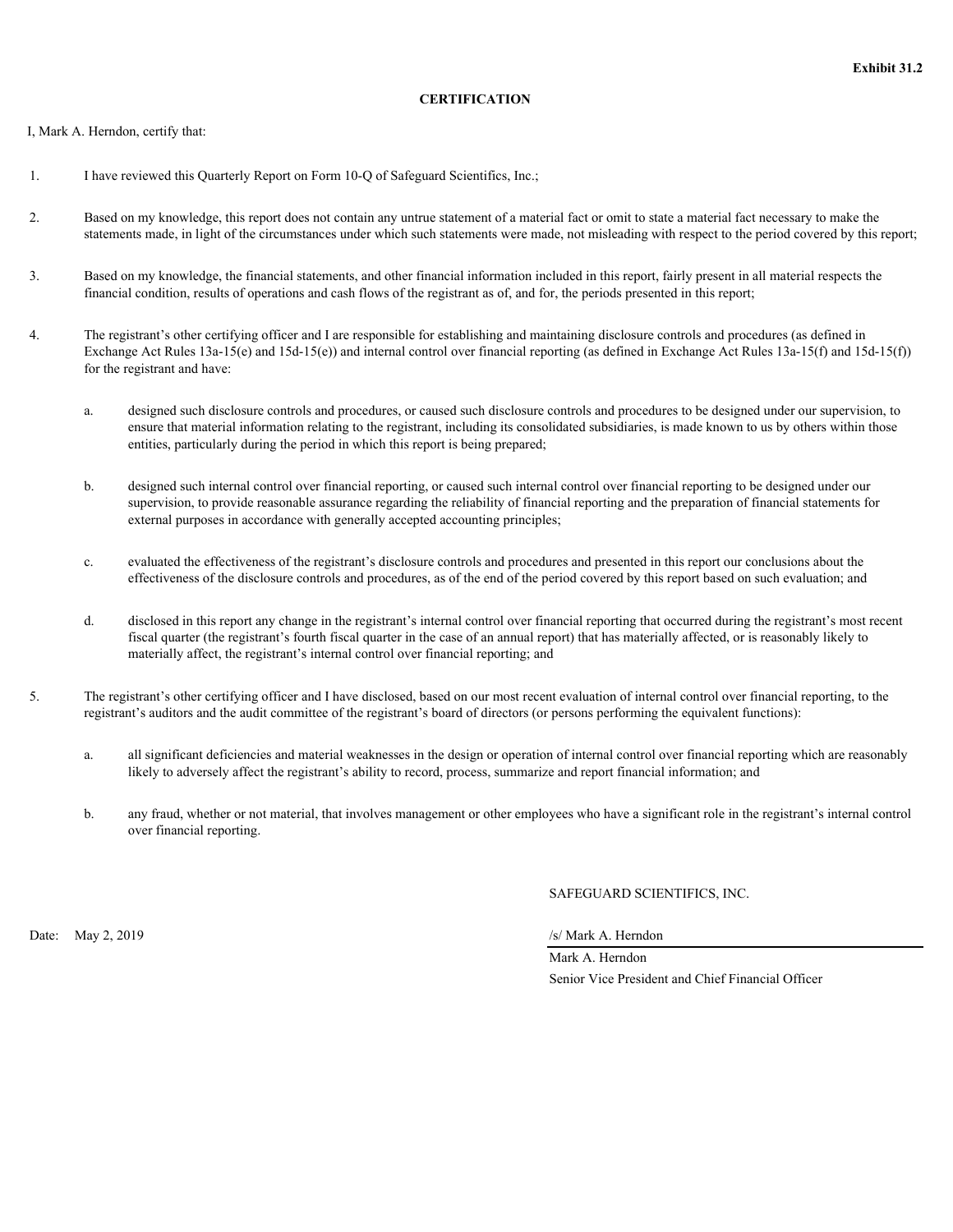## **Certification Pursuant to 18 U.S.C. Section 1350, as Adopted Pursuant to Section 906 of the Sarbanes-Oxley Act of 2002**

<span id="page-37-0"></span> In connection with the Quarterly Report of Safeguard Scientifics, Inc. ("Safeguard") on Form 10-Q for the three months ended March 31, 2019 as filed with the Securities and Exchange Commission on the date hereof (the "Report"), I, Brian J. Sisko, President and Chief Executive Officer of Safeguard, certify, pursuant to 18 U.S.C. Section 1350, as adopted pursuant to Section 906 of the Sarbanes-Oxley Act of 2002, that:

1. The Report fully complies with the requirements of section 13(a) of the Securities Exchange Act of 1934, (15 U.S.C. 78m(a)); and

2. The information contained in the Report fairly presents, in all material respects, the financial condition and results of operations of Safeguard.

SAFEGUARD SCIENTIFICS, INC.

Date: May 2, 2019 /s/ Brian J. Sisko

 Brian J. Sisko President and Chief Executive Officer